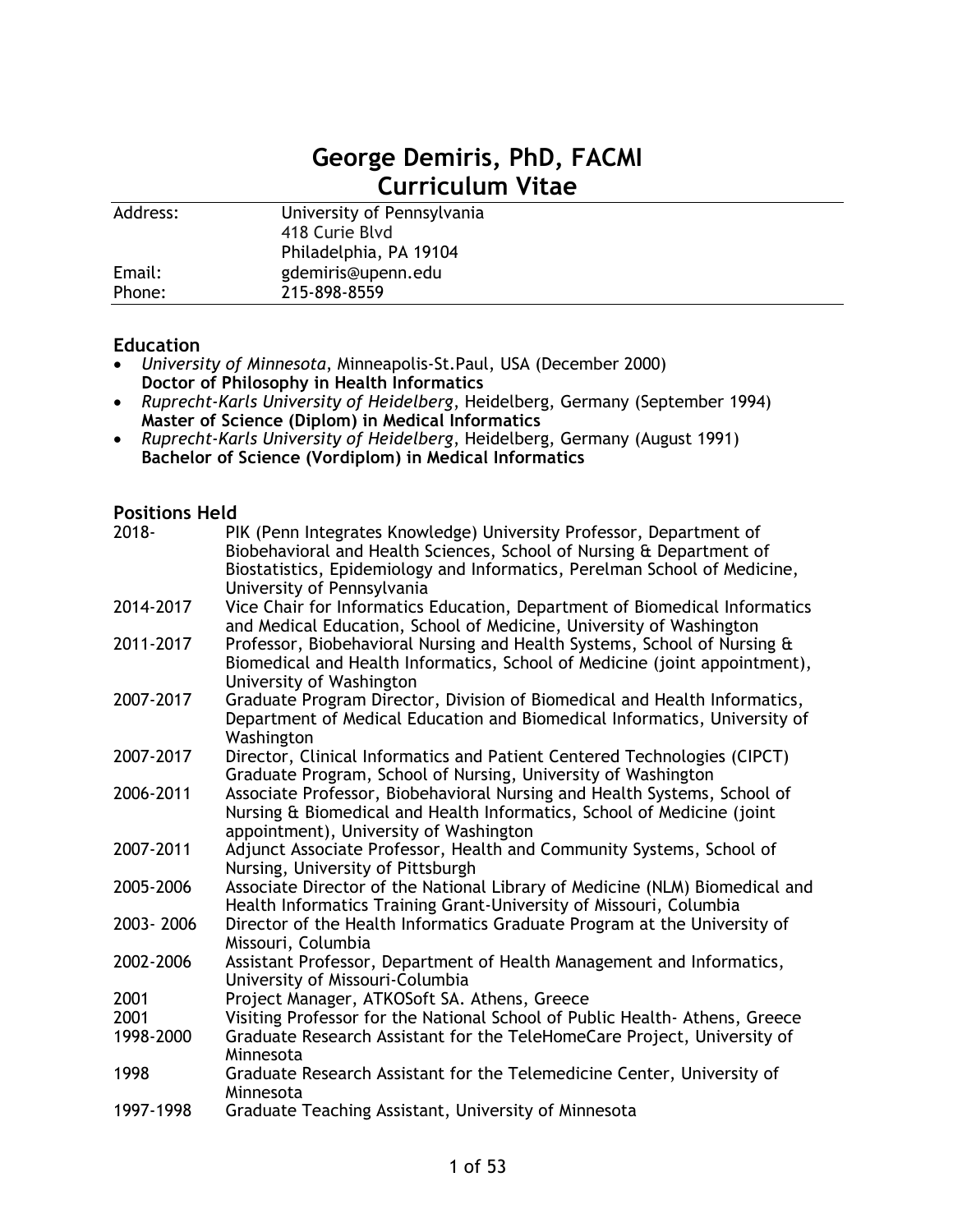- 1994-1996 Research Associate, Medical Informatics, University of Freiburg, Germany
- 1992-1994 Graduate Research Assistant, German Cancer Research Center, Heidelberg, Germany

# **Professional Development**

- National Cancer Institute (NCI)-Speeding Research-tested INTerventions (SPRINT) training, April-June 2017
- Stanford Geriatric Education Center (SGEC) Faculty Development Program in Ethnogeriatrics (FDPE), Stanford University, School of Medicine, 2013-2014
- University of Missouri-Columbia New Faculty Teaching Scholar 2003-2004
- University of Missouri Faculty Grant Writing Institute Summer 2003

# **Awards and Honors**

- Sandra Eyres Excellence in Graduate Teaching Award 2017
- Member, Washington State Academy of Sciences (since 2014)
- Fellow, Gerontological Society of America (since 2014)
- Staff Council Sandy Eyres Faculty Appreciation Award, School of Nursing, University of Washington 2014
- Alumni Endowed Professor in Nursing, University of Washington (2012-)
- Fellow, American College of Medical Informatics (since 2011)
- Excellence in Teaching Award in Biomedical and Health Informatics, Department of Medical Education and Biomedical Informatics, University of Washington 2010-2011
- Honorary Fellow in the School of Clinical Sciences and Community Health, College of Medicine and Veterinary Medicine, University of Edinburgh, UK (2009-2014)
- Nominated for Distinguished Paper Award at the American Medical Informatics Association (AMIA) 2009 Annual Symposium for: **Demiris G**, Parker Oliver D, Wittenberg-Lyles E, Washington K. Video-mediated Communication in Hospice Interdisciplinary Team Meetings: Examining Technical Quality and Content. American Medical Informatics Association (AMIA) 2009 Symposium Proceedings; 135–139
- MU Sinclair School of Nursing Interdisciplinary Faculty Award for Excellence, 2005
- Outstanding Faculty Award-Health Management and Informatics Graduate Student Association 2003-2004
- European Union Center Faculty Fellow 2003-2004
- University of Missouri Alumni Association Faculty Incentive Grant 2002-2003
- European Union Center, University of Missouri Columbia Faculty Research Grant Award 2002-2003
- AMIA 2001 Diana E. Forsythe Award Finalist for the paper "The Nature of Communication in Virtual Home Care Visits"
- IPHIE (International Partnership in Health Informatics Education) Master Class Fellow-August 2000
- Finalist for the 2000 Juran Fellowship Program at the University of Minnesota

# **Publications**

Peer Reviewed Journal Articles

- 217. Han CJ, Chi NC, Han SJ, **Demiris G**, Parker-Oliver D, Washington K, Clayton M, Reblin M, Ellington L. Communicating Caregivers' Challenges with Cancer Pain Management: An Analysis of Home Hospice Visits. Journal of Pain and Symptom Management (In Press)
- 216. Parker Oliver D, Washington K, **Demiris G**, Wallace A, Craig K, Propst M, Uraizee A, Clayton M, Reblin M, Ellington L. Shared decision making in home hospice nursing visits: A qualitative study. Journal of Pain and Symptom Management (In Press)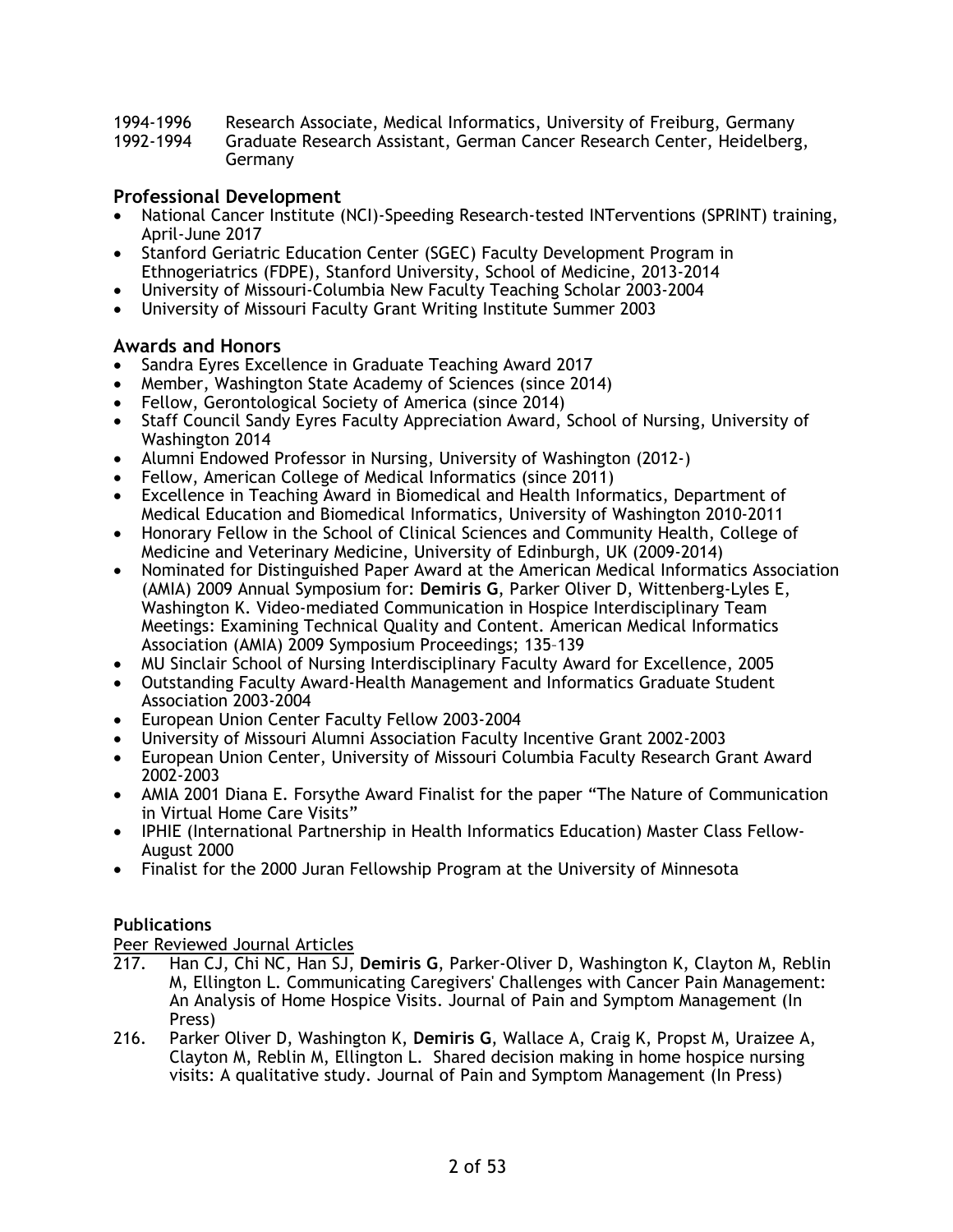- 215. Hall AK, Backonja U, Cakmak M, Sung M, Lau T, Thompson HJ, **Demiris G.** Acceptance and perceived usefulness of robots to assist with activities of daily living and healthcare tasks. Assistive Technology (In Press)
- 214. Kang Y, **Demiris G**. Self-report pain assessment tools for cognitively intact older adults: integrative review. International Journal of Older People Nursing (In Press)
- 213. Chi NC, **Demiris G**, Pike KC, Washington K, Parker Oliver D. Pain Management Concerns from the Family Caregivers' Perspective. American Journal of Hospice and Palliative Medicine. (In Press)
- 212. Washington KT, **Demiris G**, Parker Oliver D, Purnell G, Tatum P. Quality hospice care in adult family homes: Barriers and facilitators. JAMDA: The Journal of Post-Acute and Long-Term Care Medicine (In Press)
- 211. Kneale L, Mikles S, Choi Y, Thompson H, **Demiris G**. Using scenarios and personas to enhance the effectiveness of heuristic usability evaluations for older adults and their care team. Journal of Biomedical Informatics 2017; 73:43-50.
- 210. Han C, Lee Y, **Demiris G**. Interventions Using Social Media for Cancer Prevention and Management: A Systematic Review. Journal of Cancer Nursing (In Press)
- 209. Chung J, Ozkaynak M, **Demiris G.** Examining Daily Activity Routines of Older Adults Using Workflow. Journal of Biomedical Informatics 2017;71:82-90
- 208. Chi N, Sparks O, Lin S, Lazar A, Thompson HJ, **Demiris G.** Pilot testing a digital pet avatar for older adults. Geriatric Nursing (In Press)
- 207. Washington KT, Parker Oliver D, Smith JB, McCrae CS, Balchandani SM, **Demiris G**. Sleep problems, anxiety, and global self-rated health among hospice family caregivers. American Journal of Hospice & Palliative Medicine (In Press)
- 206. Washington KT, Guo Y, Albright DL, Lewis A, Parker Oliver D, **Demiris G.** Team functioning in hospice interprofessional meetings: An exploratory study of providers' perspectives. Journal of Interprofessional Care 2017; 31(4): 455-462.
- 205. Hartzler AL, Osterhage K, **Demiris G**, Phelan EA, Thielke SM, Turner AM. Understanding views on everyday use of personal health information: insights from community dwelling older adults. Informatics for Health and Social Care (In Press)
- 204. Joe J, Hall A, Chi N, Thompson HJ, **Demiris G.** IT-based Wellness Tools for Older Adults: Design Concepts and Feedback. Informatics for Health & Social Care (In Press)
- 203. Kneale L, **Demiris G.** Lack of diversity in personal health record evaluations with older adult participants: a systematic review of literature. Journal of Innovation in Health Informatics (In Press)
- 202. Wilkes CM, Washington KT, Palmer WM, Parker Oliver D, **Demiris G**, Craig K. Differential effects of patient symptom subtypes on informal hospice caregiver depression. Palliative & Supportive Care (In Press)
- 201. Parker Oliver D, Patil S, Benson J, Gage A, Washington K, Kruse R, **Demiris G.** The effect of Internet group support for caregivers on social support, self-efficacy and caregiver burden; a meta-analysis. Telemedicine and e-health 2017; 23(8): 621-629.
- 200. Parker Oliver D, Washington K, Smith J, Uraizee A, **Demiris G.** The prevalence and risks for depression and anxiety in hospice caregivers. Journal of Palliative Medicine 2017; 20(4):366-371. [PMCID: PMC5385442]
- 199. Washington KT, **Demiris G,** Parker Oliver D, Swarz J, Lewis AM, Backonja U. A qualitative analysis of information sharing in hospice interdisciplinary group meetings. American Journal of Hospice & Palliative Medicine (In Press).
- 198. Parker Oliver D, **Demiris G**, Washington K, Kruse RL, Petrowski G. Hospice Family Caregiver Involvement in Care Plan Meetings: A Mixed-Methods Randomized Controlled Trial. American Journal of Hospice and Palliative Medicine 2017;34(9):849- 859. [PMCID:PMC5272916]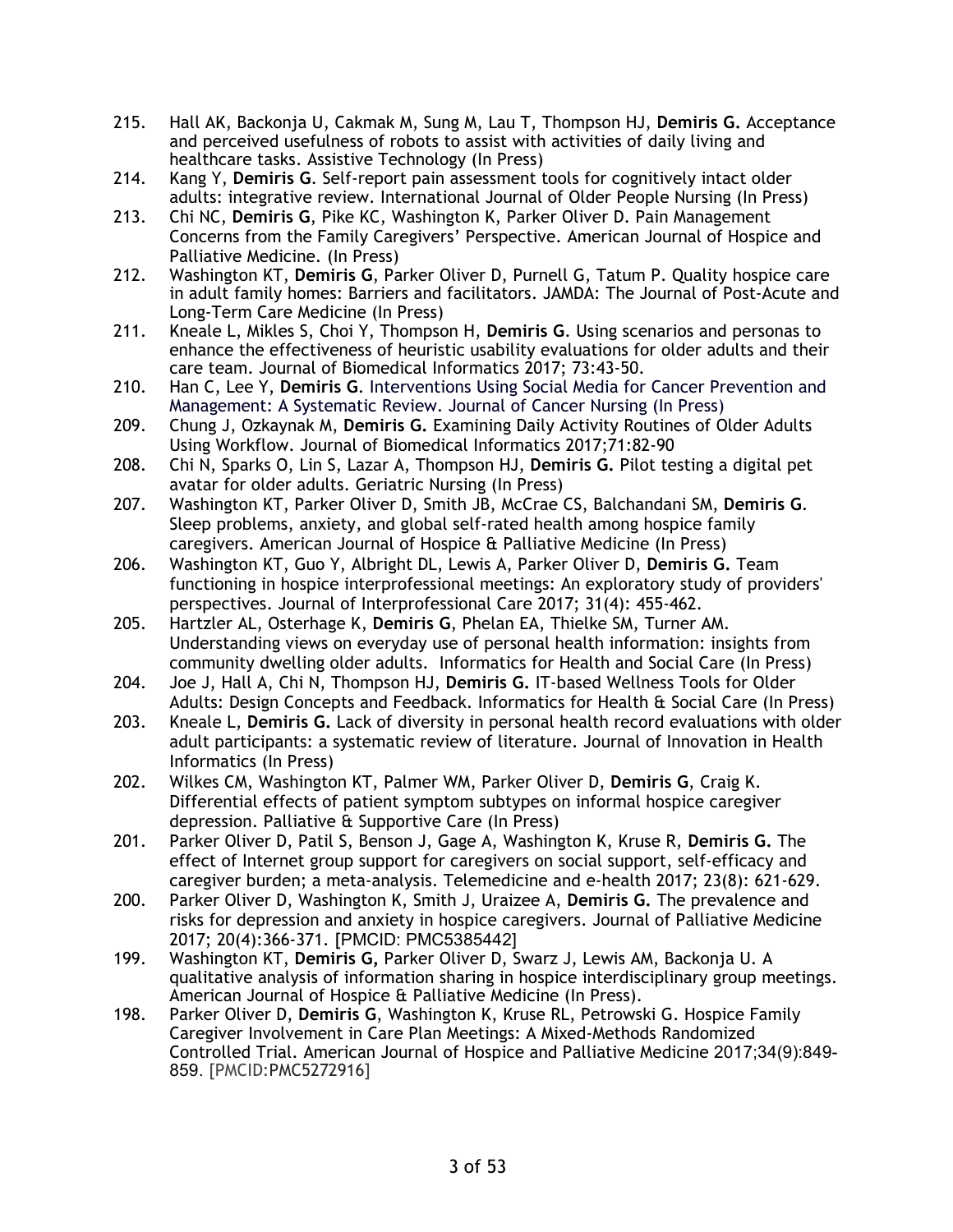- 197. Le T, Chi NC, Chaudhuri S, Thompson HJ, **Demiris G.** Understanding Older Adult Use of Data Visualizations as a Resource for Maintaining Health and Wellness. Journal of Applied Gerontology (In Press).
- 196. Backonja U, Chi NC, Choi Y, Hall AK, Le T, Kang Y, **Demiris G.** Visualization approaches to support healthy aging: A Systematic Review. Journal of Innovation in Health Informatics (In Press).
- 195. Chung J, **Demiris G,** Thompson HJ, Chen K, Burr RL, Patel S, Fogarty J. Feasibility testing of a home-based sensor system to monitor mobility and daily activities in Korean American older adults. International Journal of Older People Nursing (In Press)
- 194. **Demiris G**. Consumer Health Informatics: Past, Present, and Future of a Rapidly Evolving Domain. Yearbook of Medical Informatics 2016;Suppl 1:S42-7.
- 193. Lazar A, Thompson HJ, **Demiris G.** Design recommendations for recreational systems involving older adults living with dementia. Journal of Applied Gerontology (In Press)
- 192. Kneale L, Choi Y, **Demiris G**. Assessing commercially available personal health records for home health: recommendations for design. Applied Clinical Informatics 2016;7(2):355-67.
- 191. Chi NC, **Demiris G.** Family Caregivers' Pain Management in End-of-Life Care: A Systematic Review. The American Journal of Hospice and Palliative Medicine (In Press)
- 190. Bock C, **Demiris G**, Choi Y, Le T, Thompson HJ, Samuel A, Huang D. Older Adults in the Visualization of Sensor Data facilitated by an Open Platform for Connected Devices. Technology and Health Care 2016;24(4):541-50.
- 189. Chung J, Thompson H, Joe J, Hall A, **Demiris G**. Examining Korean and Korean American Older Adults' Perceived Acceptability of Home-Based Monitoring Technologies in the Context of Culture. Informatics for Health and Social Care (In Press)
- 188. Oliver D, **Demiris G**, Washington K, Clark C, Thomas-Jones D. Challenges and Strategies for Hospice Caregivers: A Qualitative Analysis. The Gerontologist 2017;57(4):648-656. [PMCID:PMC4441870]
- 187. **Demiris G**, Chaudhuri S, Thompson H. Older Adults' Experience with a Novel Fall Detection Device. Telemedicine and e-Health 2016;22(9):726-32.
- 186. Tarter R, **Demiris G**, Pike K, Washington K, Parker Oliver D. Pain in hospice patients with dementia: the informal caregiver experience. American Journal of Alzheimer's Disease and Other Dementias 2016; 31(6): 524-529. [PMCID:PMC4982799]
- 185. Albright DL, Washington K, Parker Oliver D, Lewis A, Kruse RL, **Demiris G**. The Social Convoy for Family Caregivers Over the Course of Hospice. Journal of Pain and Symptom Management 2016;51(2):213-9. [PMCID: PMC4733635]
- 184. Gage LA, Washington K, Parker Oliver D, Kruse R, Lewis A, **Demiris G.** Family Members' Experience with Hospice in Nursing Homes. American Journal of Hospice and Palliative Medicine 2016; 33:354-362. [PMCID:PMC4441870]
- 183. Chung J, **Demiris G**, Thompson HJ. Ethical Considerations Regarding the Use of Smart Home Technologies for Older Adults: An Integrative Review. Annual Review of Nursing Research 2016;34(1):155-181.
- 182. Washington KT, Pike KC, **Demiris G**, Parker Oliver D, Albright DL, Lewis AM. Gender differences in caregiving at end of life: Implications for hospice teams. Journal of Palliative Medicine 2015;18(12):1048-1053. [PMCID: PMC4677542]
- 181. **Demiris G**, Kneale L. Informatics Systems and Tools to Facilitate Patient-centered Care Coordination. IMIA Yearbook of Medical Informatics 2015; 10(1): 15-21. [PMCID: PMC4587048]
- 180. Albright D, Parker Oliver D, **Demiris G.** Reaction to Caregiving by Hospice Caregivers Upon Enrollment. American Journal of Hospice and Palliative Medicine 2015; 32(6): 641-646. [PMCID: PMC4484306]
- 179. Washington KT, Parker Oliver D, Gage LA, Albright DL, **Demiris G**. A multimethod analysis of shared decision-making in hospice interdisciplinary team meetings including family caregivers. Palliat Med. 2016;30(3):270-8. [PMCID: PMC4753099]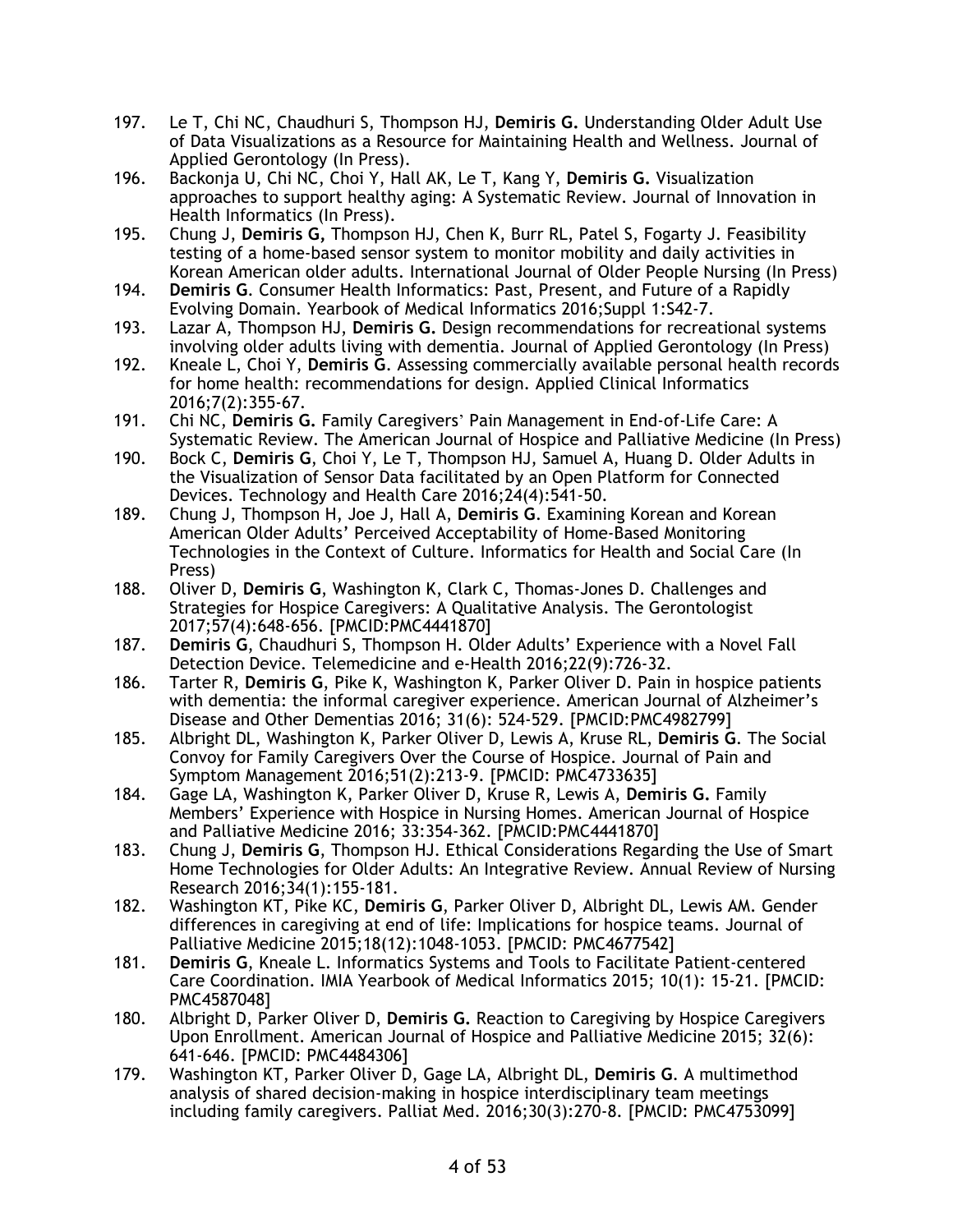- 178. Zia JK, Le T, Munson S, Heitkemper MM, **Demiris G**. Download Alert: Understanding Gastroenterlogy Patients' Perspectives on Health-Related Smartphone Apps. Clinical and Translational Gastroenterology 2015; 6, e96; doi:10.1038/ctg.2015.25
- 177. Le T, Thompson H, **Demiris G**. A Comparison of Health Visualization Evaluation Techniques with Older Adults. IEEE Computer Graphics and Applications (In Press)
- 176. Chi NC, **Demiris G**, Lewis F, Walker A, Langer S. Behavioral and Educational Interventions to Support Family Caregivers in End-of-Life Care: A Systematic Review. American Journal of Hospice and Palliative Medicine (In Press)
- 175. Chaudhuri S, Kneale L, Le T, Phelan E, Rosenberg D, Thompson H, **Demiris G.** Older Adults' Perceptions of Fall Detection Devices. Journal of Applied Gerontology (In Press)
- 174. Lazar A, **Demiris G**, Thompson HJ. Evaluation of a multi-functional technology system in a memory care unit: Opportunities for innovation in dementia care. Informatics for Health and Social Care 2016; 41(4):373-86.
- 173. Chaudhuri S, Oudejans D, Thompson HJ, **Demiris G**. Real World Accuracy and Use of a Wearable Fall Detection Device by Older Adults. Journal of the American Geriatrics Society 2015;63(11):2415-2416. [PMCID: PMC4662041]
- 172. Joe J, Chaudhuri S, Le T, Thompson H, **Demiris G.** The Use of Think-Aloud and Instant Data Analysis in Evaluation Research: Exemplar and Lessons Learned. Journal of Biomedical Informatics 2015; 56:284-291. [PMCID: PMC4532606]
- 171. Lazar A, **Demiris G**, Thompson H. Involving Family Members in the Implementation and Evaluation of Technologies for Dementia: a Dyad Case Study. Journal of Gerontological Nursing 2015; 41(4):21-26. [PMCID:PMC4849526]
- 170. Washington KT, Pike KC, **Demiris G**, Oliver DP. Unique characteristics of informal hospice cancer caregiving. Support Care Cancer 2015; 23(7):2121-2128. [PMCID: PMC4449794]
- 169. Parker Oliver D, Washington K, Gage LA, **Demiris G**. The promise of secret Facebook groups for active family caregivers of hospice patients. Journal of Palliative Medicine 2014;17(11):1199-1200.
- 168. Joe J, Chaudhuri S, Chung J, Thompson H, **Demiris G**. Older adults' attitudes and preferences regarding a multifunctional wellness tool: a pilot study. Informatics for Health & Social Care 2015; 17:1-16.
- 167. Chung J, Chaudhuri S, Le T, Chi NC, Thompson HJ, **Demiris G**. The Use of a Think-Aloud to Evaluate a Navigation Structure for a Multimedia Health and Wellness Application for Older Adults and Their Caregivers. Educational Gerontology 2015; 41(12):916-929.
- 166. Washington KT, **Demiris G**, Pike KC, Kruse RL, Oliver DP. Anxiety among informal hospice caregivers: An exploratory study. Palliative & Supportive Care 2015; 13(3): 567-573. [PMCID:PMC4133335]
- 165. Le T, Aragon C, Thompson HJ, **Demiris G**. Elementary Graphical Perception for Older Adults: A Comparison with the General Population. Perception 2014;43(11):1249-1260.
- 164. Chi N, **Demiris G**. A Systematic Review of Telehealth Tools and Interventions to Support Family Caregivers. Journal of Telemedicine and Telecare 2015;21(1):37-44. [PMCID: PMC4486048]
- 163. Lazar A, Thompson H, **Demiris G**. A Systematic Review of the Use of Technology for Reminiscence Therapy. Health Education & Behavior 2014;41(1 Suppl):51s-61s.
- 162. Wittenberg-Lyles E, Parker Oliver D, **Demiris G**, Swarz J, Rendo M. YouTube as a tool for pain management with informal caregivers of cancer patients: A systematic review. Journal of Pain and Symptom Management 2014;48(6):1200-1210. [PMCID:PMC4214907]
- 161. Parker Oliver D, Washington K, Wittenberg-Lyles E, Gage A, Mooney M, **Demiris G**. Lessons learned from a secret Facebook support group. Health & Social Work 2015; 40(2):125-133.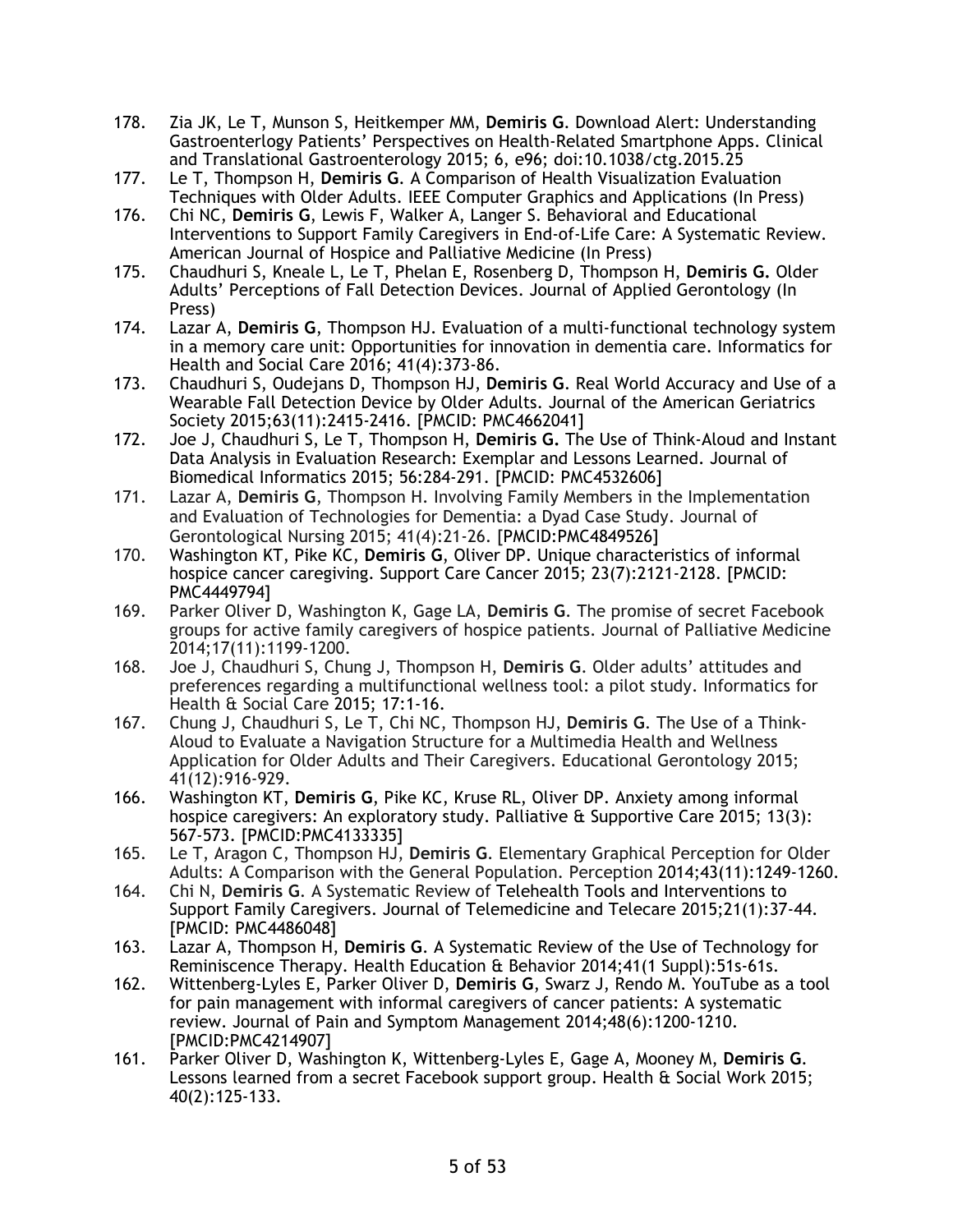- 160. Le T, Reeder B, Yoo D, Aziz R, Thompson HJ, **Demiris G**. An Evaluation of Wellness Assessment Visualizations for Older Adults. Telemedicine Journal and e-Health 2015;21(1):9-15. [PMCID: PMC4298147]
- 159. Chung J, **Demiris G**, Thompson H. Instruments to Assess Mobility Limitation in Community - Dwelling Older Adults: A Systematic Review. Journal of Aging and Physical Activity 2015 ;23(2):298-313.
- 158. Parker Oliver D, Washington K, Kruse RL Albright DL, Lewis A, **Demiris G**. Hospice family members' perceptions and experiences with end-of-life care in the nursing home. Journal of the American Medical Directors Association 2014;15(10):744-750. [PMCID: PMC4177958]
- 157. Le T, Reeder B, Chung J, Thompson H, **Demiris G**. Design of Smart Home Sensor Visualizations for Older Adults. Technology and Health Care 2014;22(4):657-666.
- 156. Wittenberg-Lyles E, **Demiris G**, Oliver DP, Burchett M. Exploring aging-related stress among older spousal caregivers. Journal of Gerontological Nursing 2014;40(8):13-16. [PMCID: PMC4443706]
- 155. Le T, Chaudhuri S, Chung J, Thompson HJ, **Demiris G**. Tree Testing of Hierarchical Menu Structures for Health Applications. Journal of Biomedical Informatics 2014;49:198-205. [PMCID: PMC4058398]
- 154. Wittenberg-Lyles E, Washington K, **Demiris G**, Oliver DP, Shaunfield S. Understanding Social Support Burden Among Family Caregivers. Health Communication 2014;29(9):901-910. [PMCID: PMC402986]
- 153. Ostrander R, Thompson H, **Demiris G**. Using Targeted Messaging to Increase Physical Activity in Older Adults: A Review. Journal of Gerontological Nursing 2014;40(9):36- 48.
- 152. Chung J, Reeder B, Lazar A, Joe J, **Demiris G**, Thompson H. Exploring an Informed Decision Making Framework Using In-Home Sensors: Older Adults' Perceptions. Informatics in Primary Care 2014;21(2):73-77.
- 151. Chaudhuri S, Thompson H, **Demiris G**. Fall Detection Devices and their Use with Older Adults: A Systematic Review. Journal of Geriatric Physical Therapy 2014;37(4):178- 196. [PMCID: PMC4087103]
- 150. Reeder B, Chung J, Thai L, Thompson H, **Demiris G**. Assessing Older Adults' Perceptions of Sensor Data and Designing Visual Displays for Ambient Assisted Living Environments: An Exploratory Study. Methods of Information in Medicine 2014;53(3):152-159. [PMCID: PMC4082667]
- 149. Gell N, Rosenberg D, **Demiris G**, LaCroix A, Patel K. Patterns of technology use among older adults with and without disabilities. The Gerontologist 2015; 55(3):412-421. [PMCID: PMC4542705]
- 148. Washington KT, Wittenberg-Lyles E, Parker Oliver D, Baldwin PK, Tappana J, Wright JH, **Demiris G**. Rethinking family caregiving: Tailoring cognitive-behavior therapies to the hospice experience. Health & Social Work 2014;39(4):244-250. [PMCID: PMC4271108]
- 147. Shaunfield S, Wittenberg-Lyles E, Parker Oliver D, **Demiris G**. Virtual Fieldtrips for Long-Term Care Residents: A Feasibility Study. Activities, Adaptation & Aging 2014; 38(3):237-247.
- 146. Parker Oliver D, Albright DL, Kruse RL, Wittenberg-Lyles E, Washington K, **Demiris G**. Caregiver evaluation of the ACTIVE intervention: "It was like we were sitting at the table with everyone". American Journal of Hospice and Palliative Medicine 2014;31(4):444-453. [PMCID: PMC3770818]
- 145. Le T, Chaudhuri S, White C, Thompson HJ, **Demiris G**. Trust in Health Information Sources Differs between Young/Middle and Oldest Old. American Journal of Health Promotion 2014;28(4):239-41. [PMCID: PMC4061972]
- 144. Reeder B, Hills RA, Turner AM, **Demiris G**. Participatory Design of an Integrated Information System Design to Support Public Health Nurses and Nurse Managers. Public Health Nursing 2014;31(2):183-192. [PMCID: PMC4061981]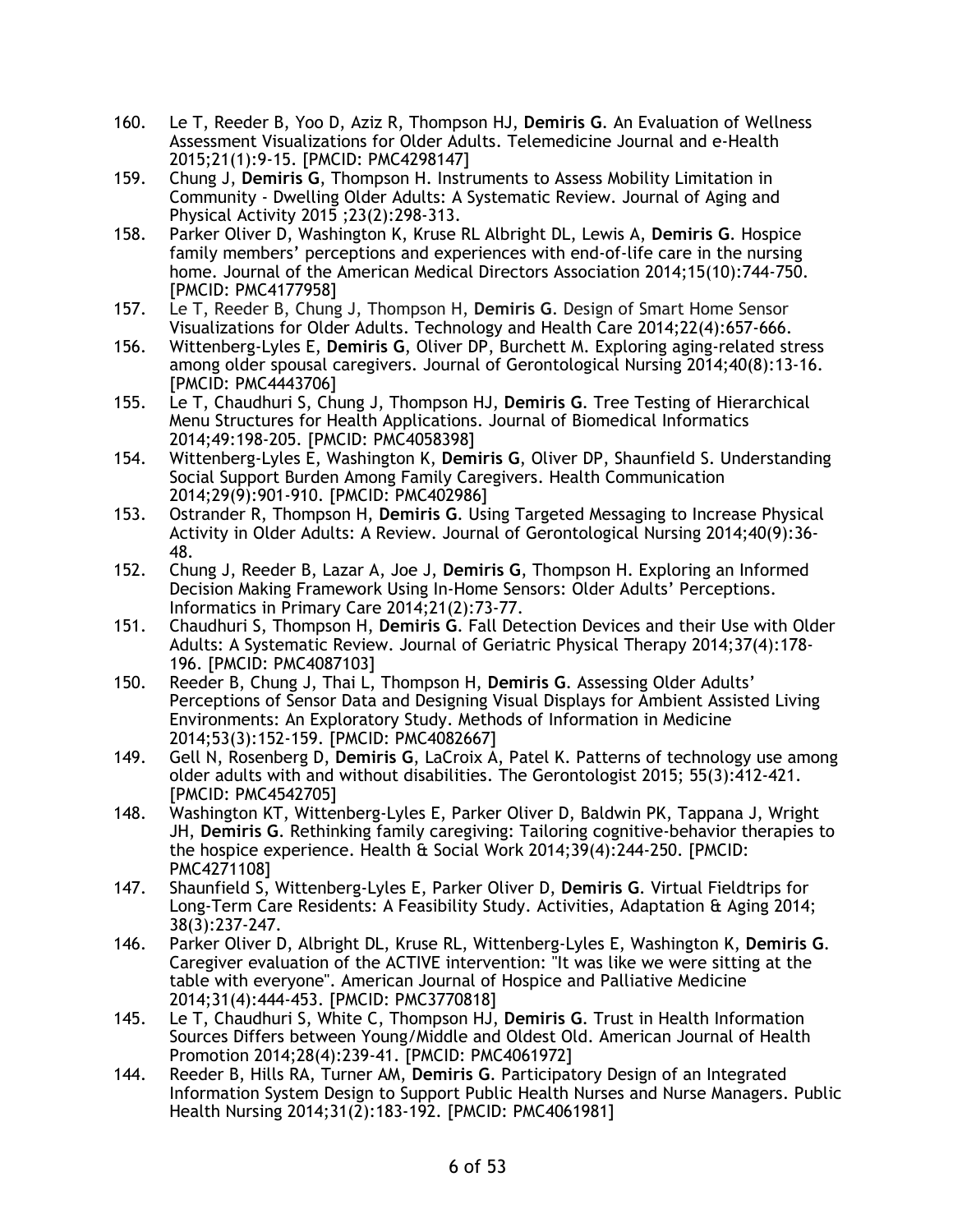- 143. **Demiris G**, Parker Oliver D, Capurro D, Wittenberg-Lyles E. Implementation Science: Implications for Intervention Research in Hospice and Palliative Care. Gerontologist 2014;54(2):163-171. [PMCID: PMC3954415]
- 142. Wittenberg-Lyles E, Kruse RL, Parker Oliver D, **Demiris G**, Petroski G. Exploring the collective hospice caregiving experience. Journal of Palliative Medicine 2014;17(1):50- 55. [PMCID: PMC3887433]
- 141. Baldwin PK, Wittenberg-Lyles E, Kruse RL, **Demiris G**, Parker Oliver D. Pain Management and the African American Hospice Caregiver: A Case Report. American Journal of Hospice and Palliative Care 2013;30(8):795-798. [PMCID: PMC3640733]
- 140. Huh J, Le T, Reeder B, Thompson HJ, **Demiris G**. Perspectives on Wellness Self-Monitoring Tools for Older Adults. International Journal of Medical Informatics 2013; 82(11):1092-1103. [PMCID: PMC3874863]
- 139. Wittenberg-Lyles E, Goldsmith J, Parker Oliver D, **Demiris G**, Kruse R, Van Stee S. Exploring Oral Literacy in Communication with Hospice Caregivers. Journal of Pain and Symptom Management 2013;46(5):731-736. [PMCID: PMC3695037]
- 138. Reeder B, Chung J, Lazar A, Joe J, **Demiris G**, Thompson H. Testing a Theory-Based Mobility Monitoring Protocol Using In-Home Sensors: A Feasibility Study. Research in Gerontological Nursing 2013; 6(4):253-263. [PMCID: PMC4099136]
- 137. Parker Oliver D, **Demiris G**, Wittenberg-Lyles E, Gage A, Dewsnap-Dreisinger ML, Luetkemeyer J. Patient Safety Incidents in Hospice Care: Observations from Interdisciplinary Case Conferences. Journal of Palliative Medicine 2013; 16(12):1561- 1567. [PMCID: PMC3868266]
- 136. Chaudhuri S, Le T, White C, Thompson H, **Demiris G.** Examining Health Information Seeking Behaviors of Older Adults. CIN: Computers, Informatics, Nursing 2013; 31(11):547-553. [PMCID: PMC4062544]
- 135. Parker Oliver D, Albright D, Washington K, Gage A, Mooney M, **Demiris G**. Hospice caregiver depression: The evidence surrounding the greatest pain of all. Journal of Social Work in End-of-Life and Palliative Care 2013; 9(4): 256-271. [PMCID: PMC3849709]
- 134. Parker Oliver D, Wittenberg-Lyles E, Washington K, Kruse R, Albright D, Baldwin P, Boxer A, **Demiris G**. Hospice caregivers' concerns with pain: "I'm not a doctor, and I don't know if I helped her go faster or slower." Journal of Pain and Symptom Management 2013; 46(6): 846-858. [PMCID: PMC3795892]
- 133. Albright DL, Kruse RL, Oliver DP, Washington K, Cagle J, **Demiris G.** Testing the Factorial Validity of Scores From the Caregiver Pain Medicine Questionnaire. Journal of Pain and Symptom Management 2014; 48(1):99-109. [PMCID: PMC4022713]
- 132. Davidson E, Simpson CR, **Demiris G**, Sheikh A, McKinstry B. Integrating Telehealth Care-Generated Data with the Family Practice Electronic Medical Record: Qualitative Exploration of the Views of Primary Care Staff. Interactive Journal of Medical Research 2013; 2(2):e29. [PMCID: PMC3869047]
- 131. **Demiris G**, Thompson H, Reeder B, Wilamowksa K, Zaslavsky O. Using Informatics to Capture Older Adults' Wellness. International Journal of Medical Informatics 2013;82(11):e232-241. [PMCID: PMC4061974]
- 130. Wittenberg-Lyles E, Goldsmith J, Oliver DP, **Demiris G**, Kruse RL, Van Stee S. Using medical words with family caregivers. Journal of Palliative Medicine 2013;16(9):1135- 1139. [PMCID: PMC3776621]
- 129. Kelley M, **Demiris G**, Nguyen H, Parker Oliver D, Wittenberg-Lyles E. Informal Hospice Caregiver Pain Management Concerns: A Qualitative Study. Palliative Medicine 2013;27(7):673-682. [PMCID: PMC3950803]
- 128. Reeder B, Meyer E, Lazar A, Chaudhuri S, Thompson HJ, **Demiris G**. Framing the evidence for health smart homes and home-based consumer health technologies as a public health intervention for independent aging: a systematic review. International Journal of Medical Informatics 2013;82(7):565-579. [PMCID: PMC3740158]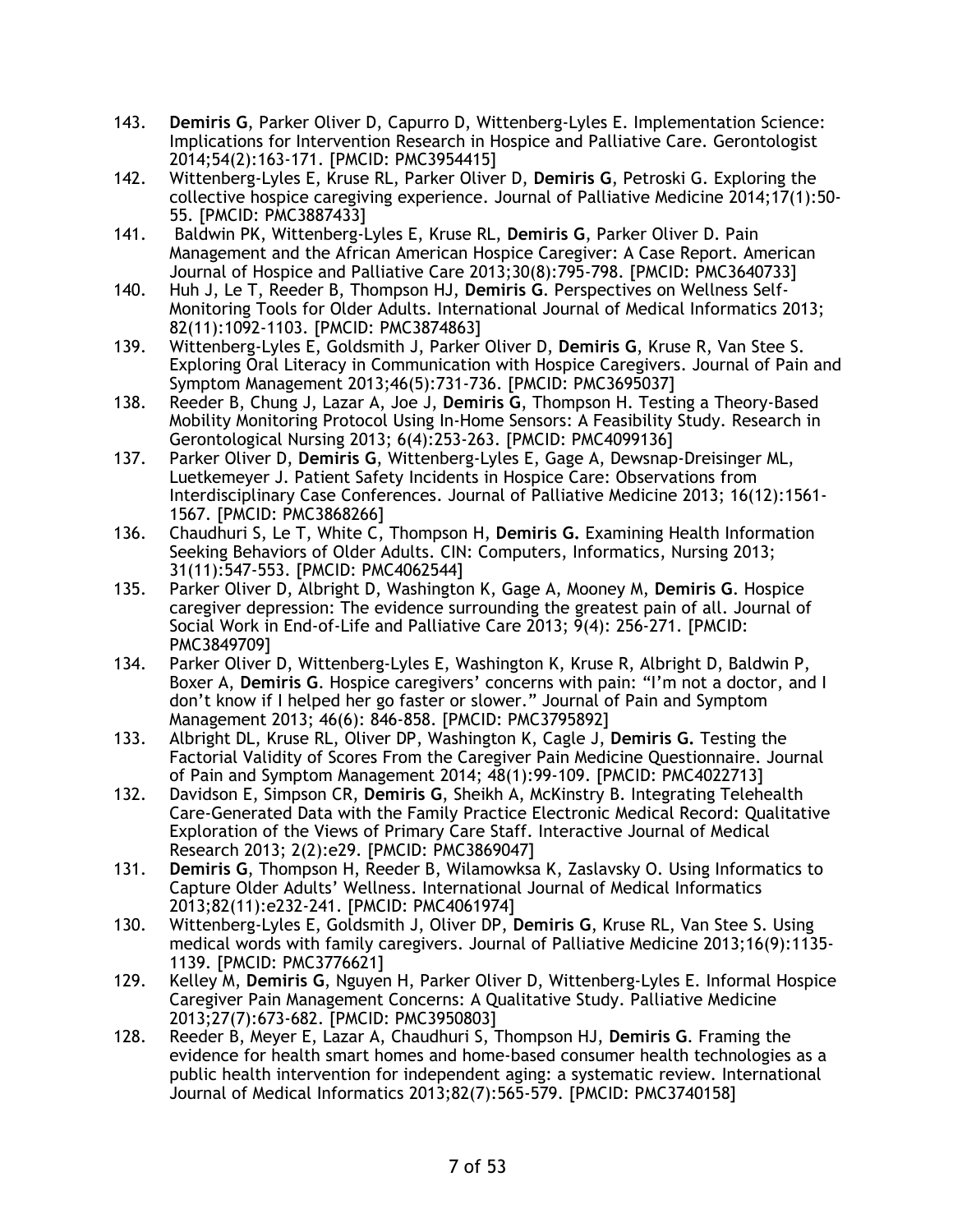- 127. Edison KE, Fleming DA, Nieman EL, Stine K, Chance L, **Demiris G**. Content and Style Comparison of Physician Communication in Teledermatology and In-Person Visits. Telemedicine Journal and E-Health 2013;19(7): 509-514.
- 126. Wilamowska K, Le T, **Demiris G**, Thompson H. Using Commercially Available Tools for Multifaceted Health Assessment: Data Integration Lessons Learned. Computers Informatics Nursing 2013;31(7):329-334. [PMCID: PMC3723774]
- 125. Joe J, **Demiris G**. Older Adults and Mobile Phones for Health: A Review. Journal of Biomedical Informatics 2013;46(5):947-954. [PMCID: PMC3836587]
- 124. Le T, Reeder B, Thompson HJ, **Demiris G**. Health Providers' Perceptions of Novel Approaches to Visualizing Integrated Health Information. Methods of Information in Medicine 2013; 52(3):250-258. [PMCID: PMC4062540]
- 123. Reeder B, **Demiris G**, Marek K. Older Adults' Satisfaction with a Medication Dispensing Device in Home Care. Informatics for Health and Social Care 2013;38(3):211-222. [PMCID: PMC4122419]
- 122. **Demiris G**, Parker Oliver D, Kruse RL, Wittenberg-Lyles E. Telehealth Group Interactions in the Hospice Setting: Assessing Technical Quality across Platforms. Telemedicine Journal and e-Health 2013; 19(4):235-240. [PMCID: PMC3621258]
- 121. Kruse RL, Parker Oliver D, Wittenberg-Lyles E, **Demiris G.** Conducting the ACTIVE Randomized Trial in Hospice Care: Keys to Success. Clinical Trials 2013;10(1):160-169. [PMCID: PMC3554844]
- 120. Washington KT, Wittenberg-Lyles E, Parker Oliver D, **Demiris G**, Shaunfield S, Crumb E. Application of the VALUE Communication Principles in ACTIVE Hospice Team Meetings. Journal of Palliative Medicine 2013;16(1):60-66. [PMCID: PMC3546416]
- 119. **Demiris G**, Thompson H, Boquet J, Le T, Chaudhuri S, Chung J. Older Adults' Acceptance of a Community Based Telehealth Wellness System. Informatics for Health and Social Care 2013;38(1):27-36. [PMCID: PMC4062541]
- 118. Wittenberg-Lyles E, Oliver DP, Kruse RL, **Demiris G**, Gage LA, Wagner K. Family Caregiver Participation in Hospice Interdisciplinary Team Meetings: How Does It Affect the Nature and Content of Communication? Health Communication 2013;28(2):110- 118. [PMCID: PMC3382048]
- 117. Le T, Wilamowska K, **Demiris G,** Thompson H. Integrated data visualisation: an approach to capture older adults' wellness. International Journal of Electronic Healthcare 2012;7(2):89-104.[PMCID: PMC3668565]
- 116. Wittenberg Lyles E, Goldsmith J, Parker Oliver D, **Demiris G**, Rankin A. Targeting communication interventions to decrease oncology family caregiver burden. Seminars in Oncology Nursing 2012;28(4):262-270. [PMCID: PMC3489276]
- 115. **Demiris G**, Thompson H. Mobilizing Older Adults: Harnessing the Potential of Smart Home Technologies. Yearb Med Inform 2012;7(1):94-99.
- 114. **Demiris G**, Parker Oliver D, Wittenberg-Lyles E, Washington K, Doorenbos A, Rue T, Berry D. A Noninferiority Trial of a Problem Solving Intervention for Hospice Caregivers: In Person Vs Videophone. Journal of Palliative Medicine 2012; 15(6): 653- 660. [PMCID: PMC3362957]
- 113. Wittenberg-Lyles E**,** Parker Oliver D, **Demiris G**, Rankin A, Shaunfield S, Kruse R. Conveying empathy to hospice family caregivers: Team responses to caregiver empathic communication. Patient Education and Counseling 2012;89(1):31-37. [PMCID: PMC3414649]
- 112. Wittenberg-Lyles E, Shaunfield S, Parker Oliver D, **Demiris G**, Schneider G. Assessing the readiness of hospice volunteers to utilize technology. American Journal of Hospice and Palliative Medicine 2012;29(6):476-482.
- 111. Parker Oliver D, Washington K, **Demiris G**, Wittenberg-Lyles E, Novak H. Problem solving interventions: an opportunity for hospice social workers to better meet caregiver needs. Journal of Social Work in End of Life and Palliative Care 2012;8(1):3- 9. [PMCID: PMC3310883]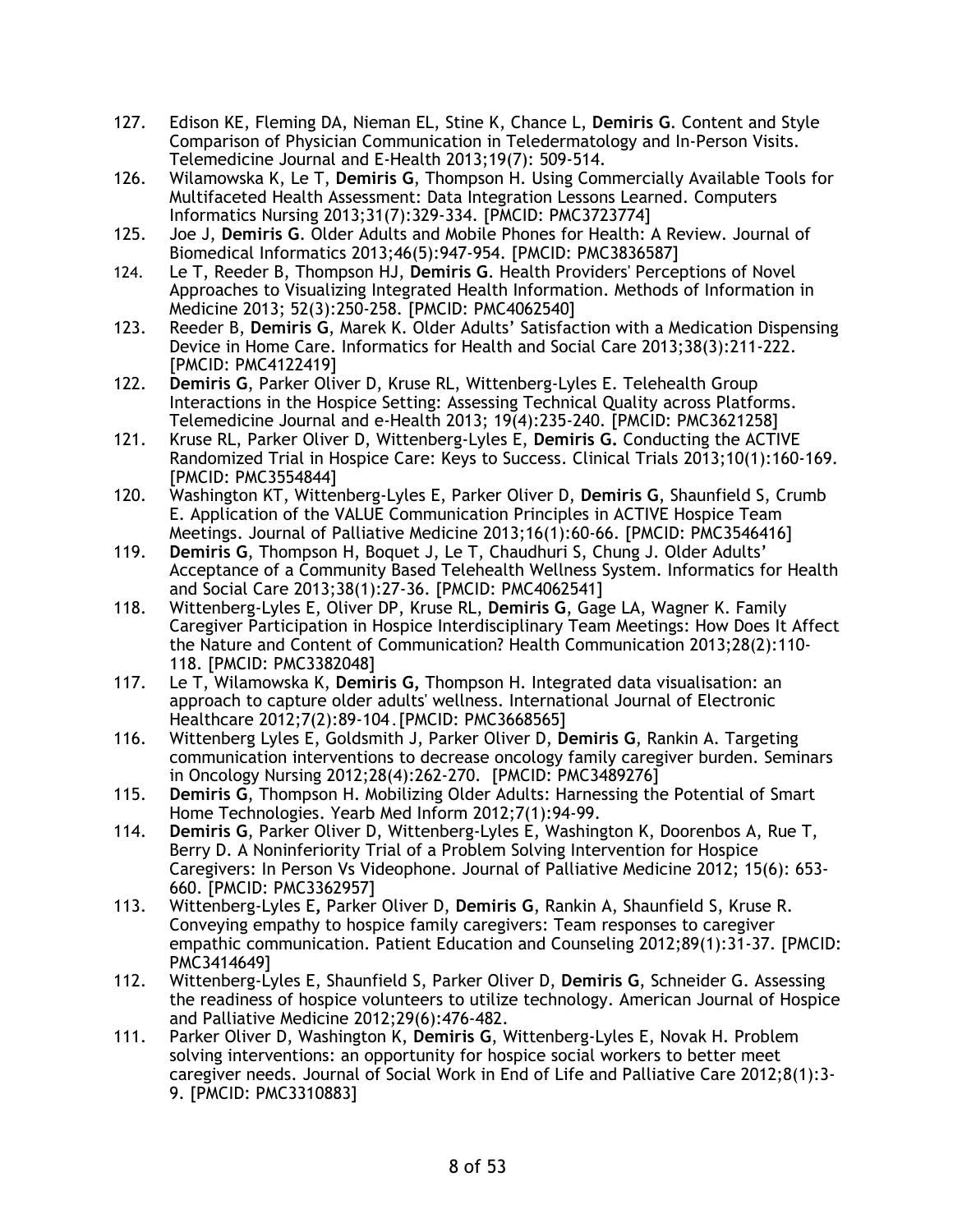- 110. Wittenberg-Lyles E, Goldsmith J, **Demiris G**, Parker Oliver D, Stone J. The Impact of Family Communication Patterns on Hospice Family Caregivers: A New Typology. Journal of Hospice and Palliative Nursing 2012;14(1):25-33. [PMCID: PMC3269241]
- 109. Haozous E, Doorenbos A, **Demiris G**, Eaton L, Towle C, Kundu A. Role of telehealth/videoconferencing in managing cancer pain in rural American Indian communities. Psycho-Oncology 2012;21(2):219-223. [PMCID: PMC3193883]
- 108. Parker Oliver D, **Demiris G**, Wittenberg-Lyles E, Washington K, Day T, Novak H. A Systematic Review of the Evidence Base for Telehospice. Telemedicine and e-Health 2012;18(1):38-47. [PMCID: PMC3306588]
- 107. Wittenberg-Lyles E, **Demiris G**, Ferrell B, Shaunfield S. Volunteers as facilitators of communication about pain: A feasibility study. Research on Aging 2012;34(2):246-253.
- 106. Washington KT, **Demiris G**, Parker Oliver D, Wittenberg-Lyles E, Crumb E. Qualitative evaluation of a problem solving intervention for informal hospice caregivers. Palliative Medicine 2012;26(8):1018-1024. [PMCID: PMC3562496]
- 105. Wittenberg-Lyles E, **Demiris G**, Parker Oliver D, Washington K, Burt S, Shaunfield S. Stress variances among informal hospice caregivers. Qualitative Health Research 2012;22(8):1114-25. [PMCID: PMC3559181]
- 104. Zaslavsky O, Thompson HJ, **Demiris G.** The role of emerging information technologies in frailty assessment. Research in Gerontological Nursing 2012;5(3):216-28.
- 103. Wittenberg-Lyles E, Parker Oliver D, **Demiris G**, Shaunfield S. It lets them see what's out there: The benefits and challenges of the Passport broadcast intervention in longterm care. Educational Gerontology 2012;38(10):691-698.
- 102. Thielke S, Harniss M, Thompson H, Patel S, **Demiris G**. Johnson K. Maslow's Hierarchy of Human Needs and the Adoption of Health Related Technologies for Older Adults. Ageing International 2012;37(4):470-488.
- 101. **Demiris G**, Parker Oliver D, Wittenberg-Lyles E. Technologies to Support End of Life Care. Seminars in Oncology Nursing 2011;27(3):211-217. [PMCID: PMC3143374]
- 100. Wittenberg-Lyles E, Parker Oliver D, **Demiris G**, Cunningham C. Sharing atrocity stories in hospice: A study of niceness message strategies in interdisciplinary team meetings. Progress in Palliative Care 2011;19(4):172-176. [PMCID: PMC3167176]
- 99. **Demiris G,** Thompson H. Smart Homes and Ambient Assisted Living Applications: From Data to Knowledge-Empowering or Overwhelming Older Adults? Yearbook of Medical Informatics 2011;6(1):51-57.
- 98. Reeder B, Hills RA, **Demiris G**, Revere D, Pina J. Reusable design: a proposed approach to Public Health Informatics system design. BMC Public Health 2011;11:116. [PMCID: PMC3053242]
- 97. Boquet JR, Parker Oliver D, Wittenberg-Lyles E, Doorenbos AZ, **Demiris G**. Taking Care of a Dying Grandparent: Case Studies of Grandchildren in the Hospice Caregiver Role. American Journal of Hospice and Palliative Care 2011; 28(8): 564-568. [PMCID: PMC4420153]
- 96. Thompson HJ, **Demiris G**, Rue T, Shatil E, Wilamowska K, Zaslavsky O, Reeder B. A Holistic Approach to Assess Older Adults' Wellness Using e-Health Technologies. Telemedicine and e-Health 2011; 17(10): 794-800. [PMCID: PMC3228591]
- 95. Agmon M, Perry C, Phelan E, **Demiris G**, Nguyen HQ. A pilot study of Wii Fit to improve balance in older adults. Journal of Geriatric Physical Therapy 2011;34(4):161- 167.
- 94. Doorenbos AZ, Kundu A, Eaton L, **Demiris G**, Haozous EA, Towle C, Buchwald D. Enhancing Access to Cancer Education for Rural Health Care Providers via Telehealth. Journal of Cancer Education 2011; *26:* 682-686. [PMCID: PMC3199344]
- 93. Baldwin PK, Wittenberg-Lyles E, Parker Oliver D, **Demiris G**. An Evaluation of Interdisciplinary Team Training in Hospice Care. The Journal of Hospice and Palliative Nursing 2011; 13(3):172-182.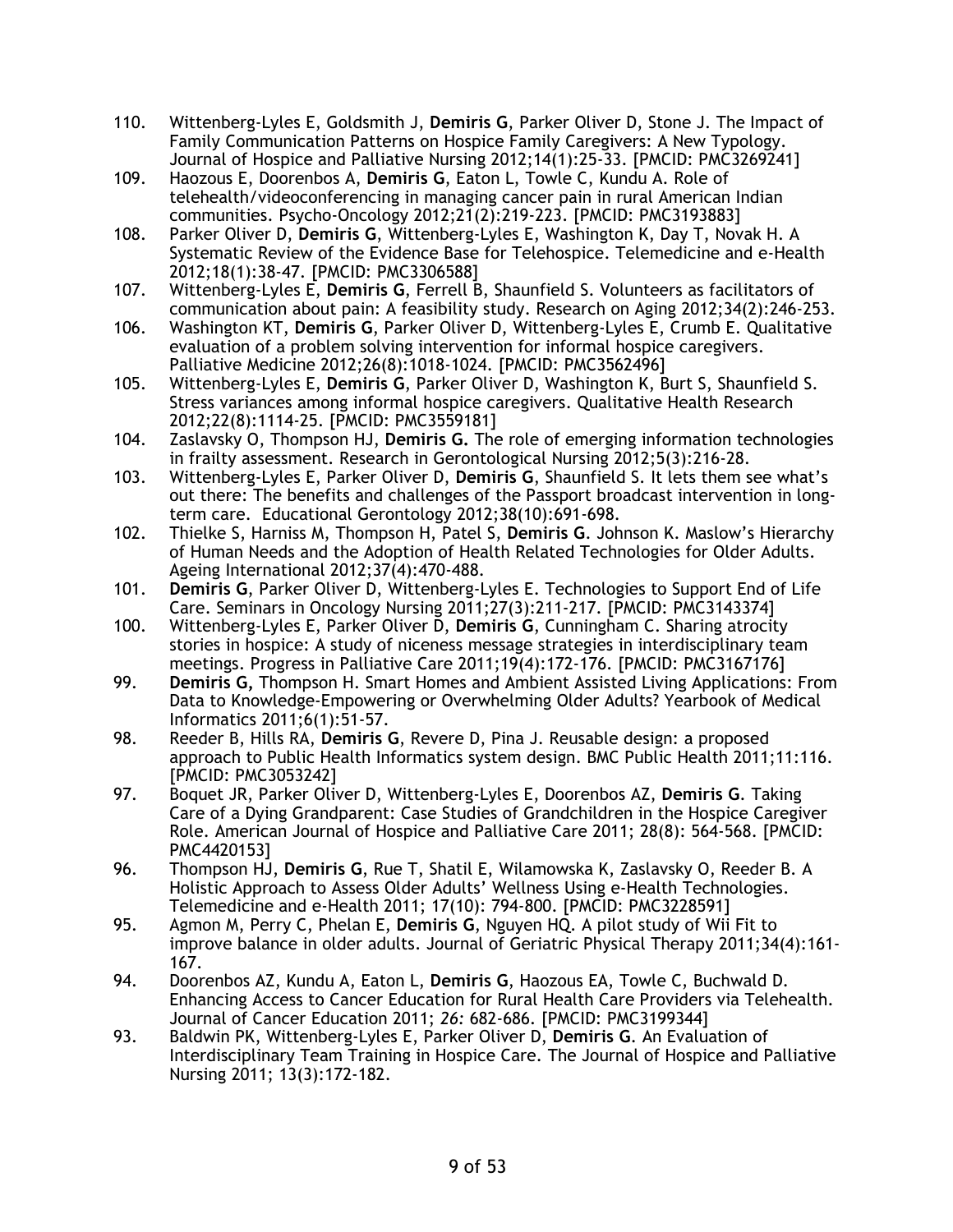- 92. Washington K, Parker Oliver D, **Demiris G**, Wittenberg-Lyles E, Shaunfield S. Family Perspectives on the Hospice Experience in Adult Family Homes. Journal of Gerontological Social Work 2011; 54(2): 159-174. [PMCID: PMC3023972]
- 91. **Demiris G**, Parker Oliver D, Wittenberg-Lyles E, Washington K. Use of Videophones to Deliver a Cognitive-Behavioural Therapy to Hospice Caregivers. Journal of Telemedicine and Telecare 2011; 17:142-145. [PMCID: PMC3093969]
- 90. **Demiris G**, Wittenberg-Lyles E, Parker Oliver D, Washington K. Delivering a Psychoeducational intervention to Hispanic Hospice Informal Caregivers. Palliative Medicine 2011; 25(2):185-6. [PMCID: PMC4442794]
- 89. Wittenberg-Lyles E, **Demiris G**, Parker Oliver D, Burt S. Reciprocal Suffering: Caregiver Concerns During Hospice Care. Journal of Pain and Symptom Management 2011; 41(2): 383-393. [PMCID: PMC3053049]
- 88. Doorenbos AZ, **Demiris G**, Towle C, Kundu A, Revels L, Colven R, Norris TE, Buchwald D. Developing the Native People for Cancer Control Telehealth Network. Telemedicine and e-Health 2011; 17: 30-34. [PMCID: PMC3064879]
- 87. Doorenbos AZ, Lindhorst T, Schim S, **Demiris G**, Van Schaik E, Wechkin H, Curtis JR. Development of a web-based educational intervention to improve cross-cultural communication among hospice providers. Journal of Social Work in End-of-Life and Palliative Care 2010; 6:236-255. [PMCID: PMC3059132]
- 86. Parker Oliver D, **Demiris G**, Wittenberg-Lyles E, Porock D. The use of Videophones for Patient and Family Participation in Hospice Interdisciplinary Team Meetings: A Promising Approach. European Journal of Cancer Care 2010; 19: 729-735. [PMCID: PMC2891692]
- 85. Parker Oliver D, **Demiris G**, Wittenberg-Lyles E, Porock D, Collier J, Arthur A. Caregiver Participation in Hospice Interdisciplinary Team Meetings via Videophone Technology: A Pilot Study to Improve Pain Management. American Journal of Hospice and Palliative Care 2010; 27(7): 465-473. [PMCID: PMC2890035]
- 84. **Demiris G**, Parker Oliver D, Washington K, Thomas Fruehling L, Haggarty-Robbins D, Doorenbos A, Wechkin H, Berry D. A Problem Solving Intervention for Hospice Caregivers: A Pilot Study. Journal of Palliative Medicine 2010; 13 (8): 1005-1011. [PMCID: PMC2964357]
- 83. Parker Oliver D, **Demiris G**, Wittenberg-Lyles E, Washington K, Porock D. Recruitment Challenges and Strategies in a Home-based Telehealth Study. Telemedicine and e-Health 2010; 16 (7): 839-843. [PMCID: PMC2992400]
- 82. **Demiris G**, Charness N, Krupinski E, Ben-Arieh D, Washington K, Wu J, Farberow B. The role of human factors in telehealth. Telemedicine and e-health 2010; 16(4): 446- 453.
- 81. Parker Oliver D, **Demiris G**. Comparing face to face and telehealth mediated delivery of a psychoeducational intervention: A case comparison study in hospice. Telemedicine and e-Health 2010; 16(6): 751-753. [PMCID: PMC2930881]
- 80. Wittenberg-Lyles E, Parker Oliver D, **Demiris G**, Regehr K. Interdisciplinary collaboration in hospice team meetings. Journal of Interprofessional Care 2010; 24(3):264-273. [PMCID: PMC2854854]
- 79. Reeder B, Turner A, **Demiris G**. Use of Technology to Support Information Needs for Continuity of Operations Planning in Public Health: A Systematic Review. Online Journal of Public Health Informatics 2010; 2(1). [PMCID: PMC3615754]
- 78. Parker Oliver D, Wittenberg-Lyles E, **Demiris G**, Oliver D. Giving Long Term Care Residents a Passport to the World with the Internet. Journal of Nursing Care Quality 2010; 25(3):193-197.
- 77. Wittenberg-Lyles E, Oliver DP, **Demiris G**, Burt S, Regehr K. Inviting the absent members: examining how caregivers' participation affects hospice team communication. Palliative Medicine 2010;24(2):192-195.
- 76. Mantas J, Ammenwerth E, **Demiris G**, Hasman A, Haux R, Hersh W, Hovenga E, Lun KC, Marin H, Martin-Sanchez F, Wright G. Recommendations of the International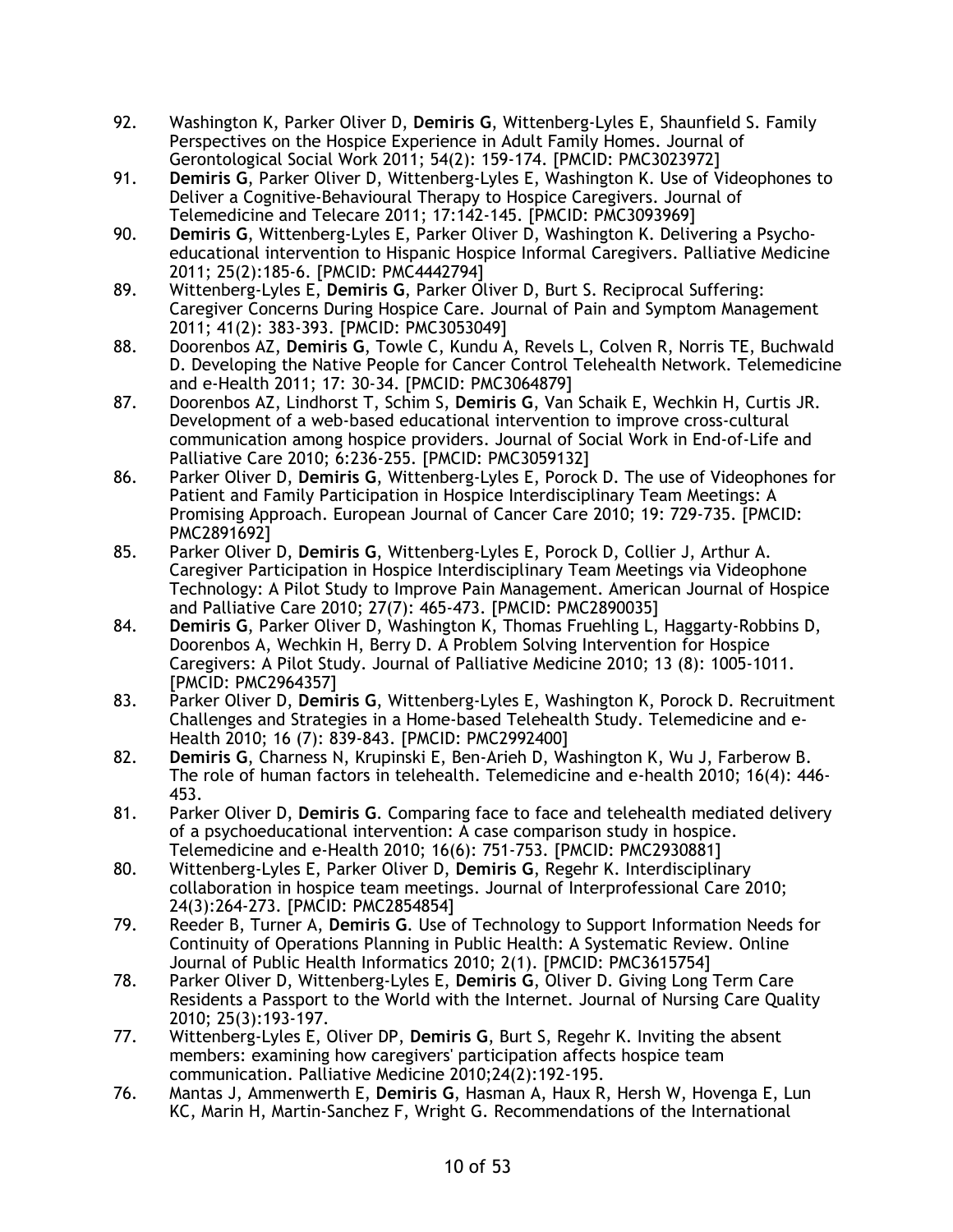Medical Informatics Association (IMIA) on Education in Biomedical and Health Informatics, First Revision. Methods of Information in Medicine 2010; 49(2):105-120.

- 75. Reeder B, **Demiris G**. Building the PHARAOH Framework using Scenario-Based Design: A Set of Pandemic Decision-Making Scenarios for Continuity of Operations in a Large Municipal Public Health Agency. Journal of Medical Systems 2010; 34(4):735- 739. [PMCID: PMC3676540]
- 74. **Demiris G**, Zierler BK. Integrating Problem Based Learning in a Nursing Informatics Curriculum. Nurse Education Today 2010;30(2):175-179.
- 73. Parker Oliver D, Wittenberg Lyles E, **Demiris G**, Tatum P, Regehr K, Burt S. The role of the hospice medical director as observed in interdisciplinary team case reviews. Journal of Palliative Medicine 2010; 13(3):279-284. [PMCID: PMC2883496]
- 72. Wittenberg-Lyles E, Parker Oliver D, **Demiris G**, Baldwin P. The ACTive intervention in hospice interdisciplinary team meetings: Exploring family caregiver and hospice team communication. Journal of Computer-Mediated Communication 2010; 15(3), 465-48. [PMCID: PMC2882300]
- 71. Wittenberg-Lyles EM, Parker Oliver D, **Demiris G,** Washington K, Regehr K, Wilder HM. Question asking by family caregivers in hospice interdisciplinary team meetings. Research in Gerontological Nursing 2010; 3(2): 82-88. [PMCID: PMC2860630]
- 70. **Demiris G**, Doorenbos AZ, Towle C. Ethical Considerations Regarding the Use of Technology for Older Adults: The Case of Telehealth. Research in Gerontological Nursing 2009; 2(2): 128-136.
- 69. Wittenberg-Lyles EM, Parker Oliver D, **Demiris G**, Regehr K. Exploring interpersonal communication in hospice interdisciplinary team meetings. Journal of Gerontological Nursing 2009;35(7):38-45. [PMCID: PMC2727068]
- 68. **Demiris G**, Parker Oliver D, Giger J, Skubic M, Rantz M. Older adults' privacy considerations for vision based recognition methods of eldercare applications. Technology and Health Care 2009; 17(1): 41-48.
- 67. Parker Oliver D, Washington KT, Wittenberg-Lyles E, **Demiris G**, Porock D. They're Part of the Team: Participant Evaluation of the ACTIVE Intervention. Palliative Medicine 2009; 23(6): 549-555. [PMCID: PMC2721906]
- 66. Hensel BK, Parker Oliver D, **Demiris G**, Rantz M. A Comparison of Video-based Resident-Family Communication in a Nursing Home and a Congregate Living Facility. Journal of the American Medical Directors Association 2009;10(5):342-347.
- 65. Wittenberg-Lyles E, Gee GC, Parker Oliver D, **Demiris G**. What Patients and Families Don't Hear: Backstage Communication in Hospice Interdisciplinary Team Meetings. Journal of Housing for the Elderly 2009; 23: 92-105. [PMCID: PMC2728239]
- 64. **Demiris G**, Hensel BK. "Smart Homes" for Patients at the End of Life. Journal of Housing for the Elderly 2009; 23: 106-115.
- 63. Washington KT, **Demiris G**, Parker Oliver D, Day M. Telehospice acceptance among providers: A multidisciplinary comparison. American Journal of Hospice and Palliative Medicine 2009; 25(6): 452-457.
- 62. **Demiris G**, Parker Oliver D, Wittenberg-Lyles E. Assessing Caregivers for Team Interventions (ACT): A New Paradigm for Comprehensive Hospice Quality Care. American Journal of Hospice and Palliative Medicine 2009;26(2):128-134. [PMCID: PMC2666779]
- 61. Wittenberg-Lyles E, Parker Oliver D, **Demiris G**, Baldwin P, Regehr K. Communication dynamics in hospice teams: Understanding the role of the Chaplain in interdisciplinary team collaboration. Journal of Palliative Medicine 2008; 11(10): 1330-1335.
- 60. Wilder H, Parker Oliver D, **Demiris G**, Washington K. Informal Hospice Caregiving: The Toll on Quality of Life Journal of Social Work in End of Life and Palliative Care 2008; 4(4):312-332. [PMCID: PMC2749275]
- 59. Arsand E, **Demiris G**. User-centered methods for designing patient-centric self-help tools. Informatics for Health and Social Care 2008; 33(3): 158-169.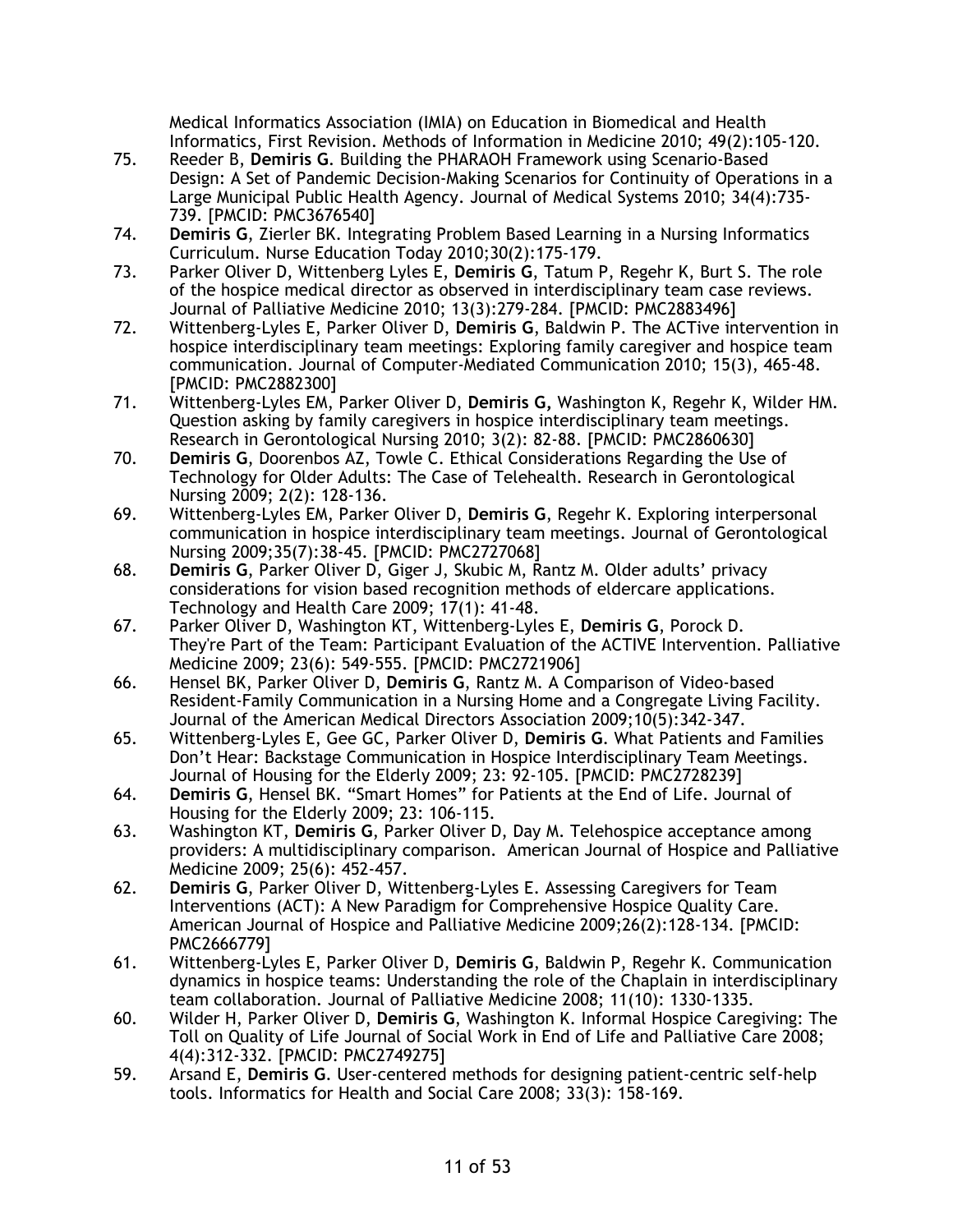- 58. Botsis T, **Demiris G**, Pedersen S, Hartvigsen G. Home telecare technologies for the elderly. Journal of Telemedicine and Telecare 2008; 14(7): 333-337.
- 57. **Demiris G**, Washington K, Doorenbos A, Parker Oliver D, Wittenberg-Lyles E. Use of the Time, Interaction and Performance Theory to Study Hospice Interdisciplinary Team Meetings. Journal of Hospice and Palliative Nursing 2008; 10(6): 376-381. [PMCID: PMC2681325]
- 56. Courtney KL, **Demiris G**, Rantz M, Skubic M. Needing Smart Home Technologies: The Perspectives of Older Adults in Continuing Care Retirement Communities. Informatics in Primary Care 2008; 16(3): 195-201.
- 55. Wittenberg-Lyles E, Parker Oliver D, **Demiris G**, Petty B, Day M. Caregiver Involvement in Hospice Interdisciplinary Team Meetings: A Case Study. Journal of Palliative Care 2008;24(4):277-279. [PMCID: PMC2675180]
- 54. Rantz MJ, Porter R, Cheshie D, Otto D, Servey CH, Johnson RA, Skubic M, Tyrer H, He Z, **Demiris G**, Lee J, Alexander G, Taylor G. TigerPlace, a state-academic-private project to revolutionize traditional long term care. Journal of Housing for the Elderly 2008; 22(1/2): 66-85. [PMCID: PMC3091822]
- 53. **Demiris G**, Parker Oliver D, Dickey G, Skubic M, Rantz M. Findings from a Participatory Evaluation of a Smart Home Application for Older Adults. Technology and Health Care 2008; 16(2):111-118.
- 52. **Demiris G**, Parker Oliver D, Hensel B, Dickey G, Rantz M, Skubic M. Use of Videophones for Distant Caregiving: an enriching experience for families and residents in Long-Term Care. Journal of Gerontological Nursing 2008; 34(7):50-55.
- 51. **Demiris G,** Wittenberg-Lyles E, Parker Oliver D, Courtney KL. A survey on the use of technology to support hospice interdisciplinary team meetings. International Journal of Electronic Healthcare 2008; 4(3/4):244-256.
- 50. **Demiris G,** Hensel BK. Technologies for an Aging Society: A Systematic Review of "Smart Home" Applications. Methods of Information in Medicine 2008; 47 (Suppl. 1- International Medical Informatics Association Yearbook 2008):33-40.
- 49. **Demiris G**, Washington K, Parker Oliver D, Wittenberg-Lyles E. A Study of Information Flow in Hospice Interdisciplinary Team meetings. Journal of Interprofessional Care 2008; 22(6): 621-629. [PMCID: PMC2680071]
- 48. **Demiris G**, Hensel BK, Skubic M, Rantz M. Senior residents' perceived need of and preferences for "smart home" sensor technologies. International Journal of Technology Assessment in Health Care 2008; 24(1): 120-124.
- 47. **Demiris G**, Afrin LB, Speedie S, Courtney KL, Sondhi M, Vimarlund V, Lovis C, Goossen W, Lynch C. Patient-centered applications: use of information technology to promote disease management and wellness: A White Paper by the AMIA Knowledge in Motion Working Group. Journal of the American Medical Informatics Association 2008; 15(1):8-13. [PMCID: PMC2274880]
- 46. Courtney KL, Alexander G, **Demiris G.** Information technology from novice to expert: implementation implications. Journal of Nursing Management 2008; 16(6): 692-699. [PMCID: PMC4389627]
- 45. Parker Oliver D, Wittenberg-Lyles E, **Demiris G**, Washington K, Porock D, Day M. Barriers to Pain Management: Caregivers Perception and Pain Talk by Hospice Interdisciplinary Teams. Journal of Pain and Symptom Management 2008;36(4): 374- 382. [PMCID: PMC2581443]
- 44. Washington K, **Demiris G**, Parker Oliver D, Day M. Home Internet Use among Hospice Service Recipients: Recommendations for Web based Interventions. Journal of Medical Systems 2007; 31: 385-389.
- 43. **Demiris G**, Parker Oliver D, Courtney KL, Day M. Use of Telehospice Tools for Senior Caregivers: A Pilot Study. Clinical Gerontologist 2007; 31(1): 43-57.
- 42. **Demiris G**, Courtney KL, Meyer W. Current status and perceived needs of Information Technology in Critical Access Hospitals: a survey study. Informatics in Primary Care 2007; 15(1): 45-51.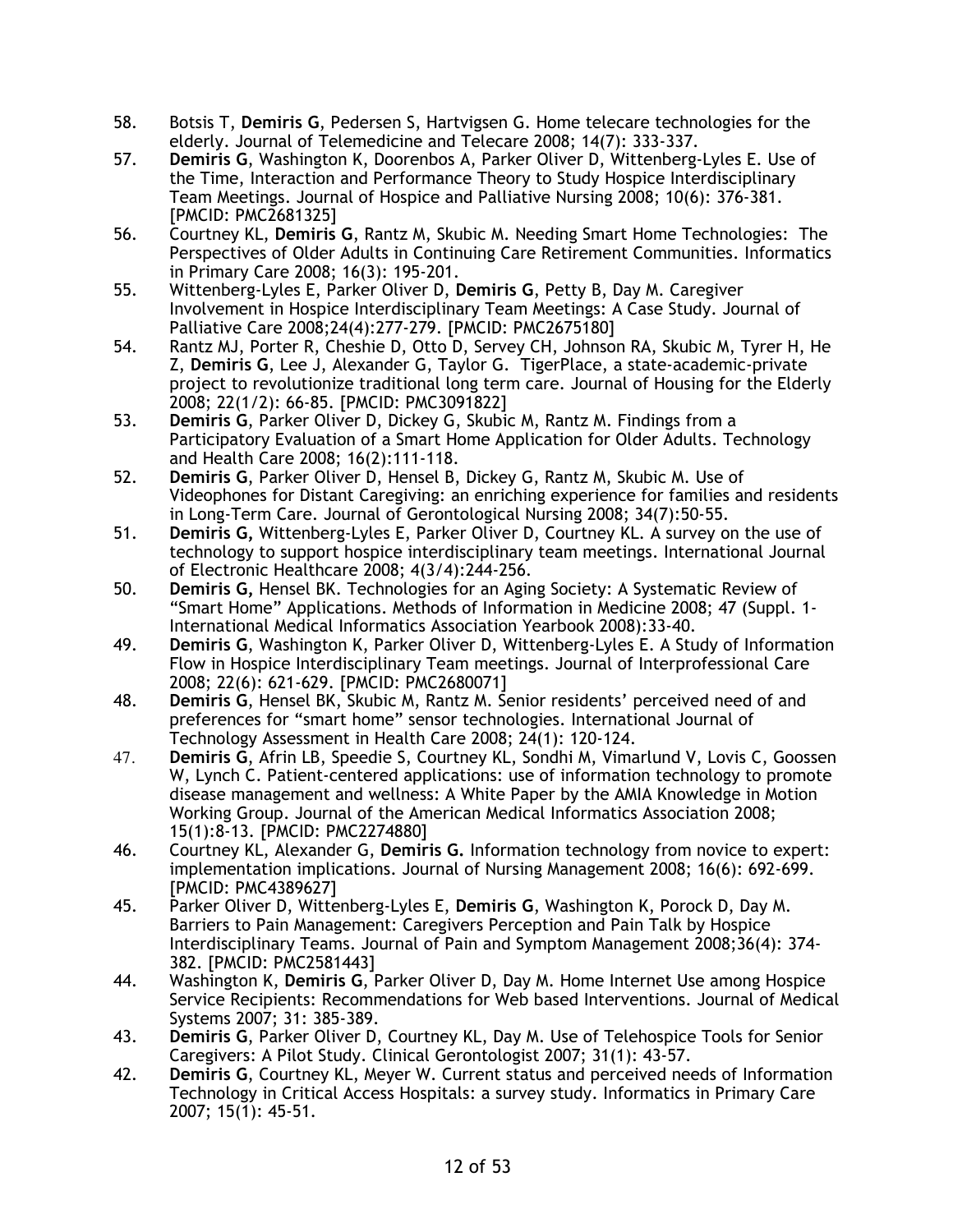- 41. Courtney KL, **Demiris G**, Hensel BK. Obtrusiveness of Information-based Assistive Technologies as Perceived by Older Adults in Residential Care Facilities: a Secondary Analysis. Medical Informatics and the Internet in Medicine 2007; 32(3):241-249.
- 40. Hensel BK, Parker Oliver D, **Demiris G**. Videophone Communication between Residents and Family: A Case Study. Journal of the American Medical Directors Association 2007; 8(2): 123-127.
- 39. **Demiris G**. Interdisciplinary Innovations in Biomedical and Health Informatics Graduate Education. Methods of Information in Medicine 2007;46(1):63-66.
- 38. Wittenberg-Lyles EM, Parker Oliver D, **Demiris G**, Courtney KL. Assessing the Nature and Process of Hospice Interdisciplinary Team Meetings. Journal of Hospice & Palliative Nursing 2007; 9(1):17-21.
- 37. Willis L, **Demiris G**, Parker Oliver DR. Internet Use by Hospice Families and Providers: A Systematic Review. Journal of Medical Systems 2007;31(2):97-101.
- 36. Day M, **Demiris G**, Parker Oliver DR, Courtney KL, Hensel B. Exploring Underutilization of Videophones in Hospice Settings. Telemedicine and e-health 2007; 13 (1): 25-31.
- 35. Hensel BK, **Demiris G**, Courtney KL. Defining Obtrusiveness in Home Telehealth Technologies: A Conceptual Framework. Journal of the American Medical Informatics Association 2006; 13(4): 428-431. [PMCID: PMC1513674]
- 34. Parker Oliver DR, **Demiris G**, Hensel BK. A promising technology to reduce social isolation of nursing home residents. Journal of Nursing Care Quality 2006; 21(4): 302- 305.
- 33. **Demiris G**, Parker Oliver DR, Courtney K. A study of the suitability of videophones for psychometric assessment. Behaviour and Information Technology 2006; 25(3): 233- 237.
- 32. Schopp LH, **Demiris G**, Glueckauf RL. Rural Backwaters or Frontrunners? Rural Telehealth in the Vanguard of Psychology Practice. Professional Psychology: Research & Practice 2006; 37(2): 165-173.
- 31. **Demiris G.** The Diffusion of Virtual Communities in Health Care: Concepts and Challenges. Patient Education and Counseling 2006; 62(2):178-188.
- 30. **Demiris G**. Principles of survey development for telemedicine applications. Journal of Telemedicine and Telecare 2006;12(3):111-115.
- 29. Parker Oliver D, **Demiris G**. Social Work Informatics: A New Specialty. Social Work 2006; 51(2): 127-134.
- 28. **Demiris G**, Parker Oliver DR, Courtney KL. Ethical Considerations for the Utilization of Telehealth Technologies in Home and Hospice Care by the Nursing Profession. Nursing Administration Quarterly 2006; 30(1):56-66.
- 27. Parker Oliver DR, **Demiris G**, Day M, Courtney KL, Porock D. Tele-hospice support for elder caregivers of hospice patients: two case studies. Journal of Palliative Medicine 2006;9(2):264-267.
- 26. **Demiris G**, Parker Oliver DR, Courtney KL, Porock D. Use of Technology as a Support Mechanism for Caregivers of Hospice Patients. Journal of Palliative Care 2005; 21(4): 303-309.
- 25. Parker Oliver D, Porock D, **Demiris G**, Courtney K. Patient and Family Involvement in Hospice Interdisciplinary Teams. Journal of Palliative Care 2005; 21(4): 270-276.
- 24. Parker Oliver D, **Demiris G**, Porock D. The of videophones for seniors and hospice providers: A brief report of two studies. Computers in Biology and Medicine 2005; 35(9): 782-790.
- 23. Courtney KL, **Demiris G**, Alexander G. Information technology: Changing nursing processes at the point-of-care. Nursing Administration Quarterly 2005; 29(4):315-322.
- 22. Courtney KL, **Demiris G**, Parker Oliver D, Porock D. Conversion of the CQLI to an interview instrument-Research In Brief. European Journal of Cancer Care 2005; 14(5): 463-464.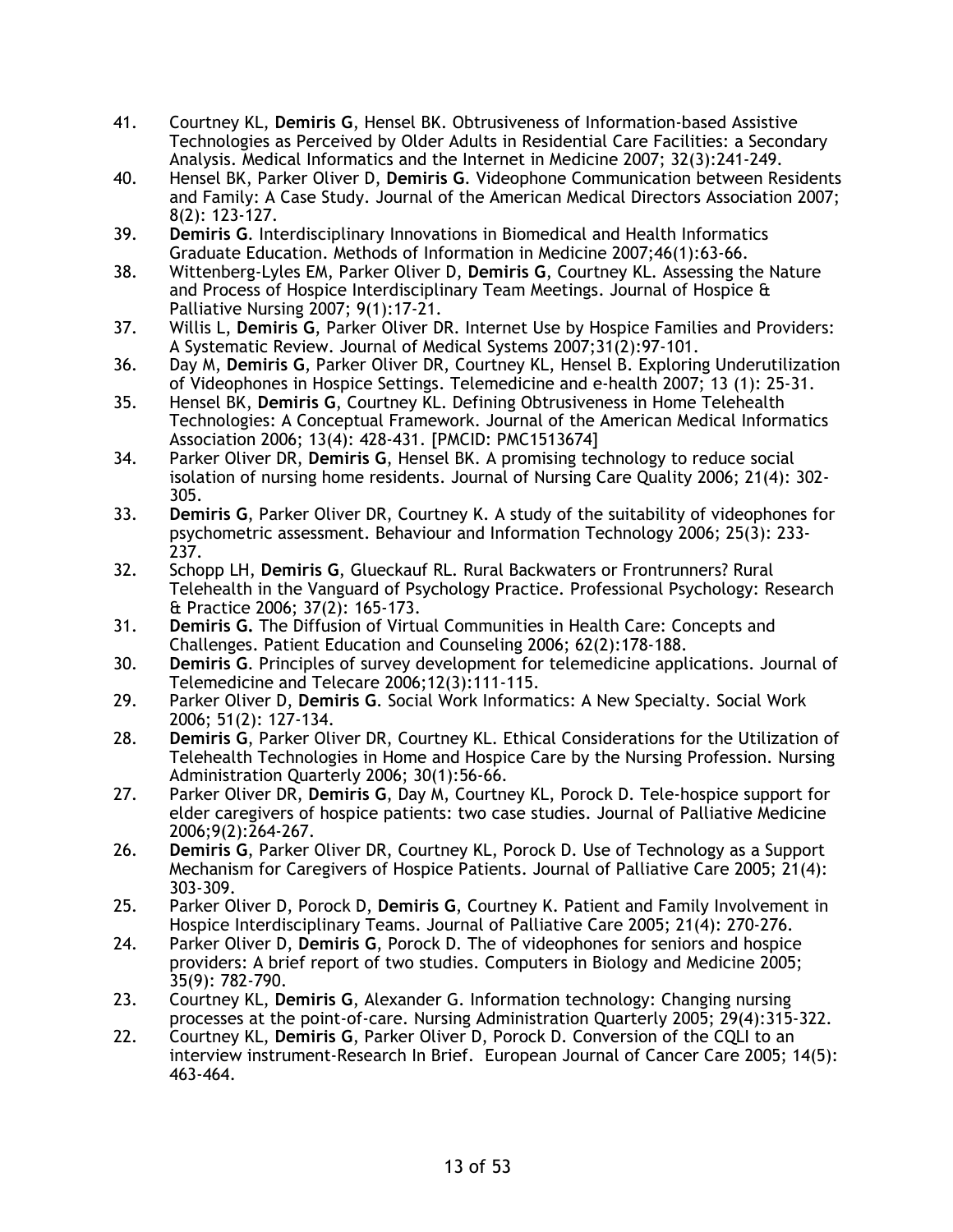- 21. **Demiris G**, Edison K, Vijaykumar S. A comparison of communication models of traditional and video-mediated health care delivery. International Journal of Medical Informatics 2005; 74(10): 851-856.
- 20. **Demiris G**, Tao D. An analysis of specialized scientific literature in the field of telemedicine. Journal of Telemedicine and Telecare 2005; 11(6): 316-319.
- 19. **Demiris G,** Shigaki C, Schopp LH. An Evaluation Framework for a Rural Home-Based Telerehabilitation Network. Journal of Medical Systems 2005; 29(6): 595-603.
- 18. Rantz MJ, Marek KD, Aud M, Tyrer HW, Skubic M, **Demiris G**, Hassam A. A technology and nursing collaboration to help older adults age in place. Nursing Outlook 2005; 53(1):40-45.
- 17. **Demiris G**, Rantz M, Aud M, Marek K, Tyrer H, Skubic M, Hassam A. Older adults' attitudes towards and perceptions of "smart home" technologies. Medical Informatics and the Internet in Medicine 2004; 29(2): 87-94.
- 16. **Demiris G**, Patrick TB, Boren SA. Assessing Patient Safety Awareness and Needs in Rural Hospitals in one US State. Informatics in Primary Care 2004; 12(3): 157-162.
- 15. **Demiris G**, Patrick TB, Mitchell JA, Waldren S. To Telemedically Err is Human. The Joint Commission Journal on Quality and Safety 2004; 30(9):521-527.
- 14. **Demiris G.** Electronic Home Healthcare: Concepts and Challenges. International Journal of Electronic Healthcare 2004; 1(1): 4-16.
- 13. Finkelstein SM, Speedie SM, **Demiris G**, Veen M, Lundgren J, Potthoff S. Telehomecare: Quality, perception, satisfaction. Telemedicine Journal and e-health 2004; 10(2):122-128.
- 12. Parker Oliver D, **Demiris G.** An assessment of the readiness of hospice organizations to accept technological innovation. Journal of Telemedicine and Telecare 2004; 10(3): 170-174.
- 11. **Demiris G,** Speedie SM, Hicks LL. Assessment of Patients' Acceptance of and Satisfaction with Teledermatology. Journal of Medical Systems 2004; 28(6): 575-579.
- 10. **Demiris G,** Parker Oliver D, Fleming DA, Edison K. Hospice Staff Attitudes towards "Telehospice." American Journal of Hospice and Palliative Care 2004; 21(5):343-347.
- 9. **Demiris G**, Edison K, Schopp L. Shaping the Future: Trends and Expectations of Telehealth Professionals. Telemedicine Journal and e-health 2004; 10 (Suppl. 2): 60- 63.
- 8. Patrick TB, **Demiris G**, Folk LC, Moxley DE, Mitchell JA, Tao D. *Evidence-Based Retrieval in Evidence-Based Medicine*. Journal of the Medical Library Association 2004; 92(2): 196-199. [PMCID: PMC385300]
- 7. **Demiris G**, Speedie S, Finkelstein S, Harris I. Communication patterns and technical quality of virtual visits in home care. *Journal of Telemedicine and Telecare* 2003; 9(4):210-215.
- 6. **Demiris G**. Integration of Telemedicine in Graduate Medical Informatics Education. *Journal of the American Medical informatics Association* 2003; 10(4): 310-314. [PMCID: PMC181980]
- 5. **Demiris G.** Introducing Telemedicine within a Health Informatics curriculum *Academic Exchange Quarterly* 2002; Vol. 6(3):5-11
- 4. **Demiris G**, Finkelstein S, Speedie S. Considerations for the design of a webbased clinical monitoring and educational system for elderly patients. *Journal of the American Medical Informatics Association* 2001;8 (5): 468-472. [PMCID: PMC131044]
- 3. Finkelstein S, Speedie S, Lundgren JM, **Demiris G**, Ideker M. TeleHomeCare: Virtual visits from the patient home. *Home Health Care Management and Practice* 2001; 13:219-226
- 2. **Demiris G**, Speedie S, Finkelstein S. Change of patients' perception of telehomecare. *Telemedicine Journal and e-Health* 2001; 7(3):241-248.
- 1. **Demiris G**, Speedie S, Finkelstein S. A questionnaire for the assessment of patients' impressions of the risks and benefits of home telecare. *Journal of Telemedicine and Telecare* 2000; Vol.6 (5):278-284.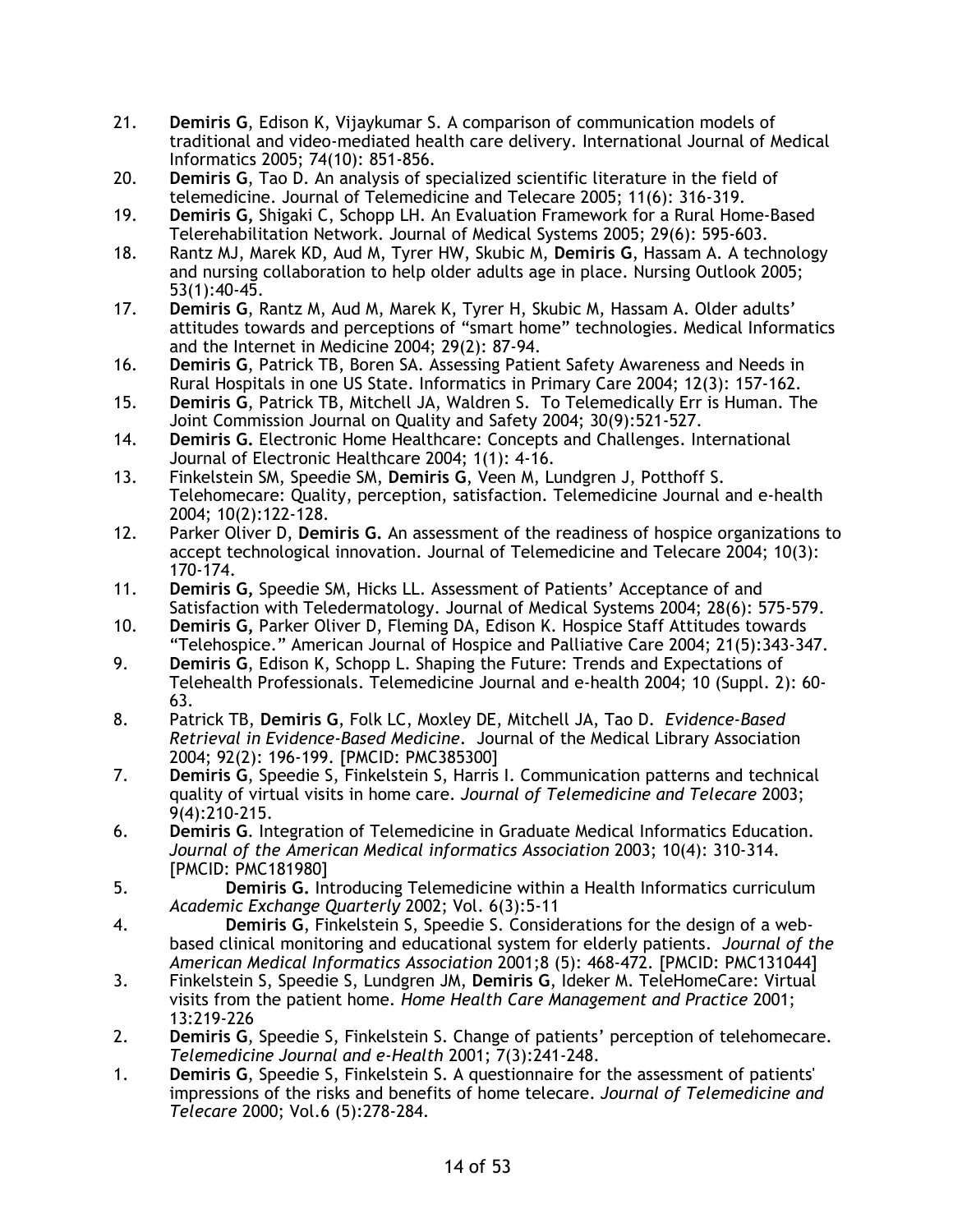Peer Reviewed Conference papers

- 30. **Demiris G**, Thompson G, Lazar A, Lin SY. Evaluation of a Digital Companion for Older Adults with Mild Cognitive Impairment. AMIA Annu Symp Proc. 2016:496-503. [PMCID:PMC5333281]
- 29. Lazar A, Thompson HJ, Piper AM, **Demiris G**. Rethinking the Design of Robotic Pets for Older Adults. Proceedings of the 2016 ACM Conference on Designing Interactive Systems (DIS), p. 1034-1046.
- 28. Turner AM, Osterhage K, Hartzler AL, Joe J, Lin L, Kanagat N, **Demiris G.** Use of Patient Portals for Personal Health Information Management: The Older Adult Perspective. AMIA Annu Symp Proc. 2015:1234-41.
- 27. Reeder B, **Demiris G**, Thompson H. Smart Built Environments and Independent Living: A Public Health Perspective. In C. Bodine, S. Helal, T. Gu & M. Mokhtari (Eds.), *Smart Homes and Health Telematics* Springer International Publishing. 2015; 8456: 219-224.
- 26. Lazar A, Thompson H, **Demiris G.** Considerations in Evaluating Technologies in Memory Care Units. Human Aspects of IT for the Aged Population. Design for Everyday Life. Volume 9194 of the series Lecture notes in Computer Science 2015, pp. 114-122. Proceedings of the First International Conference, ITAP 2015, Held as Part of HCI International 2015, Los Angeles, CA, USA, August 2-7, 2015.
- 25. Lazar A, Thompson H, **Demiris G.** Addressing Empathy During Research in Memory Care Units. CHI 2014 Conference on Human Factors in Computing Systems; Workshop on Enabling Empathy in Health and Care: Design Methods and Challenges, 2014, Toronto, Canada.
- 24. Jaspers MW, **Demiris G**, Facelli JC, Gatewood L, Hoerbst A, Li J, Pfeifer D, Wetter T. International collaborations in health informatics education: globalizing health and biomedical informatics curricula. Stud Health Technol Inform. 2013;192:1249.
- 23. Le T, Thompson H, **Demiris G**. An examination of electronic health information privacy in older adults. Stud Health Technol Inform. 2013;192:709-13.
- 22. Reeder B, Le T, Thompson HJ, **Demiris G**. Comparing information needs of health care providers and older adults: findings from a wellness study. Stud Health Technol Inform. 2013;192:18-22.
- 21. Reeder B, Zaslavksy O, Wilamowska KM, **Demiris G**, Thompson HJ. Modeling the Oldest Old: Personas to Design Technology-Based Solutions for Older Adults. AMIA Annu Symp Proc. 2011; 1166-1175. [PMCID: PMC3243168]
- 20. **Demiris G**, Parker Oliver D, Wittenberg-Lyles E, Washington K. Video-mediated Communication in Hospice Interdisciplinary Team Meetings: Examining Technical Quality and Content. AMIA Annu Symp Proc. 2009; 135–139. [PMCID: PMC2815404] Paper presented at AMIA 2009 Annual Symposium, San Francisco CA, November 2009
- 19. **Demiris G**. Privacy and Social Implications of Distinct Sensing Approaches to Implementing Smart homes for Older Adults. Conf Proc IEEE Eng Med Biol Soc 2009;1:4311-4314. Paper presented at the 31<sup>st</sup> Annual International Conference of the IEEE Engineering in Medicine and Biology Society (Minneapolis, MN, September 2009)
- 18. **Demiris G**. Independence and Shared Decision Making: The Role of Smart Home Technology in Empowering Older Adults. Conf Proc IEEE Eng Med Biol Soc 2009;1:6432- 6436.

Paper presented at the 31<sup>st</sup> Annual International Conference of the IEEE Engineering in Medicine and Biology Society (Minneapolis, MN, September 2009)

17. **Demiris G**, Courtney KL, Skubic M, Rantz M. An Evaluation Protocol of a Smart Home Application for Older Adults. International Conference Addressing Information Technology and Communications in Health (ITCH), Victoria, BC, Canada (Feb. 2007), Proceedings 2007, p. 319-323.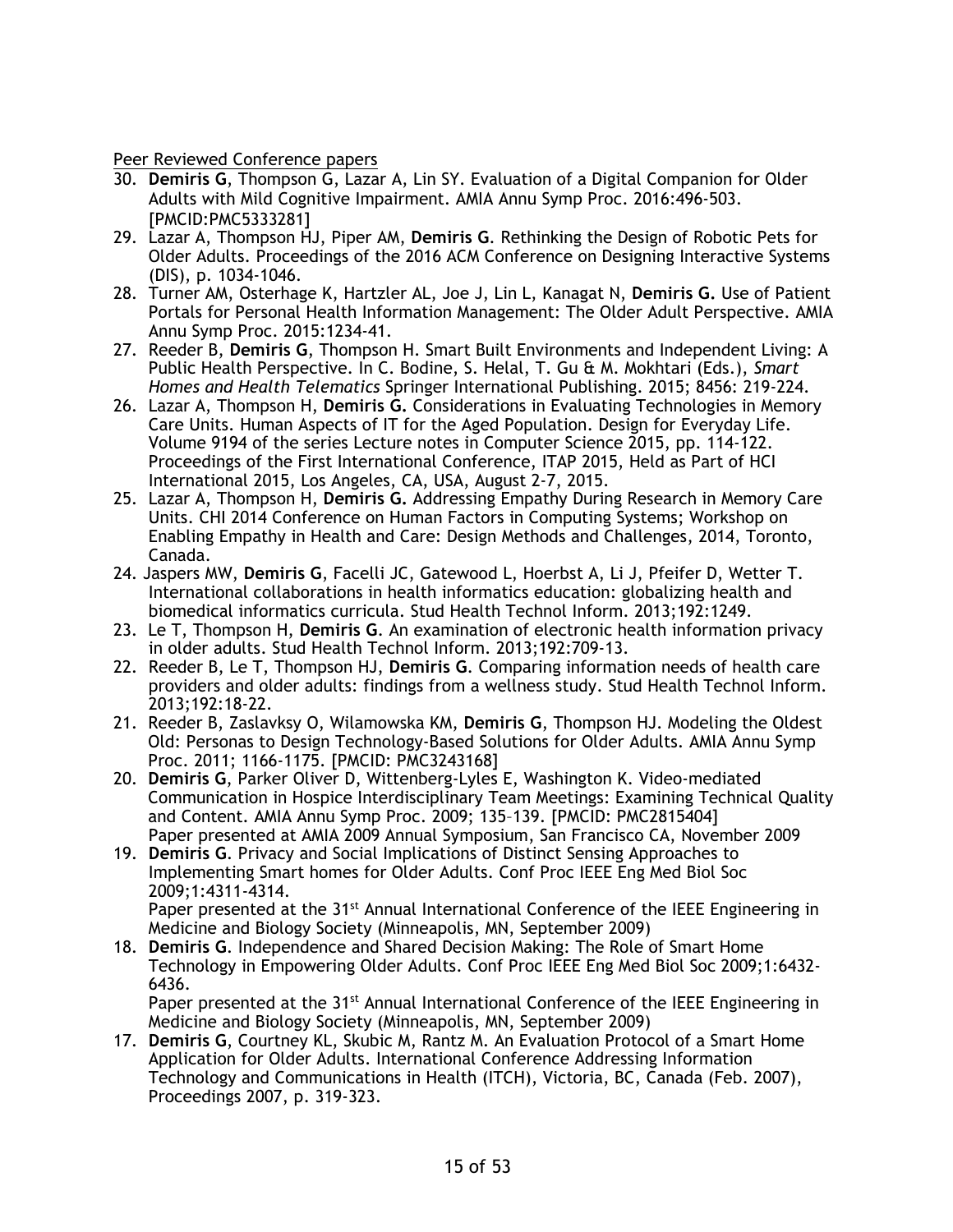- 16. Courtney KL, **Demiris G**. Accessing Embedded Clinical Knowledge for Informatics Research Using Qualitative Methods. International Conference Addressing Information Technology and Communications in Health (ITCH), Victoria, BC, Canada (Feb. 2007), Proceedings 2007, p.111-116.
- 15. **Demiris G**, Skubic M, Rantz M, Keller J, Aud M, Hensel B, He Z. Smart Home Sensors for the Elderly: A Model for Participatory Formative Evaluation. IEEE EMBS International Special Topic Conference on Information Technology in Biomedicine. (Ioannina Greece, October 26-28, 2006) Proceedings, p.1-4
- 14. Tyrer HW, Alwan M, **Demiris G**, He Z, Keller J, Skubic M, Rantz M. Technology for Successful Aging. Conf Proc IEEE Eng Med Biol Soc 2006;1:3290-3293. Paper presentation at the 28th IEEE EMBS Annual International Conference 2006, New York City, USA, Aug 30-Sept 3, 2006
- 13. Courtney KL, **Demiris G**, Rantz MJ, Skubic M. Decision Factors for Participation in Smart Home Technology Research in a Residential Care Setting: A Single Subject Case Study. Proceedings of the International Congress of the European Federation of Medical Informatics (MIE Maastricht, Netherlands, August 2006), Hasman A et al. (Eds.) *Ubiquity: Technologies for Better Health in Aging Societies.* IOS Press 2006, p. 379-384
- 12. **Demiris G**, Skubic M, Rantz MJ, Courtney KL, Aud MA, Tyrer HW, He Z, Lee J. Facilitating interdisciplinary design specification of "smart homes" for aging in place. Stud Health Technol Inform 2006;124:45-50. Proceedings of the International Congress of the European Federation of Medical Informatics (MIE Maastricht, Netherlands, August 2006), Hasman A et al. (Eds.) *Ubiquity: Technologies for Better Health in Aging Societies.* IOS Press 2006
- 11. **Demiris G**, Skubic M, Keller J, Rantz MJ, Oliver Parker D, Aud MA, Lee J, Burks K, Green N. Nurse Participation in the design of user interfaces for a smart home system. Proceedings of the 4<sup>th</sup> International Conference on Smart Homes and Health Telematics Proceedings (Belfast, UK 2006) IOS Press 2006; p. 66-73.
- 10. **Demiris G**, Courtney KL, Waldren SE. Users' Needs and Expectations of Electronic Medical Record Systems in Family Medicine Residence Settings. In: Engelbrecht R, Geissbuhler A, Lovis C, Mihalas G. (Eds) Connecting Medical Informatics and Biomedical Informatics; Proceedings of Medical Informatics Europe (MIE) 2005; Studies in Health Technology and Informatics 2005; Vol. 116, p.65-70
- 9. Courtney KL, **Demiris G**, Craven CK, Oliver DR, Porock D. Exploring Electronic Conversion of Behavioral Instruments for Telehealth. In: Engelbrecht R, Geissbuhler A, Lovis C, Mihalas G. (Eds) Connecting Medical Informatics and Biomedical Informatics; Proceedings of Medical Informatics Europe (MIE) 2005; Studies in Health Technology and Informatics 2005; Vol. 116, p.305-310
- 8. **Demiris G**, Rantz MJ, Aud MA, Tyrer HW, Skubic M. Home based e-health Technologies for Seniors: A needs assessment study. Proceedings of the 2<sup>nd</sup> International Conference on Information Communication technologies in Health, Samos-Greece 2004, p. 79-83
- 7. **Demiris G**, Oliver D, Fleming DA, Edison K. Use of Telemedicine Technologies for Hospice Patients. International Conference on Information Communication technologies in Health 2003 Proceedings p. 23-26
- 6. **Demiris G.** *The Introduction of e-Health in Medical Education*. Fourth International Conference on Information Communication Technologies in Education 2003 Proceedings p. 151-157
- 5. **Demiris G.** Utilizing Telemedicine Technologies for Patients at the End-of-Life. *FICOSSER (Federation for International Cooperation in Health Services Research) Conference Proceedings* 2002
- 4. **Demiris G.** The W3E Guidelines for medical web applications for the elderly. *Technology and Health Care* 2002,10(6):469-471
- 3. **Demiris G,** Vayena E. Can the Internet play a role in reducing the global burden of infertility? *Technology and Health Care* 2002, 10(6): 471-473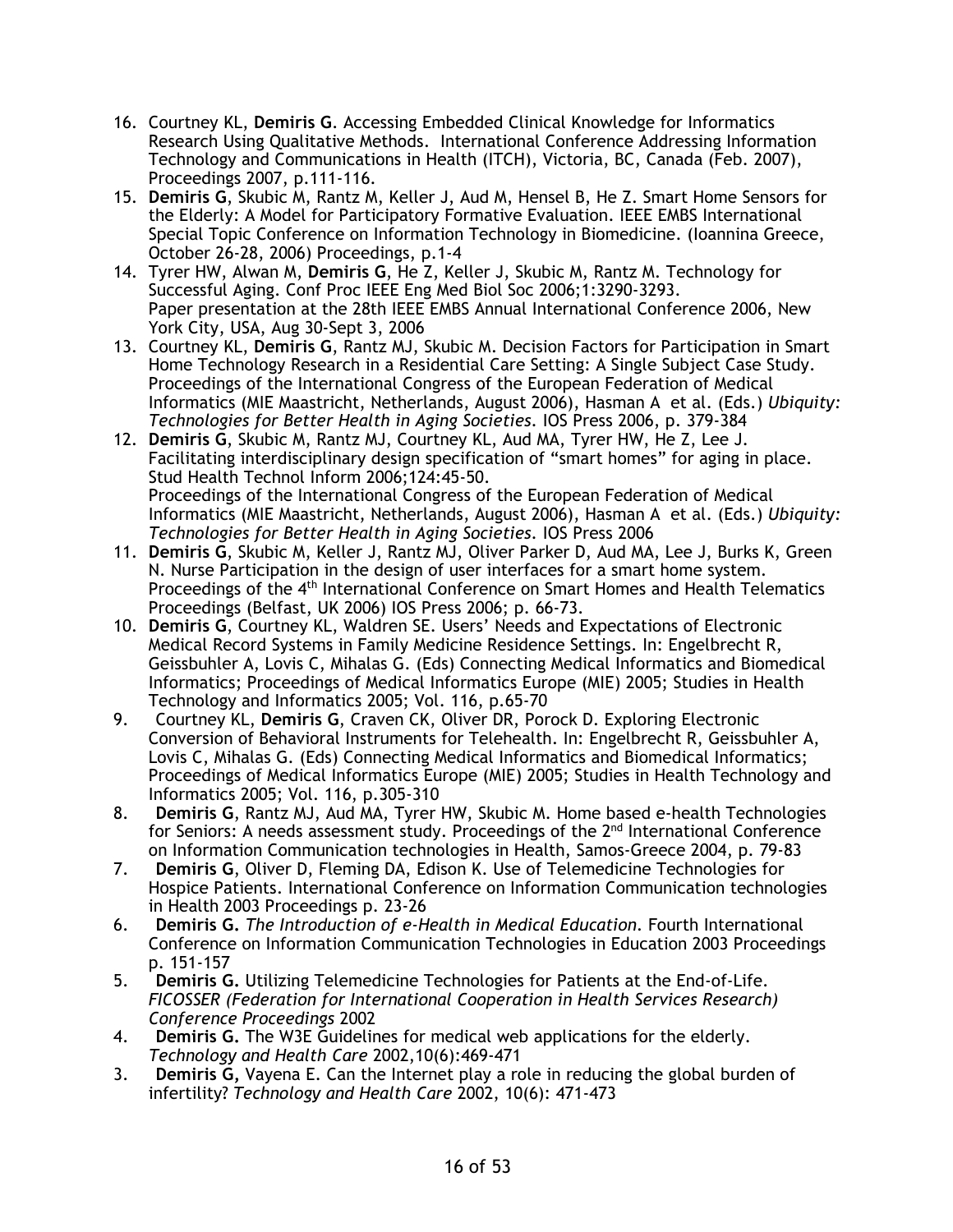- 2. Finkelstein S, Speedie S**, Demiris G**, Hoff M, Lundgren JM. Telemedicine in Home Health Care. *Proceedings of the State of the Science Conference on Telerehabilitation and Applications of Virtual Reality* 2001, NRH Press, Washington DC, pp.94-97
- 1. **Demiris G**, Speedie S, Finkelstein S. The Nature of Communication in Virtual Home Care Visits. *Proc AMIA Symp* 2001: 135-138.

Peer Reviewed Conference abstracts

- 146. **Demiris G**, Thompson H, Lazar A, Lin S. Embodied Conversational Agents: Technologies to Support Older Adults with Mild Cognitive Impairment. Paper presented at the 21<sup>st</sup> IAGG (International Association of Gerontology and Geriatrics) World Congress of Gerontology and Geriatrics, San Francisco, CA, July 2017.
- 145. Chung J, Ozkaynak M, Demiris G. The Use of Workflow Analysis to Characterize Patterns of Older Adults' Daily Activities. Poster presented at the 21st IAGG (International Association of Gerontology and Geriatrics) World Congress of Gerontology and Geriatrics, San Francisco, CA, July 2017.
- 144. Kang Y, **Demiris G**. Review of Pain Assessment Instruments Available for Older Adults. Poster presented at the 21<sup>st</sup> IAGG (International Association of Gerontology and Geriatrics) World Congress of Gerontology and Geriatrics, San Francisco, CA, July 2017.
- 143. Oliver D, Patil S, Benson J, Gage A, Washington K, Kruse R, **Demiris G**. The Effect of Internet Support Groups on Caregiver Social Support and Self-Efficacy: A Meta Analysis. Poster presented at the 21<sup>st</sup> IAGG (International Association of Gerontology and Geriatrics) World Congress of Gerontology and Geriatrics, San Francisco, CA, July 2017.
- 142. Kneale L, Chaudhuri S, Rosenberg D, **Demiris G**, Phelan E. Smart-Phone Application Evaluation for Older Adults Prescribed Physical Therapy for Fall Prevention. Poster presented at the 21st IAGG (International Association of Gerontology and Geriatrics) World Congress of Gerontology and Geriatrics, San Francisco, CA, July 2017.
- 141. Thompson H, **Demiris G**, McGough E, Eagen T. Impact of an Online Cognitive Training Program in Older Adults at Risk for Falls. Poster presented at the 21<sup>st</sup> IAGG (International Association of Gerontology and Geriatrics) World Congress of Gerontology and Geriatrics, San Francisco, CA, July 2017.
- 140. **Demiris G**. The Role of Informatics Education in Facilitating Team Science: Synergies between Two Federally Funded Informatics Training Programs in the Health Sciences. Presentation at the InSpire 2017: Developing the Health Informatics Workforce of the Future Conferene, La Jolla, CA, June 2017.
- 139. Chi NC, **Demiris G.** Informatics Tools to Support Family Caregivers' Pain Management in End of Life Care: Current Evidence and Opportunities. Poster presentation at the American Medical Informatics Association (AMIA) 2016 Annual Symposium, Chicago, IL, November 2016.
- 138. Kneale L, Thompson H, **Demiris G**. Incorporating Televisions into Older Adults' Health Routines: A Case Study. Poster presentation at the American Medical Informatics Association (AMIA) 2016 Annual Symposium, Chicago, IL, November 2016.
- 137. Choi YK, **Demiris G**, Washington K, Parker Oliver D, Challenges Faced by the Oldest Old in the Caregiving Role: Observations from the Hospice Setting. Oral presentation at the Gerontological Society of America (GSA) 2016 Annual Scientific Meeting, New Orleans, LA, November 2016.
- 136. Kang Y, **Demiris G.** Review of Standardized Pain Assessment Instruments Available for Community-Dwelling Older Adults. Poster presentation at the Gerontological Society of America (GSA) 2016 Annual Scientific Meeting, New Orleans, LA, November 2016.
- 135. Eagen TJ, McGough EL, **Demiris G**, James A, Thompson H. Mobility Disability and Spatiotemporal Parameters of Gait in Older Adults with Cognitive Impairment. Poster presentation at the Gerontological Society of America (GSA) 2016 Annual Scientific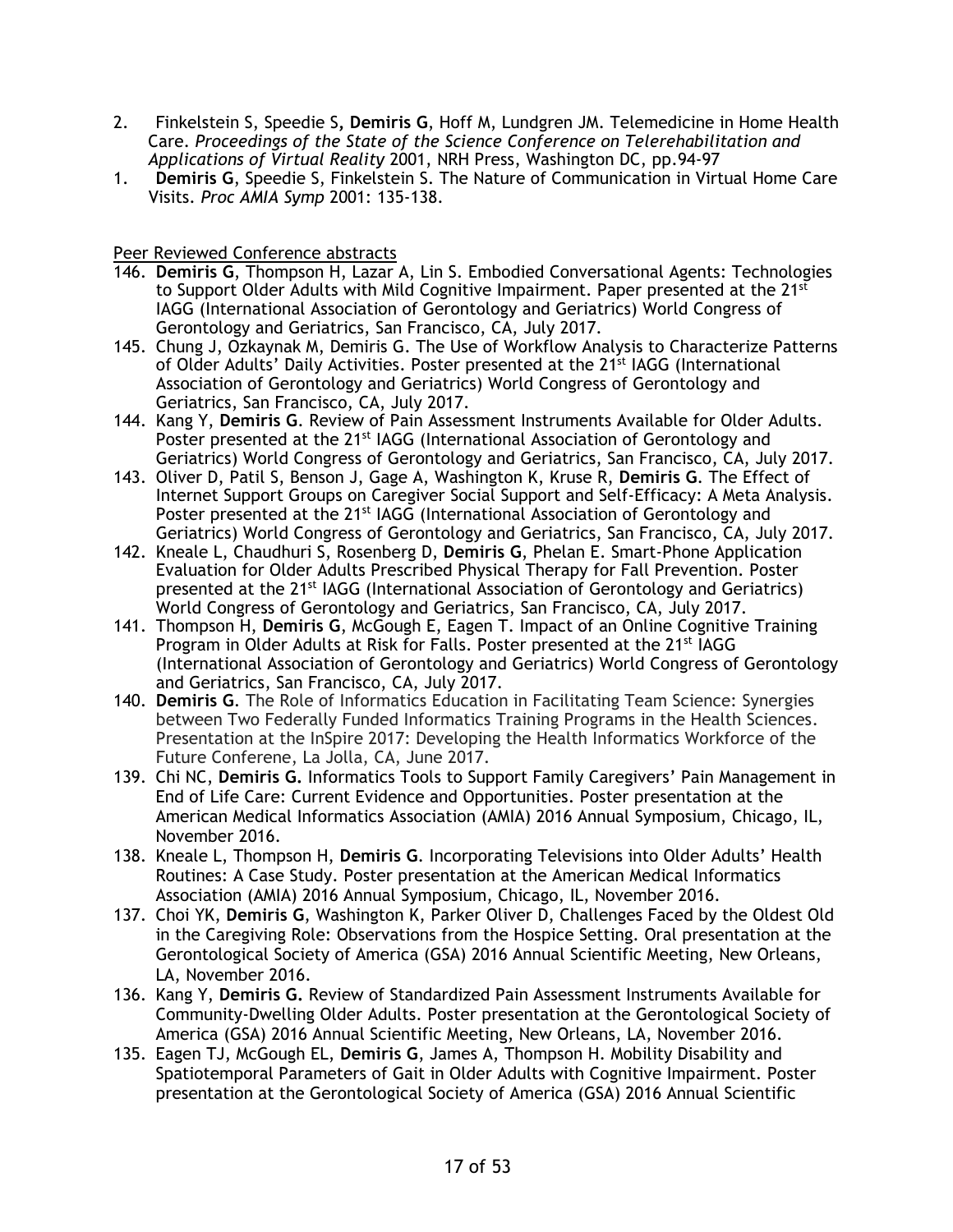Meeting, New Orleans, LA, November 2016.

- 134. Backonja U, Washington K, **Demiris G**, Parker Oliver D. Desired Data Elements and Features for a Visual Tool to Support Hospice Interdisciplinary Meetings. Poster presentation at the Gerontological Society of America (GSA) 2016 Annual Scientific Meeting, New Orleans, LA, November 2016.
- 133. Chi NC, **Demiris G**, Thompson H, Lazar A, Lin SY. The Usability of a Digital Companion Pet for Older Adults With Mild Cognitive Impairment. Poster presentation at the Gerontological Society of America (GSA) 2016 Annual Scientific Meeting, New Orleans, LA, November 2016.
- 132. Turner AM, Osterhage K, Hartzler A, **Demiris G.** It's in the Fridge: The practices of older adults in managing advanced directives and other emergency information. Presented at the 3rd Home Healthcare and Hospice Information Technology (H3IT) Conference, Chicago, IL, Nov. 11, 2016.
- 131. Kneale L, Ordway A, Johnson K, **Demiris G.** Understanding Information Exchange between Home Care Clients and Aides: Opportunities for Informatics. Presented at the  $3<sup>rd</sup>$  Home Healthcare and Hospice Information Technology (H3IT) Conference, Chicago, IL, Nov. 11, 2016.
- 130. Choi YK, **Demiris G**, Samuel A, Huang D. A Feasibility Study Examining Older Adult Needs within Smart Home Sensor Deployments. Presented at the 3<sup>rd</sup> Home Healthcare and Hospice Information Technology (H3IT) Conference, Chicago, IL, Nov. 11, 2016.
- 129. **Demiris G**, Hills R, Boston-Fleischauer C, Masuda D. Assessing the Integration of Problem Based Learning (PBL) into a Clinical Informatics Curriculum. Oral presentation at the Inspire 2016 Academic Forum Annual Conference, Columnbus, OH, June 28-30, 2016.
- 128. **Demiris G**, Parker Oliver D, Washington K. Building Evidence for Telehospice: Findings from the Hospice Caregiving Research Network. Oral presentation at the American Telemedicine Association (ATA) Annual Conference 2016, Minneapolis, MN, May 2016.
- 127. Choi Y, **Demiris G**, Samuel A, Huang D. Design guidelines for effective data visualization of sensor monitoring data. Poster presentation at the 2015 American Medical Informatics Association (AMIA) Symposium, San Francisco, CA, November 2015.
- 126. Kang Y, Chaudhuri S, Thompson HJ, **Demiris G**. Characteristics of Older Adults' Adherence of a Wearable Fall Detection Device. Poster presentation at the 2015 American Medical Informatics Association (AMIA) Symposium, San Francisco, CA, November 2015.
- 125.Connelly KC, Reeder B, Hall AK, Caine K Siek KA, **Demiris G.** HomeSHARE: A Distributed Smart Homes Testbed Initiative. Poster presentation at the 2015 American Medical Informatics Association (AMIA) Symposium, San Francisco, CA, November 2015. (Received the 2015 AMIA Distinguished Poster Award)
- 124.Chung J, **Demiris G**, Thompson HJ. Obtrusiveness of a Smart Home Application as Perceived by Korean American Older Adults. Oral presentation at the 2015 Annual Scientific Meeting of the Gerontological Society of America (GSA) 2015, Orlando, FL, November 2015.
- 123.**Demiris G**, Le T, Bock C, Thompson H, Samuel A, Huang D, Phanishayee A. Privacy Considerations for the Visualization of Longitudinal Activity and Environmental Data Generated by Smart Home Applications for Older Adults. Oral presentation at the 2015 Annual Scientific Meeting of the Gerontological Society of America (GSA) 2015, Orlando, FL, November 2015.
- 122.Albright DL, Parker Oliver D, Washington KT, **Demiris G**. Hospice Family Caregiver Social Support. Oral presentation at the 2015 Annual Scientific Meeting of the Gerontological Society of America (GSA) 2015, Orlando, FL, November 2015.
- 121.Washington KT, Rakes C, Albright DL, Parker Oliver D, **Demiris G.** Investigating Family Caregiver Psychological Distress at End of Life: Is the Construct Evidence-Based? Oral presentation at the 2015 Annual Scientific Meeting of the Gerontological Society of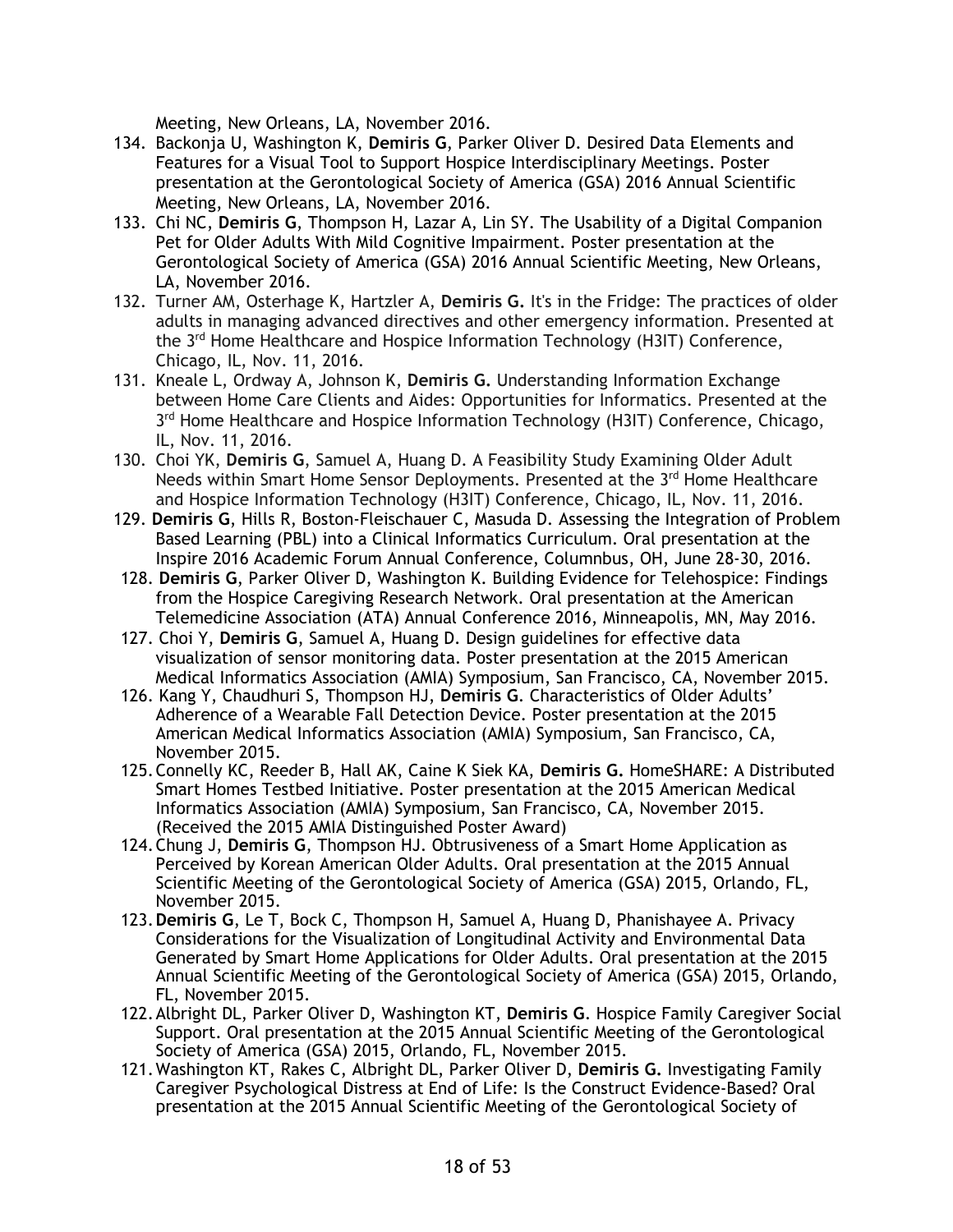America (GSA) 2015, Orlando, FL, November 2015.

- 120.Washington KT, Parker Oliver D, **Demiris G.** Engaging Family Caregivers in Shared Decision-Making in Hospice Interdisciplinary Team Meetings. Poster presentation at the 2015 Annual Scientific Meeting of the Gerontological Society of America (GSA) 2015, Orlando, FL, November 2015.
- 119.Turner AM, **Demiris G**, Osterhage K, Hartzler AL, Joe J. Keeping It Close: Emergency Information and Older Adults. Poster presentation at the 2015 Annual Scientific Meeting of the Gerontological Society of America (GSA) 2015, Orlando, FL, November 2015.
- 118.**Demiris G**, Parker Oliver D, Pike K, Washington K, Clark C, Thomas-Jones D. A Problem Solving Therapy Intervention for Hospice Caregivers. Poster presentation at the National Institute of Nursing Research (NINR) 30th Anniversary Symposium, October 13, 2015, Bethesda, MD.
- 117.Bock C, Le T, Samuel A, Huang D, Thompson HJ, **Demiris G.** Data Through an Open Platform for Connected Devices. Stud Health Technol Inform 2015; 216:964. Poster presentation at the 5th World Congress on Health and Biomedical Informatics Medinfo, August 19-23, 2015, Sao Paulo, Brazil
- 116.Turner AM, Osterhage K, Joe J, Hartzler A, Lin L, **Demiris G.** Use of Patient Portals: Personal Health Information Management in Older Adults Stud Health Technol Inform 2015; 216: 978. Poster presentation at the  $5<sup>th</sup>$  World Congress on Health and Biomedical Informatics Medinfo, August 19-23, 2015, Sao Paulo, Brazil
- 115.Lazar A, Thompson HJ, **Demiris G**. Considerations in Implementing Informatics Studies in Dementia Care Units. Poster presentation at the 2014 American Medical Informatics Association (AMIA) Symposium, Washington DC.
- 114.Lazar A, Thompson HJ, **Demiris G.** Pilot Testing the Use of a Technology Tool in Memory Care. Oral presentation at the 2014 Annual Scientific Meeting of the Gerontological Society of America (GSA) 2014, Washington, D.C.
- 113.Turner AM, Osterhage K, Hartzler AL, Beeson T, Thielke SM, Phelan EA, **Demiris G**. Addressing the Personal Health Information Management Needs of Older Adults: The SOARING Project. Oral presentation at the 2014 Annual Scientific Meeting of the Gerontological Society of America (GSA) 2014, Washington, D.C.
- 112.Hartzler AL, Osterhage K, Beeson T, **Demiris G**, Phelan EA, Thielke SM, Turner AM. Defining Wellness through the Voice of Community-dwelling Older Adults. Oral presentation at the 2014 Annual Scientific Meeting of the Gerontological Society of America (GSA) 2014, Washington, D.C.
- 111.Parker Oliver D, **Demiris G**, Washington KT, Albright DL. Assessing Caregivers for Team Intervention via Video Encounters (ACTIVE): Results of a Four Year Randomized Clinical Trial in US Hospices. Oral presentation at the 2014 Annual Scientific Meeting of the Gerontological Society of America (GSA) 2014, Washington, D.C.
- 110.**Demiris G**, Parker Oliver D, Washington KT, Pike KC. The PISCES Intervention: A Clinical Trial Examining a Problem Solving Therapy Intervention for Hospice Caregivers. Oral presentation at the 2014 Annual Scientific Meeting of the Gerontological Society of America (GSA) 2014, Washington, D.C.
- 109.Chung J, Joe J, Hall AK, Thompson HJ, **Demiris G**. Exploring the Acceptability of Home-Based Sensor Technologies in a Cultural Context. Poster presentation at the 2014 Annual Scientific Meeting of the Gerontological Society of America (GSA) 2014, Washington, D.C.
- 108.Reeder B, **Demiris G**. Using Informatics to Capture Human Response: Home-Based Health Technologies. Poster presentation at the 2014 Western Institute of Nursing (WIN) Research Conference, Seattle, WA, April 10, 2014.
- 107.Comia C, Nguyen P, Chaudhuri S, Thompson H, **Demiris G**. Examining Older Adults' Perceptions of Fall Devices: A Secondary Analysis. Poster presentation at the 2014 Western Institute of Nursing (WIN) Research Conference, Seattle, WA, April 10, 2014.
- 106.**Demiris G**, Parker Oliver D, Wittenberg-Lyles E. Problem Solving Therapy for Hospice Caregivers: The PISCES Trial. Poster presented at the 2013 Annual Scientific Meeting of the Gerontological Society of America (GSA) 2013, New Orleans, LA.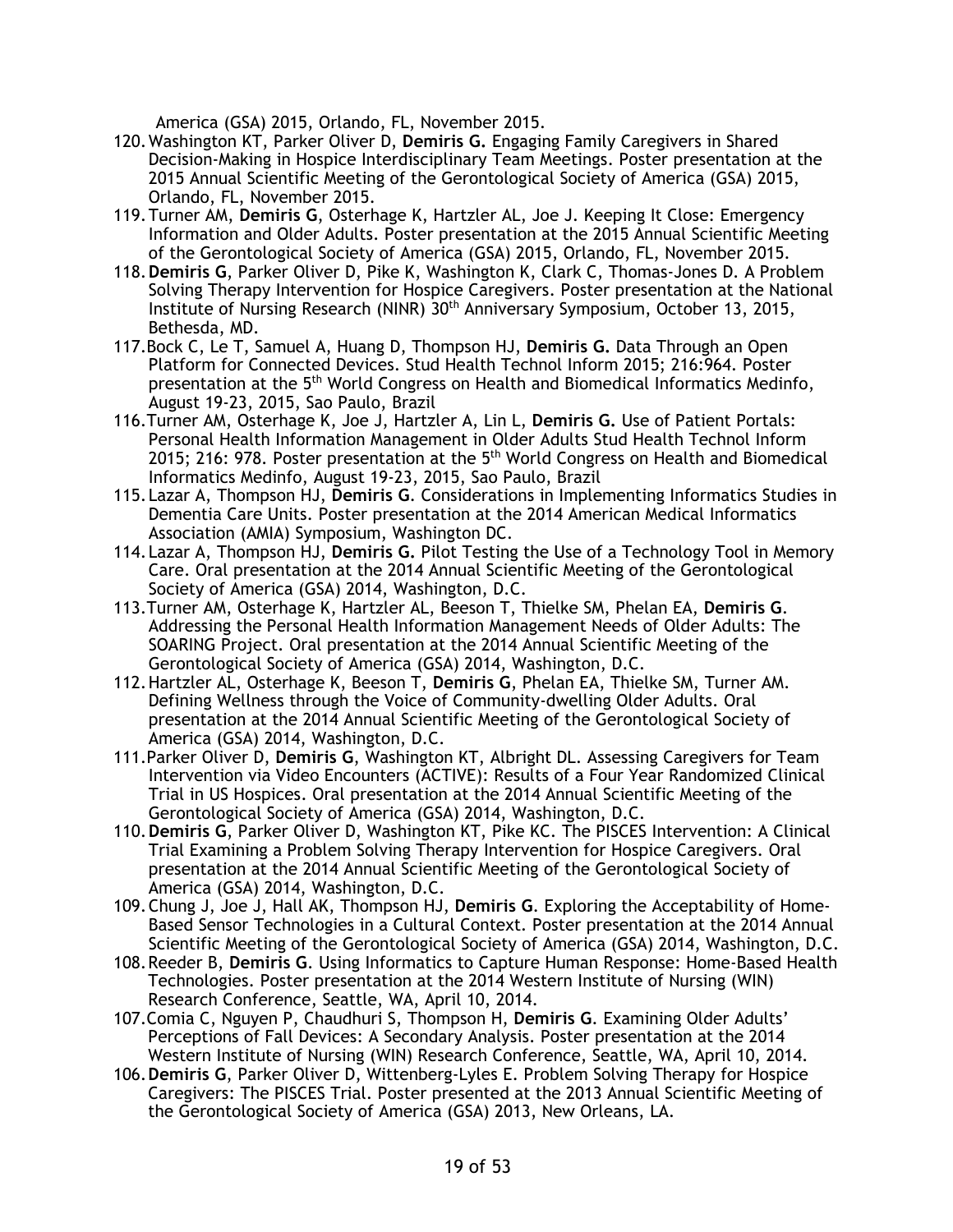- 105.Chung J, Reeder B, Lazar A, Thompson H, **Demiris G**. Living with Home-based Sensor Technology: Older Adults' Perceptions. Poster presentation at the 20th IAGG World Congress of Gerontology and Geriatrics (IAGG 2013), Seoul, Korea, June 23-27, 2013.
- 104. Meyer ES, **Demiris G**. Care for the Caregiver: Understanding the Burden of Hospice Caregiving. Poster presentation at the 2013 Western Institute of Nursing (WIN) Research Conference, Anaheim, CA, April 13, 2013.
- 103.Wittenberg-Lyles E, Goldsmith J, Parker Oliver D, **Demiris G**, Kruse R, Van Stee S. Oral literacy features and caregiver outcomes in hospice care. DC Health Communication Conference, Fairfax VA, March 28-30, 2013. **Top Research Presentation Award**
- 102.Washington KT, Parker Oliver D, **Demiris G**. Exploring thinking patterns of family caregivers: Identifying opportunities for cognitive interventions in end of life care. Oral presentation at Social Work Hospice and Palliative Care Network General Assembly, New Orleans LA, March 11-12, 2013.
- 101.Wittenberg-Lyles E, **Demiris G**, Kruse R, Parker Oliver D, Rankin A, Shaunfield S. Conveying empathy to hospice family caregivers: Team responses to caregiver empathic communication. Presented at the National Communication Association Annual Conference, Orlando FL, November 15-18, 2012.
- 100. **Demiris G**, Parker Oliver D, Wittenberg-Lyles E, Pike K, Thomas-Jones D, Clark C, Watson H. "Keeping Calm and Focused": A Telehealth based Problem Solving Therapy Intervention in Hospice. Oral presentation at International Palliative Care Network Conference 2012 (peer-reviewed, online conference) October 2012.
- 99. Washington KT, Parker Oliver D, Wittenberg-Lyles E, **Demiris G**, Shaunfield S. (2012, November). Exploring clinician-family communication in ACTIVE hospice interdisciplinary team meetings. Poster presented at the 2012 Annual Meeting of the Gerontological Society of America, November 2012, San Diego, CA.
- 98. Parker Oliver D, **Demiris G**, Wittenberg-Lyles E, Washington K, Kruse RL. Strategies for successful implementation of a hospice randomized clinical trial: The ACTIVE intervention. Poster presented at the annual meeting of the Gerontological Society of America, November 2012, San Diego, CA.
- 97. Chaudhuri S, Le T, White C, Chung J, **Demiris G**, Thompson H. Administering a Wide-Scale Survey to Community Dwelling Older Adults: Implications and Lessons Learned. AMIA Annu Symp Proc. 2012. Poster Presentation at the American Medical Informatics Association (AMIA) Annual Conference, November 2012, Chicago, IL.
- 96. Reeder B, Chung J, Joe J, Lazar A, Savvides A, Thompson HJ, **Demiris G**. Informing Field Research: Considerations from a Community-Based Feasibility Study with Older Adults and Technology Sensors. AMIA Annu Symp Proc. 2012. Poster Presentation at the American Medical Informatics Association (AMIA) Annual Conference, November 2012, Chicago, IL.
- 95. Wittenberg-Lyles E, Parker Oliver D, **Demiris G**, Shaunfield S. Passport to the community: Promising outcomes for virtual fieldtrips for long-term care residents. International Communication Association annual conference. Phoenix, AZ, May 24-27, 2012.
- 94. McGough E, Thompson HJ, Le T, Chaudhuri S, **Demiris G**. (2012). Exploring the Relationship between Computerized Measures of Gait and Lower Extremity Function, Balance and Fear of Falling. Journal of the American Geriatrics Society 2012; Volume 60, Issue S4 , p. S164. Poster Presentation at the 2012 Annual Meeting of the American Geriatrics Society, Seattle, WA, May 2-5, 2012
- 93. Parker Oliver D, **Demiris G**, Wittenberg-Lyles E. The Use of Video Technology for Caregiver Involvement in Interdisciplinary Hospice Teams: Preliminary Experiences from the ACTIVE Randomized Clinical Trial. Panel Presentation at the 2012 Annual Assembly of American Academy of Hospice and Palliative Medicine & Hospice and Palliative Nurses Association, Denver Colorado, March 7, 2012
- 92. Le T, Wilamowska K, Thompson HJ, **Demiris G**. Data Visualization Techniques for a Holistic Understanding of Older Adults' Health. November 21, 2011. Proceedings of the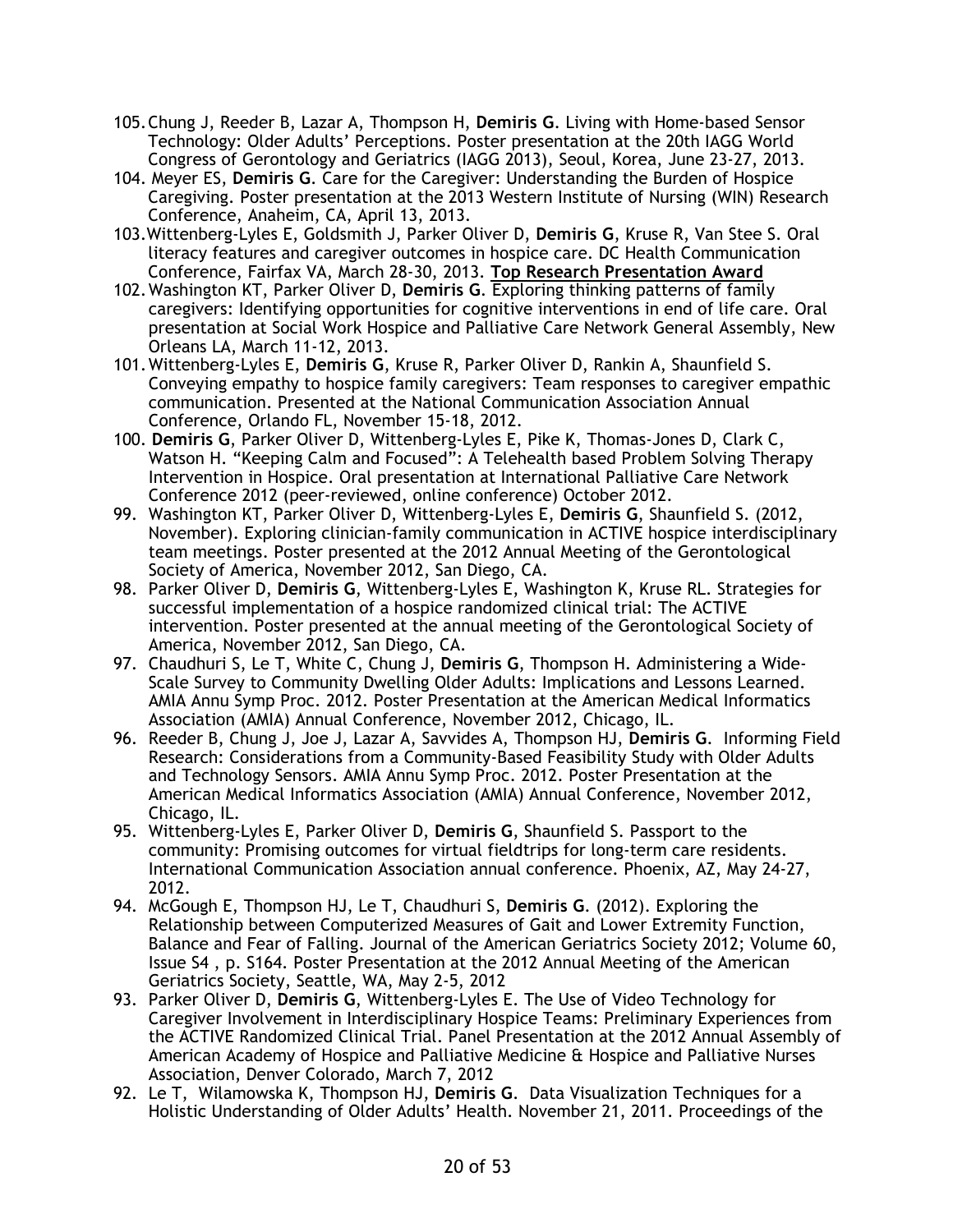Gerontological Society of America's 64th Annual Scientific Meeting, Boston, MA (presented November 21, 2011).

- 91. Zaslavsky O, Reeder B, Wilamowska K, **Demiris G**, Thompson HJ. Interdisciplinary Design Approaches: Methods and Recommendations from Applied Research. November 21, 2011. Proceedings of the Gerontological Society of America's 64th Annual Scientific Meeting, Boston, MA (presented November 21, 2011).
- 90. Le T, Wilamowska K, Thompson H, **Demiris G**. Design of Data Visualization Techniques for Integrated Assessment of Wellness. AMIA Annu Symp Proc. 2011; 1849.
- 89. **Demiris G**, Parker Oliver D, Wittenberg-Lyles E, Washington K. A Problem Solving Intervention Using Telehealth. Presented at the *NIH National Institute of Nursing Research State of the Science on End-of-Life Care 2011.* Bethesda, Maryland, August 10-13, 2011
- 88. Parker Oliver D, **Demiris G**, Wittenberg-Lyles E, Washington K, Kruse R.; Kruse, R. Preliminary Results Year 1: ACTIVE Intervention; Assessing Caregivers for Team Intervention via Video Encounters. Presented at the *NIH National Institute of Nursing Research State of the Science on End-of-Life Care 2011.* Bethesda, Maryland, August 10-13, 2011
- 87. Wittenberg-Lyles E, **Demiris G**, Parker Oliver D, Washington K, Burt S, Shaunfield S. (2011). Understanding stress variances among hospice caregivers: Validation for the ACT theoretical model. *Presented at the NIH National Institute of Nursing Research State of the Science on End-of-Life Care 2011.* Bethesda, Maryland, August 10-13, 2011
- 86 Parker Oliver D, **Demiris G**, Wittenberg-Lyles E. Challenges Implementing Telehospice: Outcomes and Lessons Learned from Intervention Studies. Telemedicine and e-Health 2011; 17(S1):32

(Panel Presentation at the American Telemedicine Association Sixteenth Annual International Meeting and Exposition, May 2011, Tampa, Florida)

- 85 Parker Oliver D, **Demiris G**, Wittenberg-Lyles E, Washington K, Day T, Novak H. A Systematic Review of Telehospice Research. Telemedicine and e-Health 2011; 17(S1):79 (Poster Presentation at the American Telemedicine Association Sixteenth Annual International Meeting and Exposition, May 2011, Tampa, Florida)
- 84. Poppe A, **Demiris G**. Telehealth for Adult Family Homes: An Unexplored Territory. Telemedicine and e-Health 2011; 17(S1):95 (Poster Presentation at the American Telemedicine Association Sixteenth Annual International Meeting and Exposition, May 2011, Tampa, Florida)
- 83. **Demiris G**, Thompson HJ. Use of a Community-based Telehealth Platform for Cognitive Assessment of Older Adults. Telemedicine and e-Health 2011; 17(S1):83 (Poster Presentation at the American Telemedicine Association Sixteenth Annual International Meeting and Exposition, May 2011, Tampa, Florida)
- 82. **Demiris G**, Thompson HJ. Using technology for a holistic assessment of older adults' wellness.

Presented at the  $63<sup>rd</sup>$  Annual Scientific Meeting of the Gerontological Society of America (GSA), November 2010, New Orleans, LY

- 81. **Demiris G**, Parker Oliver D. Assessing Caregiver Needs in Hospice: A Problem Solving Intervention. Presented at the  $63<sup>rd</sup>$  Annual Scientific Meeting of the Gerontological Society of America
- (GSA), November 2010, New Orleans, LY 80. **Demiris G**, Thompson HJ, Roesler A, Reeder B, Wilamowska K, Zaslavksy O. An Informatics Platform for Older Adults Wellness. AMIA Annu Symp Proc. 2010 (In Press) Poster Presentation at the American Medical Informatics Association (AMIA) Annual Conference, November 2010, Washington, DC.
- 79. Thompson HJ, **Demiris G**. Technology-enhanced assessment of elder wellness. Proceedings of the Council of the Advanced of Nursing Science 2010 State of the Science Meeting (in Press)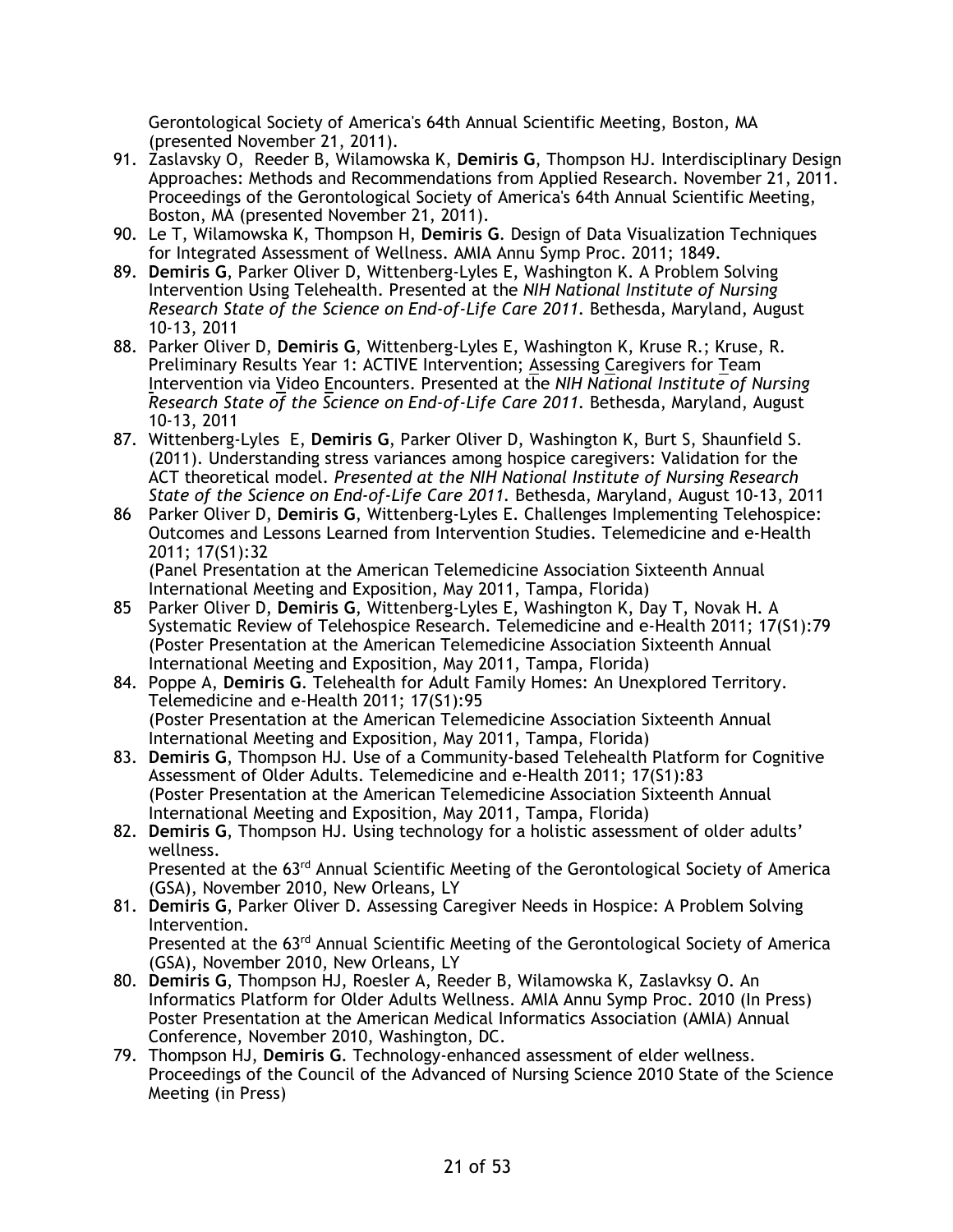Oral presentation at the Council for the Advancement of Nursing Science 2010 State of the Science Meeting, September 2010, Washington, DC.

- 78. **Demiris G**, Thompson H. HEALTH-E: Using telehealth to understand older adults' wellness. Telemedicine and e-Health 2010; 16(S1): S62-63. Oral presentation at the American Telemedicine Association 15th Annual International Meeting and Exposition, May 2010, San Antonio, TX.
- 77. **Demiris G**, Thompson H. Using technology to capture and analyze wellness: the HEALTH-E project. Gerontechnology 2010; 9(2):168. Oral presentation at the  $7<sup>th</sup>$  World conference of the International Society for Gerontechnology (ISG), May 2010, Vancouver BC, Canada.
- 76. Zaslavsky O, Thompson H, **Demiris G**. Use of technology to assess frailty. Gerontechnology 2010; 9(2):170. Oral presentation at the  $7<sup>th</sup>$  World conference of the International Society for Gerontechnology (ISG), May 2010, Vancouver BC, Canada.
- 75. Reeder B, **Demiris G**. Informing the design of built environments to promote wellness: A public health perspective Gerontechnology 2010; 9(2):170-171.
- 74. **Demiris G**, Palmer J. Evaluation of Problem based learning modules in a Nursing Informatics Curriculum. Poster presentation at the 2010 American Nursing Informatics Association (ANIA)-CARING Annual Conference, "Re-Evolution in Nursing Informatics" Boston, MA, April 22-24th, 2010.
- 73. **Demiris G.** Smart Homes and Ambient Assisted Living. Presented at the 6<sup>th</sup> World Congress for Neurorehabilitation (WCNR), March 2010, Vienna, Austria.
- 72. **Demiris G.** Behavioral Sensing Technologies for Aging in Place. Presented at the  $62<sup>nd</sup>$  Annual Scientific Meeting of the Gerontological Society of America (GSA), November 2009, Atlanta, GA
- 71. **Demiris G.** An Evaluation of the Design and Layouty of the GRASP Website. Presented at the 62<sup>nd</sup> Annual Scientific Meeting of the Gerontological Society of America (GSA), November 2009, Atlanta, GA
- 70. **Demiris G**. Assessing Caregiver Needs in Hospice: A Problem Solving Intervention. Presented at the  $62<sup>nd</sup>$  Annual Scientific Meeting of the Gerontological Society of America (GSA), November 2009, Atlanta, GA
- 69. **Demiris G**. The Intersection of Social Sciences and Informatics: Designing Problem Solving Interventions. Presented at the 4th International Conference on Interdisciplinary Social Sciences, July 2009, Athens, Greece
- 68. **Demiris G**, Parker Oliver D, Wittenberg-Lyles E. Using Telehealth to Support ACT: The Role of Technology in Team Interventions. Telemedicine and e-Health 2009; 15 (Suppl. 1): S-44-45.

Panel presentation at the American Telemedicine Association 14<sup>th</sup> Annual International Meeting and Exposition, April 2009, Las Vegas, Nevada.

- 67. Parker Oliver D, **Demiris G**. Technical Quality and Environmental Assessment for Group Videophone Interactions. Telemedicine and e-Health 2009; 15(Suppl. 1): S-71. Oral presentation at the American Telemedicine Association 14th Annual International Meeting and Exposition, April 2009, Las Vegas, Nevada.
- 66. **Demiris G**, Washington K, Parker Oliver D, Wittenberg-Lyles E. Information Exchange in Hospice Teams. Program No. 422-7. *2008 Abstract Viewer.* National Harbor, MD: The Gerontological Society of America. Poster Presentation at the Gerontological Society of America Conference November 2008, National Harbor, MD, USA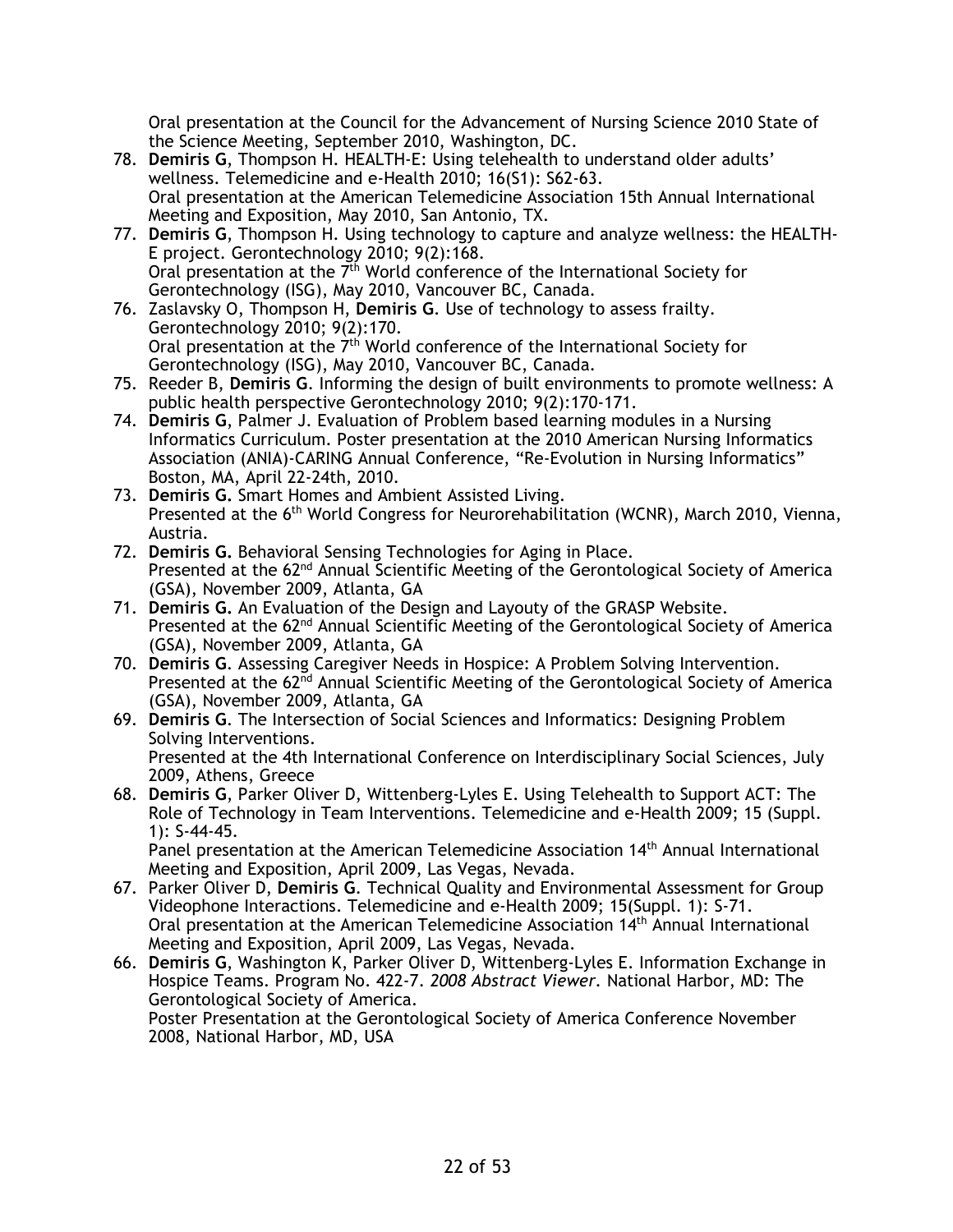- 65. Washington K, **Demiris G**, Parker Oliver D. Telemedicine Acceptance among Hospice Professionals: A Multidisciplinary Perspective. Program No. 403-1. *2008 Abstract Viewer.* National Harbor, MD: The Gerontological Society of America. Poster Presentation at the Gerontological Society of America Conference November 2008, National Harbor, MD, USA
- 64. Masuda DL, Zierler B, **Demiris G.** Learning is Different on the Web: A Theory-based Course Redesign Effort. AMIA Annual Symposium Proceedings 2008:1047. Poster Presentation at the American Medical Informatics Association Annual Congress November 2008, Washington DC, USA.
- 63. Parker Oliver D, **Demiris G**. The Promise of Commercially Available Videophones for Long-term care: Findings and Challenges. Telemedicine and e-health 2008; 14 (Suppl. 1): 85. Presented at the 13<sup>th</sup> Annual American Telemedicine Association (ATA) International Meeting and Exposition, April 2008, Seattle, WA, USA.
- 62. Inman CJ, **Demiris G**. Telemedicine in Pediatric Rheumatology as a Medical Education Tool. Telemedicine and e-health 2008; 14(Suppl. 1): 105. Poster presentation at the 13<sup>th</sup> Annual American Telemedicine Association (ATA) International Meeting and Exposition, April 2008, Seattle, WA, USA.
- 61. **Demiris G**, Parker Oliver D, Rantz M, Skubic M. Participatory Evaluation of a Telehealth Application for Aging in Place. Telemedicine and e-health 2008; 14(Suppl. 1): 64. Presented at the 13<sup>th</sup> Annual American Telemedicine Association (ATA) International Meeting and Exposition, April 2008, Seattle, WA, USA.
- 60. Parker Oliver D, **Demiris G**, Wittenberg-lyles E, Washington K, Day M. Telehealth as a Tool to Empower Patients and Informal Caregivers. Telemedicine and e-health 2008; 14(Suppl. 1): 58-59. Presented at the 13<sup>th</sup> Annual American Telemedicine Association (ATA) International
- Meeting and Exposition, April 2008, Seattle, WA, USA. 59. **Demiris G**. Patient-centered Telehealth: A Theoretical Framework. Telemedicine and ehealth 2008; 14(Suppl. 1): 53 Presented at the 13th Annual American Telemedicine Association (ATA) International Meeting and Exposition, April 2008, Seattle, WA, USA.
- 58. Courtney KL, **Demiris G**, Hensel BK. Describing Obtrusiveness for Telehealth and Smart Technologies. Telemedicine and e-health 2008; 14(Suppl. 1): 44 Presented at the 13th Annual American Telemedicine Association (ATA) International Meeting and Exposition, April 2008, Seattle, WA, USA.
- 57. **Demiris G.** Priniciples of Participatory Evaluation for the Assessment of Smart Home Applications for Older Adults. . The Gerontologist 2007; 47(Special Issue 1): 333 Presented at the 60<sup>th</sup> Annual Meeting of the Gerontological Society of America GSA 2007, San Francisco, November 2007
- 56. **Demiris G**, Parker Oliver D, Wittenberg-Lyles E, Courtney K, Washington K, Day M. Using Technology to Provide Support for Caregivers of Hospice Patients. The Gerontologist 2007; 47(Special Issue 1): 460 Presented at the 60<sup>th</sup> Annual Meeting of the Gerontological Society of America GSA 2007, San Francisco, November 2007
- 55. Washington K, **Demiris G**, Parker Oliver D, Day M. Implementing web-based Hospice Services in Rural Areas: Challenges and Opportunities. The Gerontologist 2007; 47(Special Issue 1): 682 Poster Presentation at the 60<sup>th</sup> Annual Meeting of the Gerontological Society of America GSA 2007, San Francisco, November 2007
- 54. Parker Oliver D, **Demiris G**, Wittenberg-Lyles E, Day M, Washington K. Hospice Caregiver Quality of Life and Caregiver Perceptions of Barriers Toward Pain Management. The Gerontologist 2007; 47(Special Issue 1): 122 Poster Presentation at the 60<sup>th</sup> Annual Meeting of the Gerontological Society of America GSA 2007, San Francisco, November 2007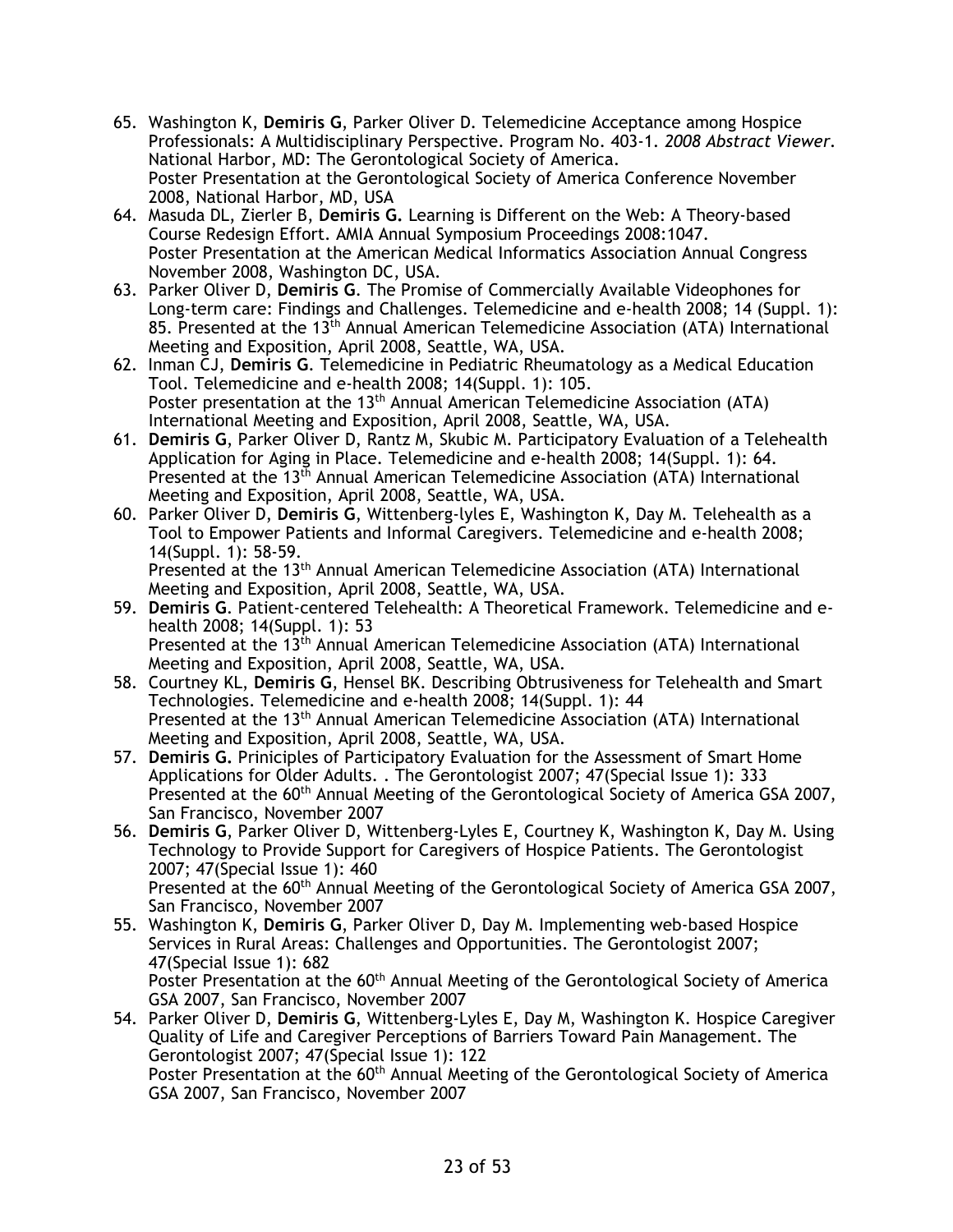53. **Demiris G**, Courtney KL, Meyer W. A Survey Study Exploring the Potential of Telehealth in Critical Access Hospitals. Proceedings of the American Medical Informatics Association (AMIA) 2007:928.

Poster presentation, Chicago, November 2007

- 52. Parker Oliver D, **Demiris G**, Hensel BK. A Videophone Intervention with In-hospice caregivers: Clinical Outcomes. Telemedicine and e-health 2007; 13(2): 172. Presentation at the 12<sup>th</sup> Annual International Meeting of the American Telemedicine Association (ATA), May 2007, Nashville, TN
- 51. Hensel BK, Parker Oliver D, **Demiris G**. Does greater communication bandwidth increase perceived social presence in videophone communication? Telemedicine and e-health 2007; 13(2): 227.

Poster Presentation at the 12<sup>th</sup> Annual International Meeting of the American Telemedicine Association (ATA), May 2007, Nashville, TN

- 50. **Demiris G**, Parker Oliver D. Commercially Available Videophones For The Patient's Home: Findings And Challenges. Telemedicine and e-health 2007; 13(2): 205. Roundtable presentation at the  $12<sup>th</sup>$  Annual International Meeting of the American Telemedicine Association (ATA), May 2007, Nashville, TN
- 49. **Demiris G**. Examining Health Care Providers' Participation in Telemedicine System Design and Implementation. Proceedings of the American Medical Informatics Association (AMIA) 2006; p. 906. Washington DC, November 2006. [PMCID: PMC1839385]
- 48. Hensel BK, Parker Oliver D, **Demiris G**. A Telehealth Case Study of Videophone Use between Family Members. Proceedings of the American Medical Informatics Association (AMIA) 2006; p. 948, Washington DC, November 2006. [PMCID: PMC1839420]
- 47. **Demiris G**, Skubic M, Rantz M, Hensel B. Smart Home Sensors for Aging in Place: Older Adults' Attitudes and Willingness to Adopt. The Gerontologist 2006; 46 (Special Issue 1): 430

Poster Presentation at the 59<sup>th</sup> Annual Scientific Meeting of the Gerontological Society of America, Dallas, TX, Nov. 2006

- 46. Su KC, **Demiris G**. Redefining Informed Consent in the Era of E-Health. In: Eysenbach G. (Ed.) Improving Public Health Through the Internet. Abstracts Book, 11th World Congress on Internet in Medicine, Toronto, Oct 14 - 19th, 2006: JMIR Publications 2006; 45: 104.
- 45. Parker Oliver D, **Demiris G**, Courtney K. Patient and family involvement in hospice interdisciplinary team meetings in the United States. Palliative Medicine 2006; 20(3):278. Poster presentation at the 4<sup>th</sup> European Association of Palliative Care Forum on Research In Palliative Care, Venice, Italy-May 2006
- 44. **Demiris G**, Parker Oliver DR, Courtney KL. Can videophones be used for psychometric assessment? Telemedicine and e-health 2006; 12(2):199 Presentation at the 11<sup>th</sup> Annual Meeting of the American Telemedicine Association, May 7-10, 2006, San Diego, CA
- 43. **Demiris G**, Tao D. An analysis of the scientific literature in telemedicine. Telemedicine and e-health 2006; 12(2):254. Poster Presentation at the 11<sup>th</sup> Annual Meeting of the American Telemedicine Association, May 7-10, 2006, San Diego, CA
- 42. **Demiris G**, Skubic M, Parker Oliver DR, Rantz MJ, Aud MA, Lee J, Burks K, Keller J, Green N. End-User Involvement in Interface Design of Smart Home Applications: The Nursing Perspective. Presented at the International Conference on Aging, Disability and Independence (ICADI) 2006, St. Petersburg, Florida, February 2006.
- 41. **Demiris G**, Skubic M, Rantz MJ, Hensel B, Aud MA, Tyrer HW, Parker Oliver D, Jee R, Burks K, Harris KM. Older Adults' Attitudes Towards Smart Home Features. Presented at the International Conference on Aging, Disability and Independence (ICADI) 2006, St. Petersburg, Florida, February 2006.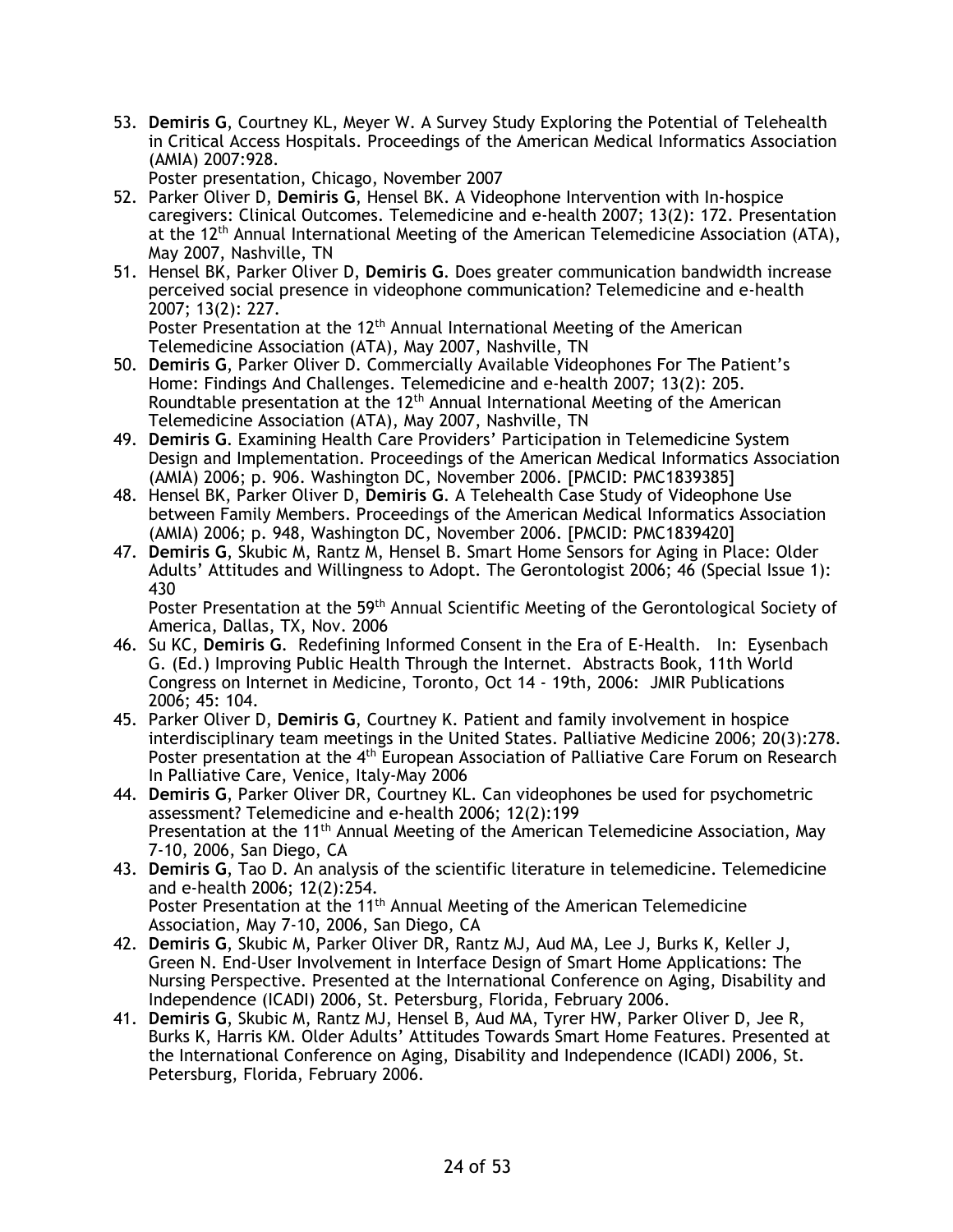- 40. **Demiris G**, Rantz MJ, Aud MA, Skubic M, Tyrer HW. A needs assessment study for a "smart home" facility. Presentation at the 133rd Annual Meeting of the American Public Health Association-Philadelphia, PA, December 2005 (In Press)
- 39. **Demiris G**, Parker Oliver DR, Courtney KL, Proock D. Tools to improve quality of life for caregivers of patients at the end of life: The Missouri Telehospice Project. Presentation at the 133<sup>rd</sup> Annual Meeting of the American Public Health Association-Philadelphia, PA, December 2005 (In Press)
- 38. **Demiris G**, Courtney KL, Riley S, Meyer W. Information Technology Needs for Critical Access Hospitals. Poster presentation at the 133<sup>rd</sup> Annual Meeting of the American Public Health Association-Philadelphia, PA, December 2005 (In Press)
- 37. **Demiris G**, Oliver DR, Courtney KL. A video-mediated Intervention for Senior Caregivers. The Gerontologist 2005; 45 (Special Issue 2):328-329 Presentation at the 58<sup>th</sup> Annual Scientific Meeting of the Gerontological Society of America, November 2005, Orlando-Florida
- 36. **Demiris G**, Oliver DR, Courtney KL. Use of Videophones for Psychometric Assessment of the Elderly Population. The Gerontologist 2005; 45 (Special Issue 2): 182 Presentation at the 58<sup>th</sup> Annual Scientific Meeting of the Gerontological Society of America, November 2005, Orlando-Florida
- 35. **Demiris G**, Rantz MJ, Skubic M, Aud MA, Tyrer Jr HW. Interdisciplinary Team Design of "Smart" Residences for Aging in Place. The Gerontologist 2005; 45 (Special Issue 2):182 Presentation at the 58<sup>th</sup> Annual Scientific Meeting of the Gerontological Society of America, November 2005, Orlando-Florida
- 34. Parker Oliver DR, Porock D, **Demiris G**. Patient and Family Participation in Hospice Interdisciplinary Teams. The Gerontologist 2005; 45 (Special Issue 2): 209 Poster Presentation at the 58<sup>th</sup> Annual Scientific Meeting of the Gerontological Society of America, November 2005, Orlando-Florida
- 33. **Demiris G**, Rantz MJ, Skubic M, Aud MA, Tyrer Jr HW. Home-Based Assistive Technologies for Elderly: Attitudes and Perceptions. American Medical Informatics Association Annual Symposium Proceedings 2005: 935. [PMCID: PMC1560682]
- 32. **Demiris G.** Assessing User Participation in Telemedicine System Design. Telemedicine and e-health 2005; 11(2): 210 Presentation at the 10<sup>th</sup> Annual Meeting of the American Telemedicine Association, April 17-20, 2005, Denver, Colorado
- 31. **Demiris G.** Exploring Telemedicine Video-Based Communication: Content, Style, Timing, Discourse Analysis and Technological Hurdles. Telemedicine and e-health 2005; 11(2):221 Presentation at the 10<sup>th</sup> Annual Meeting of the American Telemedicine Association, April 17-20, 2005, Denver, Colorado
- 30. **Demiris G.** Impact of Audio and Video Degradation on Style and Content of Communication in Clinical Teleconsultations. Telemedicine and e-health 2005; 11(2):221 Presentation at the 10<sup>th</sup> Annual Meeting of the American Telemedicine Association, April 17-20, 2005, Denver, Colorado
- 29. Rantz M, **Demiris G**, Aud M, Skubic M, Tyrer Jr. H. Seniors' Attitudes Towards Home-Based Assistive Technologies. Proceedings of the Midwest Nursing Research Society (MNRS), 29<sup>th</sup> Annual Research Conference (Cincinnati, OH) 2005, p. 40
- 28. **Demiris G.** Interdisciplinary Innovations in Biomedical and Health Informatics Graduate Education: The Missouri Experience. Proceedings of the European Federation of Medical Informatics Special Topics Conference; Health and Medical Informatics Applications, Educational Aspects. Athens, Greece 2005; Hasman A, Mantas J.(Eds): 52
- 27. **Demiris G**, Boren SA, Nelson KJ, Hall LW, Meyer W, Riley S. Rural Patient Safety: Needs Assessment in Rural Hospitals. Academy Health. Annual Research Meeting 2004 San Diego **Proceedings**
- 26. **Demiris G**, Edison K. Measuring Quality Improvement in a Telemedical Setting. Telemedicine Journal and e-health. Conference Proceedings of the 9<sup>th</sup> Annual Meeting of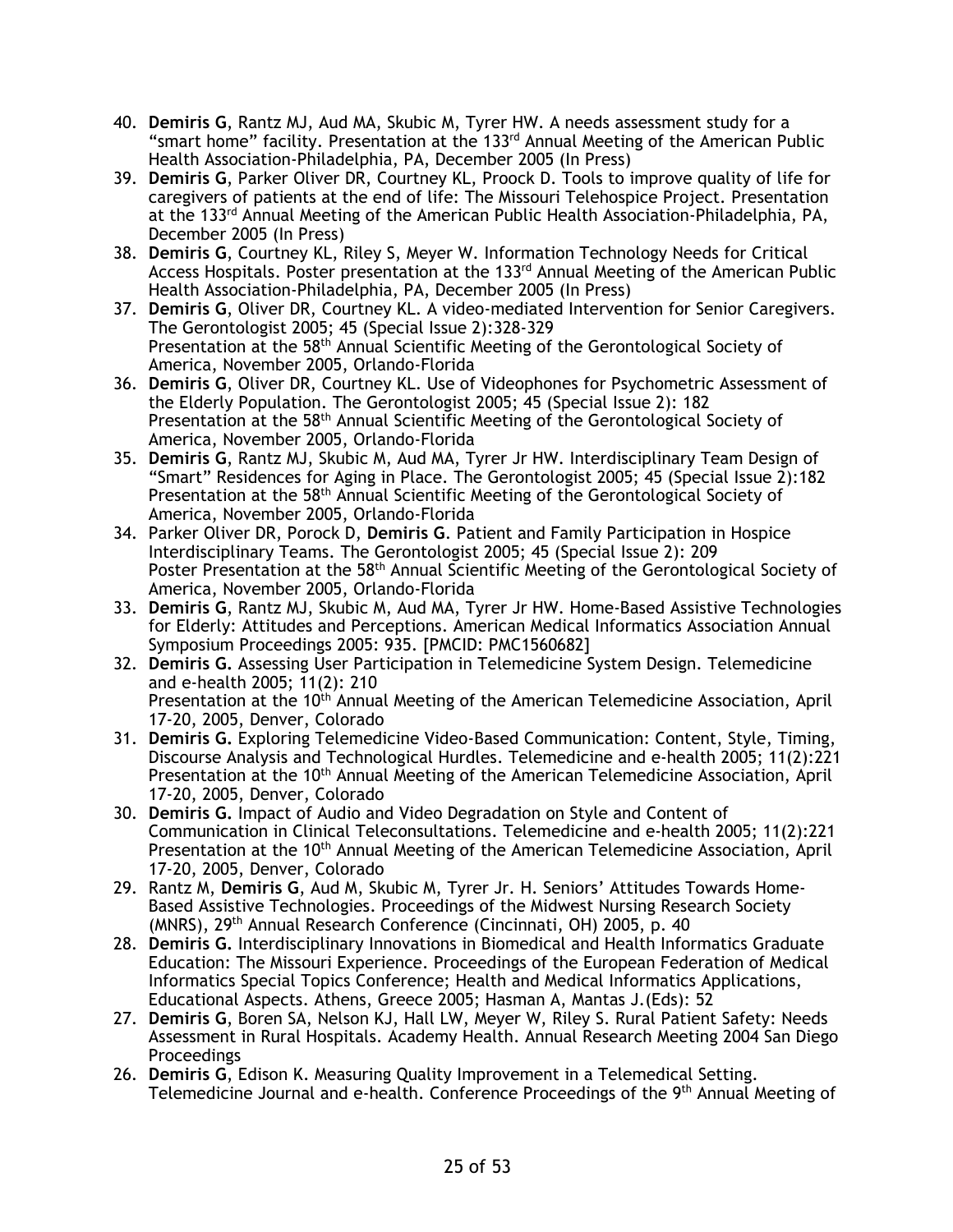the American Telemedicine Association. Telemedicine Journal and e-Health 2004; 10 (Suppl. 1): 69

- 25. **Demiris G**, Rantz MJ, Aud MA, Tyrer Jr. HW, Skubic M, Marek K. Smart Home Technologies for Aging in Place. Telemedicine Journal and e-health. Conference Proceedings of the 9<sup>th</sup> Annual Meeting of the American Telemedicine Association. Telemedicine Journal and e-Health 2004; 10 (Suppl. 1): 99
- 24. **Demiris G**, Edison K, Sridhar S, Patrick TB, Fleming DA. Comparison of communication patterns in traditional and tele-dermatology. Telemedicine Journal and e-health. Conference Proceedings of the 9<sup>th</sup> Annual Meeting of the American Telemedicine Association. Telemedicine Journal and e-Health 2004; 10 (Suppl. 1): 54
- 23. Patrick TB, **Demiris G,** Folk LC, Wasekar C. Representational Cost Metrics For Choice Of Controlled Terminology. MEDINFO 2004 Proceedings: p. 1803
- 22. Waldren SE, **Demiris G**. Electronic Medical Record Features Determination by Content Analysis. MEDINFO 2004 Proceedings, p. 1898.
- 21. Baghal SA, **Demiris** G. Longitudinal Clinical Data Analysis of Diabetes Mellitus Using Temporal Databases. MEDINFO 2004 Proceedings :p. 1513
- 20. Folk LC, Patrick TB, **Demiris G**. Evidence-based Retrieval of Gene Functional Annotations. MEDINFO 2004 Proceedings, p. 1597
- 19. Parker Oliver, D, **Demiris G**. A Needs Assessment Study For the Missouri Telehospice Project. The Gerontologist 2003; 43 (special issue 1), p.421.
- 18. **Demiris G**, Patrick TB, Khatri N. Assessing Home Care Agencies' Readiness for Telehealth. American Medical Informatics Association Fall Symposium 2003 Proceedings, p. 825. [PMCID: PMC1480178]
- 17. Oliver DR, **Demiris G**, Fleming DA, Edison K. A needs assessment study for the Missouri Tele-hospice project. American Medical Informatics Association Fall Symposium 2003 Proceedings, p. 959. [PMCID: PMC1480051]
- 16. Tao D, **Demiris G**, Graves RS. Transition from in-Library Use of Resources to Outside-Library Use: The impact of the Internet on Information Seeking Behavior of Medical Students and Faculty. American Medical Informatics Association Fall Symposium 2003 Proceedings, p. 1027.
- 15. **Demiris G**, Patrick TB, Hauan MJ, White Tm. Case-Based Education for Health Service Managers for Ongoing Evaluation of Risk of HIPAA Non-Compliance. Abstract Handbook, Association of University Programs in Health Administration Annual Meeting, June 2003- Nashville.
- 14. **Demiris G**, Fleming DA, Edison K, Oliver D. *The Missouri Telehospice Project*. American Telemedicine Association 8th Annual Meeting, Telemedicine Journal and e-Health 2003; 9(Suppl. 1):S100
- 13. Fleming D, **Demiris G**, Edison K. *The Value of Telehomecare for the Frail Elderly.* American Telemedicine Association 8th Annual Meeting, Telemedicine Journal and e-Health 2003;9 (Suppl. 1):S102.
- 12. Patrick TB, Khatri N, **Demiris G**, Brown GD. Managing Information and People for Competitive Advantage in Health Care. AcademyHealth 2003 (in Press)
- 11. **Demiris G**, Speedie S, Harris I. The Value of Virtual Visits in Telehomecare. European Journal of Medical Research 2002; 7(Suppl. I): 19
- 10. **Demiris G**. Tele-Pediatrics: Applying Telemedicine in Pediatrics. European Journal of Medical Research 2002; 7(Suppl. I): 18
- 9. **Demiris G**, Fleming DA, Edison K. Utilizing Telemedicine for Hospice Patients. European Journal of Medical Research 2002; 7(Suppl. I): 19
- 8. Veen M, Speedie S, Finkelstein S, Lundgren JM, **Demiris G**. Impact of Telehomecare on Patient Outcomes: Initial Results. *Telemedicine Journal and e-Health* 2002; Vol. 8(2):218
- 7. **Demiris G,** Speedie S, Finkelstein S. What do patients think of telehomecare? *Telemedicine Journal and e-Health* 2001; Vol.7(2):176
- 6. **Demiris G**, Speedie S, Finkelstein S. How patients perceive a telemedicine system in home care. Proc AMIA Symp 2001: S890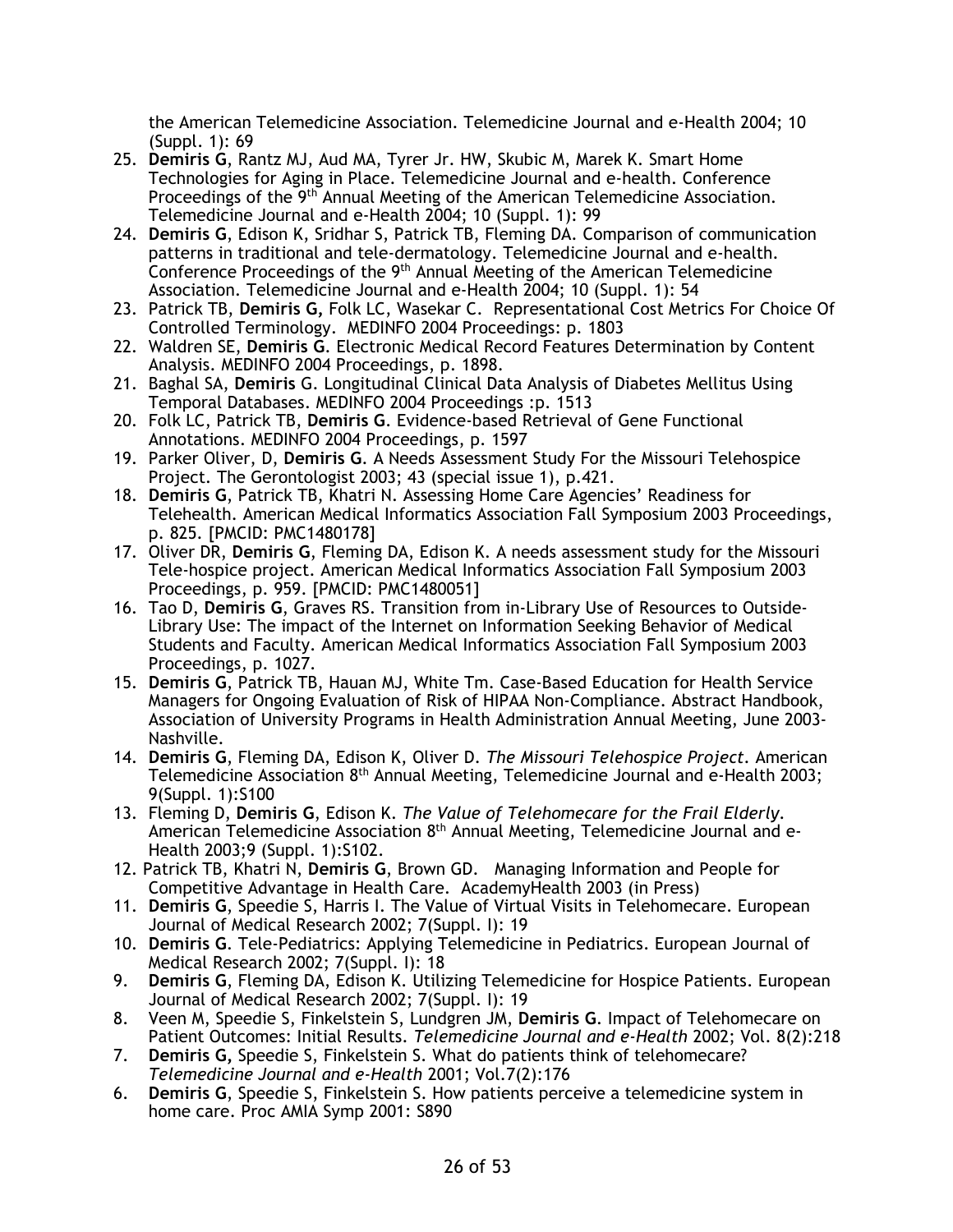- 5. Ganzinger M, **Demiris G**, Finkelstein S, Speedie S, Lundgren JM. An Automated Web Diary System for TeleHomeCare Patient Monitoring. Proc AMIA Symp 2001: S909
- 4. **Demiris G,** Finkelstein S, Speedie S. A web-based clinical monitoring and educational system for home care patients. *Proc AMIA Symp* 2000:991
- 3. **Demiris G**, Speedie S, Finkelstein S. Measuring Patients' Perceptions of Telemedicine's Role in Home Care. *Telemedicine Journal* 2000;6:176
- 2. Finkelstein S, Lundgren JM, **Demiris G**, Hoff M, Speedie SM, Feasibility of telemedicine in home health care. *IEEE Engineering in Medicine and Biology Society Proceedings* 2000;22
- 1. Finkelstein S, Speedie S, Hoff M, **Demiris G**. Tele-Homecare:Telemedicine in Home Health Care. *IEEE Engineering in Medicine and Biology Society Proceedings* 1999;21:68

## Invited publications

- Chi NC, **Demiris G.** The Roles of Telehealth Tools in Supporting Family Caregivers: Current Evidence, Opportunities, and Limitations. Journal of Gerontological Nursing 2017; 43(2): 3-5.
- Backonja U, Kneale L, **Demiris G**, Thompson H. Senior Tech: The Next Generation: Health Informatics Solutions for Older Adults Living in the Community. Journal of Gerontological Nursing 2016; 42(1):2-3.
- Bowles KH, Dykes P, **Demiris G**. The use of health information technology to improve care and outcomes for older adults. Research in Gerontological Nursing 2015; 8(1):5-10.
- Charness N, Boissy P, **Demiris G**, Krupinski EA, Lai AM, Lopez AM. How Human Factors can influence the elderly in the use of telemedicine. Telemedicine and e-Health 2010; 16(8): 860-866.
- Krupinski E, Charness N, **Demiris G**, Bulik RJ, Seale DE. Roundtable Discussion: Human Factors in Telemedicine. Telemedicine and e-Health 2008; 14(10): 1024-1030.
- **Demiris G.** Smart homes and ambient assisted living in an aging society. New opportunities and challenges for biomedical informatics. Methods of Information in Medicine 2008; 47(1): 56-57.
- **Demiris G**. Workshop on transatlantic collaboration in telehealth and telework. Journal of Telemedicine and Telecare 2006;12(2):108.
- **Demiris G**, Parker Oliver DR, Courtney KL. The Missouri Telehospice Project: Findings from the First Two Years. Patient Reported Outcomes Newsletter 2005; 35: p. 15-17
- Mitchell JA**, Demiris G.** Telegenetics: the next phase in the provision of genetics services? Genetics in Medicine 2005; 7(1):1-2.
- **Demiris G.** Disease Management and the Internet. (Editorial) Journal of Medical Internet Research 2004;6(3):e33 <URL: http://www.jmir.org/2004/3/e33/> [PMCID: PMC1550616]
- **Demiris G**, Oliver DR, Porock D, Courtney K. The Missouri telehospice project: background and next steps. Home Health Care Technology Report 2004; 1(4): 49-55.
- **Demiris G.** Teaching telehealth to medical students. Telehealth Practice Report 2004; 8(6):1,7-8.
- **Demiris G.** An interactive web-based management system may improve diabetes care by doctors. Evidence-based Healthcare 2003; 7(3):119-121
- Finkelstein SM, Speedie SM, **Demiris G.** TeleHomeCare Improves Healthcare for Elders. Newsletter of the Network on Environments, Services and Technologies for Maximizing Independence, American Society on Aging 2003; Volume 10 (3): 2-6
- **Demiris G**, Eysenbach G. Internet use in disease management for home care patients. Journal of Medical Internet Research 2002; 4(2):e6 <URL: http://www.jmir.org/2002/2/e6/>
- **Demiris G** The regular use of virtual visits in home care. *World Medical Association Business Briefing: Next Generation Health Care*, World Markets Research Centre October 2001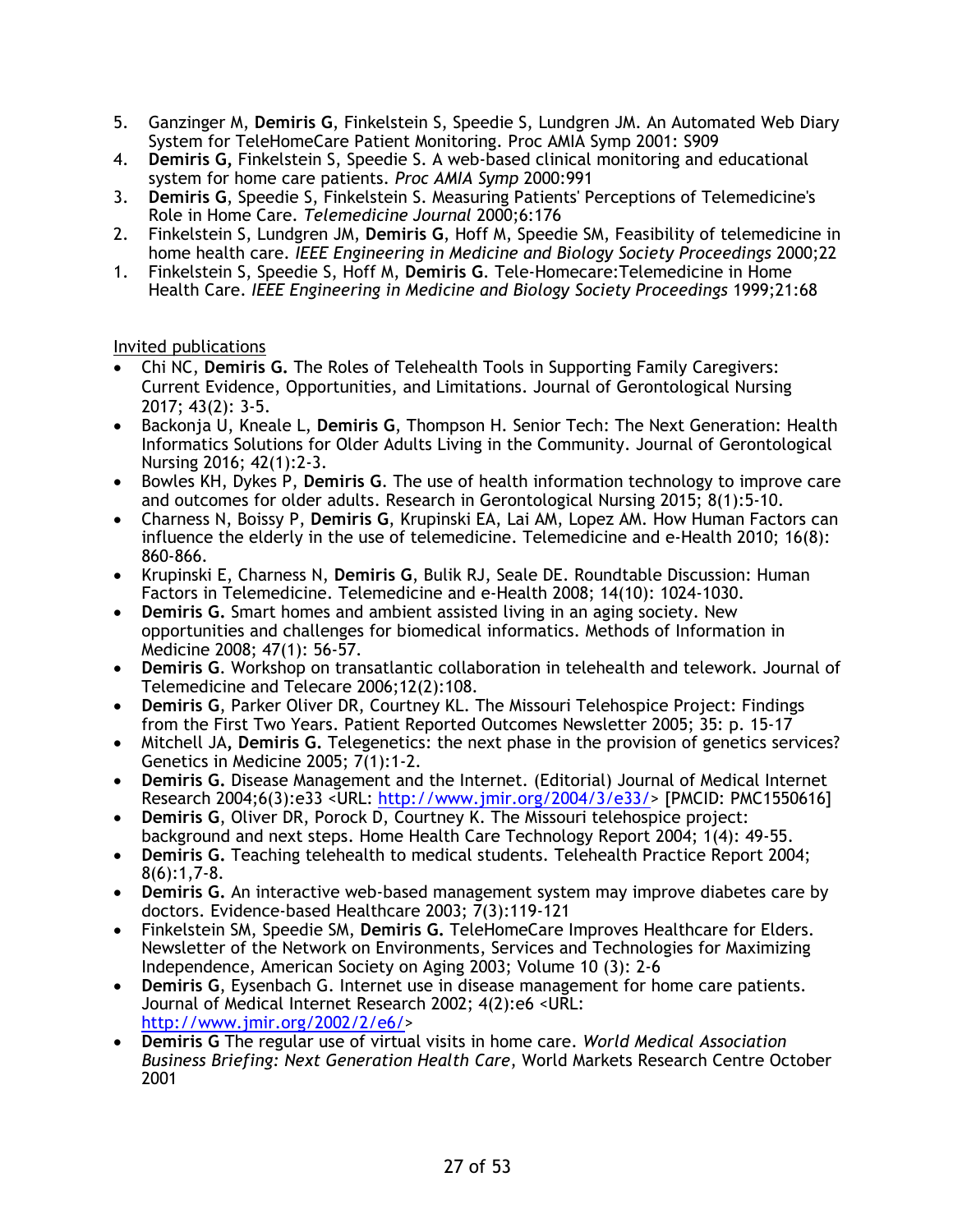Invited presentations

- Demiris G. Personal Health Technologies for Older Adults and their Families. Johns Hopkins Center on Aging and Health, Baltimore, MD, February 5, 2018.
- **Demiris G.** Bench to Practice to Public Health Genomics. The Precision Health Continuum. 2017 NINR Center Directors Meeting "Advancing Symptom and Self-Management Science through Precision Health", National Institutes of Health, Bethesda, MD, May 2, 2017.
- **Demiris G.** Pain Management Challenges for Family Caregivers. 2017 Pacific Northwest Palliative Care Conference by the Cambia Palliative Care Center of Excellence, Shoreline, WA, April 25, 2017.
- **Demiris G**. Patient-Generated Data: Maximizing Utility for Older Adults. Lightning Talk at "The Future of Online Interaction and Older Adulthood" Northwestern University Workshop, Evanston, IL, April 22, 2017.
- **Demiris G.** Motivational Mechanisms and Ambient Assisted Living. Keynote presentation at the 2nd International Tromsø/Chicago & ADMIT workshop "Motivational mechanisms in eHealth." Tromsø, Noway, Dec. 1, 2016
- **Demiris G.** E-Health Applications to Facilitate Patient Engagement: Current Status and Opportunities. Presentation at the Pacific Northwest 39th Annual National Conference on Advanced Practice in Primary and Acute Care. Seattle, WA, October 11, 2016.
- **Demiris G.** Consumer Health Informatics in the Era of Precision Medicine. Keynote presentation at the 14th International Conference on Informatics, Management and Technology in Healthcare, Athens, Greece, July 3, 2016.
- **Demiris G.** Telehealth Interventions for Cancer Survivors and their Caregivers: Challenges and Opportunities. Presented at the 8<sup>th</sup> Biennial Cancer Survivorship Research Conference 2016 "Innovation in a Rapidly Changing Landscape", Washington DC, June 17, 2016.
- **Demiris G.** Supporting Hospice Caregivers: Findings of the PISCES Trial. Presentation at the Harborview Medical Center Palliative Care Conference 2016, Seattle, WA, May 10, 2016.
- **Demiris G.** Using Technology to Facilitate Health Behavior Change. Presentation at the 27th Annual Pacific Northwest Ambulatory Care Nursing Conference 2016, Lynnwood, WA, April 20, 2016.
- **Demiris G.** Informatics Tools for Patient Engagement: Opportunities for Nursing Science. Keynote presentation at the 2016 Western Institute of Nursing 49th Annual Communicating Nursing Research Conference, Anaheim, CA, April 7, 2016.
- **Demiris G.** Informatics Tools to Support Nursing Research in the Era of Data and Precision Science. A presentation given to the University of Pennsylvania, School of Nursing. (invited Thought Leader visit) February 24, 2016.
- Bowles KH, **Demiris G**, Dykes PC. The Use of Health Information Technology to Improve Care and Outcomes for Older Adults. Presented at the Monthly HIMSS Nursing Informatics Task Force Webinar. December 14, 2015.
- **Demiris G**. Informatics Tools and Systems to Support Aging: Redesigning Home and Hospice Care. Keynote presentation at the Home Healthcare and Hospice Information Technology (H3IT) Conference, Nashville, TN, October 27, 2015.
- **Demiris G**, Thompson HJ. Emerging Technologies to Improve Health Outcomes. Preconference Workshop at the 2015 Eight National Doctors of Nursing Practice Conference, Seattle, WA, September 16, 2015.
- **Demiris G.** Telehealth in Hospice. Presentation at the 2015 Virtual Conference: **"**Clinical Advances in the Art and Science of Care" organized by the National Hospice and Palliative Care Organization (NHPCO), the American Academy of Hospice and Palliative Medicine (AAHPM) and the Hospice and Palliative Nurses Association (HPNA), July 23, 2015
- **Demiris G**. "Informatics Innovations to Support Aging." Keynote presentation at the 13th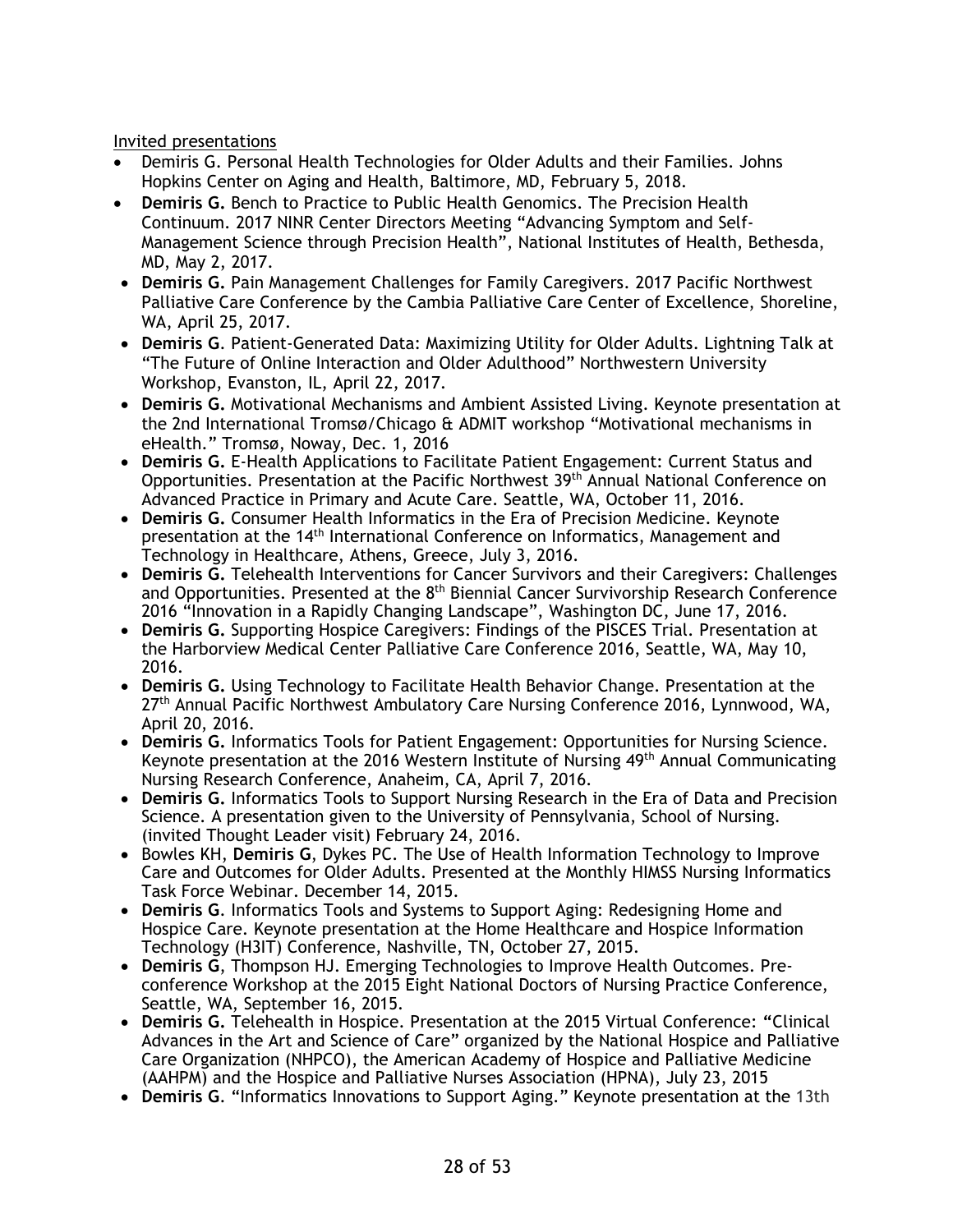International Conference on Informatics, Management and Technology in Healthcare (ICIMTH) Athens, Greece, July 10, 2015.

- **Demiris G.** "Imagining Technologies of the Next Decade." Keynote presentation at the 2015 University of Minnesota Center on Aging Summer Institute on Using Technology to Improve the Care of Older Adults. Brooklyn Center, Minnesota, May 28, 2015.
- **Demiris G**. "E-health Applications: New Opportunities." Keynote presentation at the Fifth International Conference on Health and Self-Care-"e -Health and Health literacy: Care Innovations", Santiago, Chile, May 7, 2015.
- **Demiris G.** "Informal Cancer Caregiving Interventions in Homecare." Presented at the NCI/NINR Sponsored Meeting Entitled "Caring for Caregivers and Patients: Revisiting the Research and Clinical Priorities for Informal Cancer Caregiving", NHI NCI Shady Grove, Rockville, MD, May 5, 2015.
- **Demiris G**. "New Technology to Support Aging in Place. An Academic Perspective." Building Elder Friendly Futures Locally and Globally. A UW Gerontology Conference. Oct. 9, 2014.
- **Demiris G**. "The Evidence Base for Home Health Technologies." Presented at: The Future of Home Health Care: A Workshop; Institute of Medicine-National Research Council of the National Academies Forum on Aging, Disability and Independence. Washington DC, October 1, 2014.
- **Demiris G.** "Behavioral Informatics: The Potential for Big Data." Keynote presentation. International Partnership in Health Informatics Education (IPHIE) 2014 Master Class, Taipei, Taiwan, July 21, 2014.
- **Demiris G**. Findings by Two Clinical Trials by the Hospice Caregiving Research Network. Harborview Medical Center Palliative Care Conference, Seattle, WA, April 28, 2014.
- **Demiris G.** Using Technology to Facilitate Community-based Interventions to Support Older Adults. Promoting Healthy Communities: Interdisciplinary Perspectives. A research conference presented by the St. David's Center for Health Promotion and Disease Prevention Research in Underserved Populations at the University of Texas at Austin, April 2, 2014.
- **Demiris G.** Digitally Augmented Homes: Telehealth for Smart Homes. Keynote presentation at the 2014 Northwest Regional Telehealth Resource Center Conference in Portland, Oregon, March 26, 2014.
- **Demiris G**, Hall AK, Lazar AE. Robotics and Aging: Exploring Opportunities. Seattle Robotics Society, Renton, WA, January 18, 2013.
- Demiris G. Health Smart Homes for Aging: Opportunities and Challenges. 2<sup>nd</sup> International Conference on Architecture and Healthcare at the  $21^{st}$  Century. Technion University, Haifa, Israel, November 13, 2013.
- **Demiris G.** Studying the use of Information Technology in Home and Hospice Care: Research Findings and Opportunities. Presented at the University of Pittsburgh School of Nursing Seminar Series, November 11, 2013.
- **Demiris G.** Smart Home Technology to Aid Independence in Aging. Vision in Aging Symposium: Maintaining Independence through Technology. American Academy of Optometry 92nd Annual Meeting, Seattle, WA, October 24, 2013.
- **Demiris G**. Lessons Learned from Clinical Trials Examining the Use of Telehealth in Hospice Care. 2013 Hospice and Palliative Nurses Association (HPNA) 7<sup>th</sup> Annual Clinical Practice Forum, Pittsburgh, PA, October 3, 2013.
- **Demiris G**. Consumer Health Informatics: Potential value in chronic illness. 17th Neurogastroenterology & Motility Scientific Meeting, Huntington Beach, CA, September 22, 2013.
- **Demiris G**. Smart homes: redefining residence as a platform for health and rehabilitation.
- Plenary Lecture for International Conference on Rehabilitation Robotics 2013, Seattle, WA, June 24, 2013.
- **Demiris G**. Emerging Technology for Home Health Application. Home Care Association of Washington (HCAW) Annual Conference 2013, SeaTac, WA, April 25, 2013.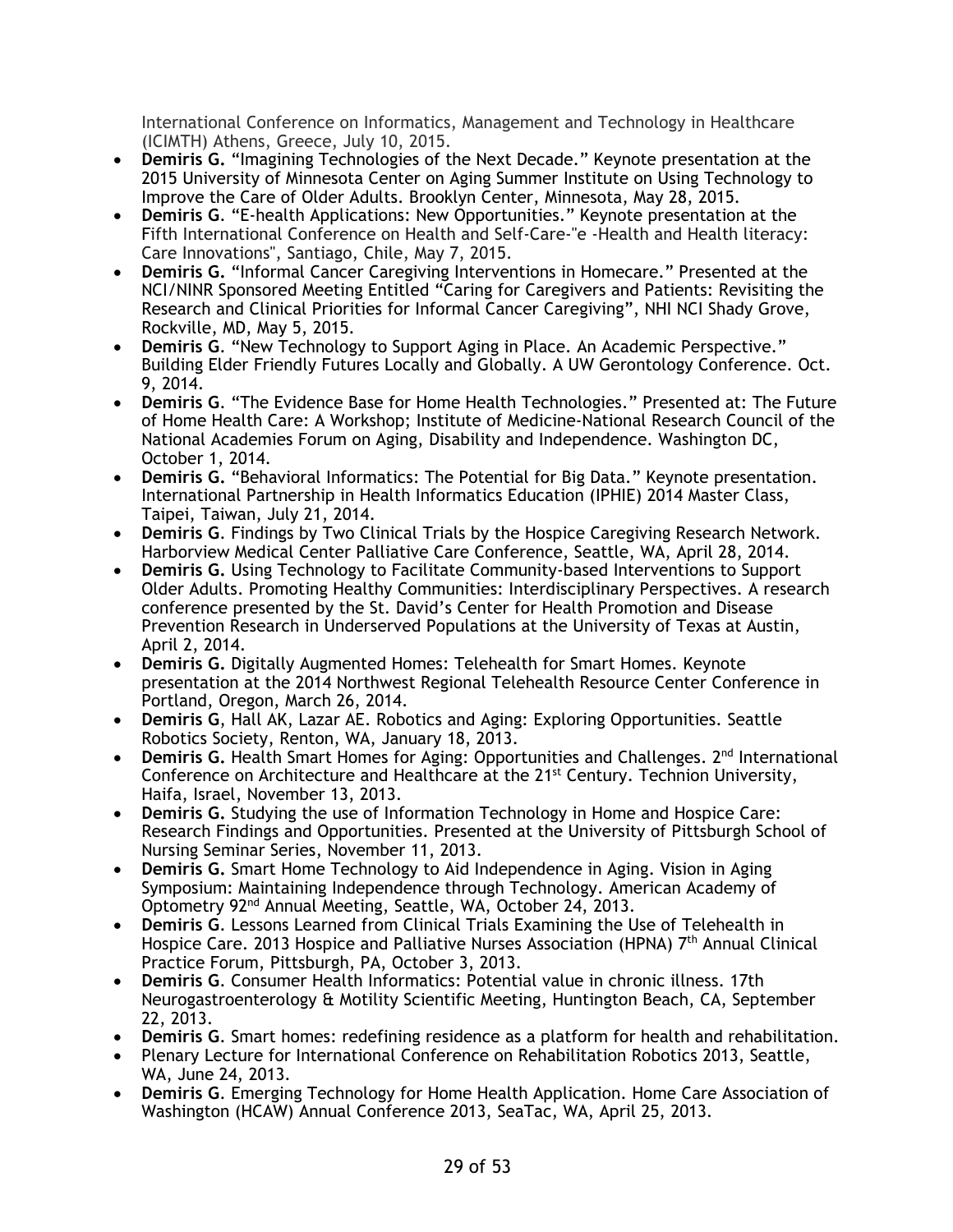- **Demiris G**. Home-based Technologies for Aging. Microsoft Research HomeLab ThinkTank 2013, Microsoft Campus, Redmond, WA, April 11-12, 2013.
- **Demiris G.** Technology and Solutions to Support Aging: A New Paradigm for Aging in Place. Keynote Presentation at "Creating Elder-Friendly Communities: A University of Washington Gerontology Research Forum" University of Washington, Seattle, WA, September 19, 2012.
- **Demiris G.** Unlocking the Potential of Digital Home Infrastructure. Panel presentation, Microsoft Research Faculty Summit, Redmond, WA, July 16, 2012
- **Demiris G**. mHealth: Research Methodologies and New Paradigms. Presentation during the Panel "mHealth in 2020: Setting a Research Agenda" at mHealthSys (Workshop on Mobile Systems, Applications, and Services for Healthcare), ACM SenSys Conference 2011, Seattle, WA, November 1, 2011
- **Demiris G**. Participatory Research in Technology and Aging: Challenges and Lessons Learned. National Science Foundation Integrative Graduate Education and Research Traineeship (IGERT) Distinguished Speaker, Washington State University, June 9, 2010.
- **Demiris G**. Information Technology in Home Health Care. Workshop on the Role of Human Factors in Home Healthcare. Division of Biobehavioral and Social Sciences and Education. National Academies of Science, National Research Council, October 1, 2009.
- **Demiris G.** 2008 National Guest Speaker for the Year. Aging and Technology: Exploring Translational Research. University of Missouri Interdisciplinary Center on Aging, September 18, 2008
- **Demiris G.** Technology and Aging. Keynote presentation for the Tromso Telemedicine and e-health Conference 2007, Tromso, Norway, June 11, 2007
- **Demiris G.** Technology to Assist Elders in their Homes. Supportive Technology and Design for Healthy Aging. University of Washington Institute on Aging Conference, Seattle, WA, May 11-12, 2007
- **Demiris G.** Panel presentation "Patients, Clinicians, Insurers or Administrators: Who's Your User? Can User-Centered Design Work in Health Care?" iEdge 2007-An Information School Conference, University of Washington, Seattle, WA, March 28, 2007
- **Demiris G.** The Home: A New Era of Patient-Centered Informatics Applications. The Arnold Lazarow Memorial Lectureship in Medical Information Sciences, University of Minnesota, June 6, 2006.
- **Demiris G.** Assistive Technology for Elders. 14<sup>th</sup> Annual Conference Caring for the Frail Eldery (and 13th Annual Meeting of the Missouri Association of Long-Term Care Physicians), August 2004; Columbia, Missouri.
- Patrick TB, **Demiris G**, Folk LC. Ontological Dissonance in Telemedical Science and Practice. Missouri Life Sciences Week, April 2004; Columbia, Missouri (invited poster presentation)
- Baghal SA, **Demiris G.** A perspective on health informatics practice in a socialized medicine system. Missouri Life Sciences Week, February 2004; Columbia, Missouri (invited poster presentation).
- Folk LC, Patrick TB, **Demiris G**. Evidence-Based Retrieval of Gene Functional Annotations. Pacific Symposium on Biocomputing 2004, The Island of Hawaii, Hawaii, January 2004. (invited poster presentation).
- Patrick TB, Folk LC, Mitchell JA, **Demiris G**. Asymmetries in Genomic Retrieval. Pacific Symposium on Biocomputing 2004, The Island of Hawaii, Hawaii, January 2004. (invited poster presentation).
- **Demiris G**, Oliver D. The Missouri Telehospice Project. End of Life Issues Seminar, Family and Community Medicine, September 2003; Columbia, Missouri.
- **Demiris G.** "E-Health: The European Perspective." A Presentation Sponsored by the European Union Center at the University of Missouri, March 2003; Columbia, Missouri
- Seth R, **Demiris G.** An evaluation framework for home-based Telemedicine Applications in Missouri. Missouri Life Sciences Week, February 2003; Columbia, Missouri (invited poster presentation).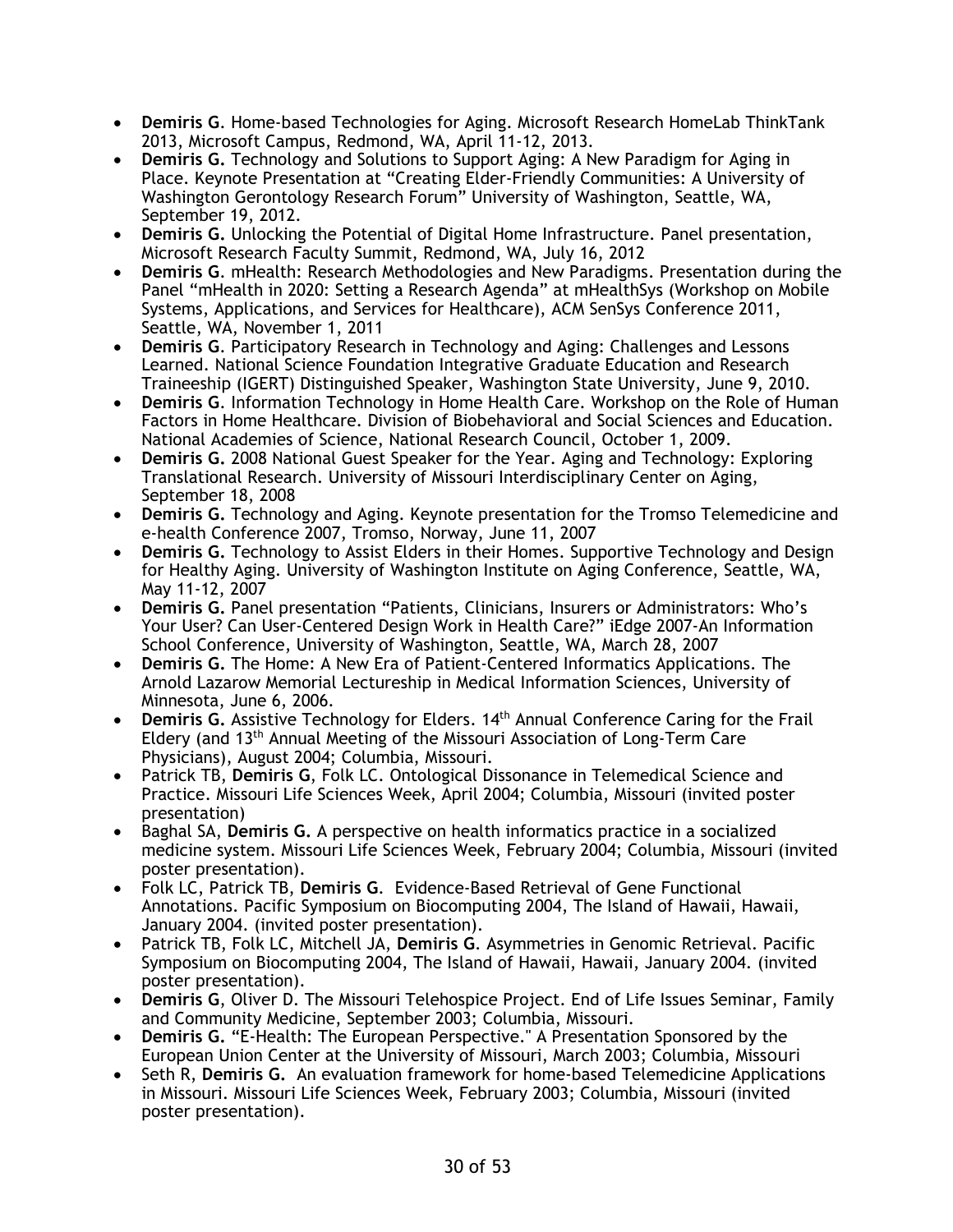• Tao D, **Demiris G,** Sievert M. Transition from in library use of resources to outside library use: The impact of the Internet on information seeking behavior of the medical students and faculty. Missouri Life Sciences Week, February 2003; Columbia, Missouri (invited poster presentation).

Book reviews

- **Demiris G**. Review for Medicine by Design; The Practice and Promise of Biomedical Engineering. IEEE Engineering in Medicine and Biology Magazine 2007, January/February, p. 100-101
- **Demiris G.** Review of "PACS and Imaging Informatics; Basic Principles and Applications." IEEE Engineering in Medicine and Biology Magazine 2005, July/August, p.92-93.
- **Demiris G.** Review of **"**Physical Principles of Medical Ultrasonics." IEEE Engineering in Medicine and Biology Magazine 2004, July/August, p. 81-82.
- **Demiris G.** Review of "Social Alarms to Telecare: Older People's Services in Transition" by M.J. Fisk in Journal of Telemedicine and Telecare 2003; 9(6):357-358.

Peer reviewed Tutorials/ Workshops/Panels

- Ozkaynak M, Valdez R, **Demiris G**, Novak L, Choi Y, Weir C. Innovation in Workflow Methods for Consumer Health Informatics. Panel presented at the American Medical Informatics Association (AMIA) 2017 Annual Symposium, Washington DC, November 2017.
- Alexander G, Georgiou A, **Demiris G**, Moen A, Westborook J, Alexander M. International Initiatives to Support Health Aging. Panel presented at  $6<sup>th</sup>$  World Congress on Medical and Health Informatics (MedInfo2017), Hangzhou, China, August 2017.
- **Demiris G**, Turner A, Capurro D. Informatics Tools as Facilitators for Patient Engagement. Workshop presented at 6<sup>th</sup> World Congress on Medical and Health Informatics (MedInfo2017), Hangzhou, China, August 2017.
- Turner A, **Demiris G**, Lazar A, Reeder B. Engaging Older Adults in the Design, Implementation and Evaluation of Health IT. Didactic Panel at the American Medical Informatics Association (AMIA) 2016 Annual Symposium, November 16, 2016.
- Belza B, Cochrane B, **Demiris G**, Emami A, Sadak T, Thompson H, Woods N, Young H. Measurement Strategies for Building the Science to Support Healthy Aging. Preconference Workshop at the 2016 Western Institute for Nursing 49th Annual Communicating Nursing Research Conference, Anaheim, CA, April 6, 2016.
- **Demiris G,** Turner AM, Capurro D, Koch S. Designing and Evaluating Patient-Centered Informatics Tools to Promote Shared Decision Making. A Panel on Patient Portals and Personal Health Records and Systems at the 5<sup>th</sup> World Congress on Health and Biomedical Informatics Medinfo, August, 2015, Sao Paulo, Brazil
- Wetter T, Czerwinski M, **Demiris G**, Hsiung RC, Jimison H. How Safe are Users of Consumer Health Informatics? Interactive Panel presented at the American Medical Informatics Association (2014) Symposium, Washington DC, November 17, 2014.
- Backonja U, Brennan BF, **Demiris G**, Jimison HB, Riley W. HIT supported health management in the home environment. Panel presented at the American Medical Informatics Association (AMIA) 2013 Symposium, Washington DC, November 18, 2013.
- Florance V, Miller P, Ohno-Machado L, Hripcsak G, Hersh W, **Demiris G.** Training the Informatics Research Workforce: Fostering Interdisciplinarity. Panel presented at the American Medical Informatics Association (AMIA) 2013 Symposium, Washington DC, November 18, 2013.
- **Demiris G**. Using Telehealth in the Home. Presented as part of the Panel "Update in Smart Home Technologies: Getting Smarter As We Age." 2012 Annual Meeting American Geriatrics Society Seattle, WA, USA, May 5, 2012.
- **Demiris G.** Symposium: Technology Tools to support Older Adults' Social Interactions and Independence. Symposium Chair, Gerontological Society of America  $62<sup>nd</sup>$  Annual Scientific Meeting, Atlanta, GA, USA, November 21, 2009.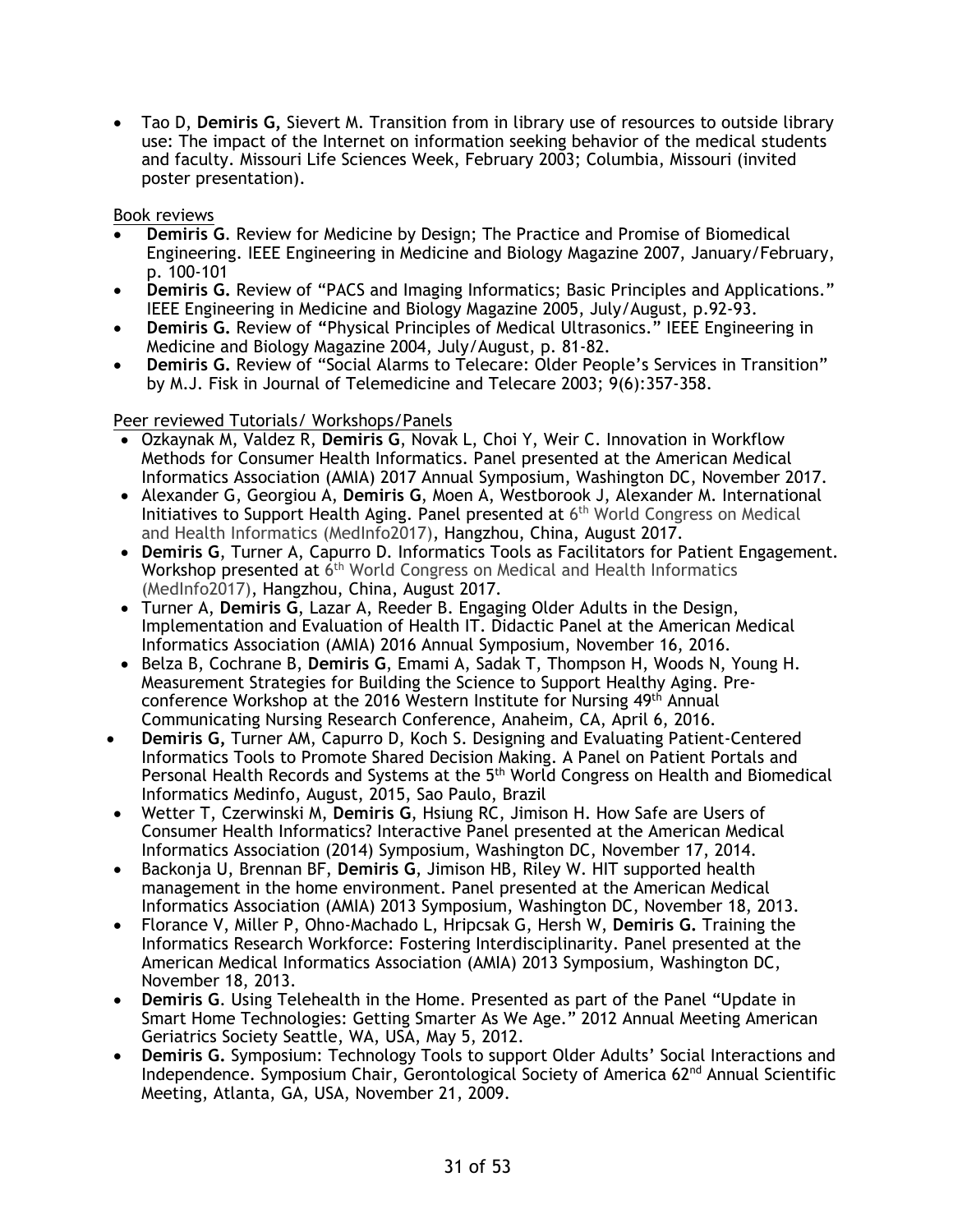- **Demiris G.** Symposium: The Hospice Caregiving Experience: Exploring the Trajectory of Caregiving. Symposium Chair, Gerontological Society of America  $62<sup>nd</sup>$  Annual Scientific Meeting, Atlanta, GA, USA, November 21, 2009.
- Parker Oliver D, **Demiris G**, Wittenberg-Lyles E, Porock D, Washington K, Haley W. Interventions for Hospice Caregivers: Results of the ACT Pilot Studies. Panel presented at the Gerontological Society of America 61<sup>st</sup> Annual Scientific Meeting, National Harbor, MD, USA, November 22, 2008.
- Speedie S, **Demiris G**, Finkelstein S, Puskin D. The State of the Art and an Agenda for Research in Home Telehealth. Panel presented at the American Medical Informatics Association (AMIA) Annual Congress 2008, Washington DC, USA, November 11, 2008.
- **Demiris G**, Marschollek M. Smart Homes and Ambient Assisted Living: Redefining Technology in the Home. Workshop presented at the 21st International Congress of the European Federation for Medical Informatics (MIE) 2008, Gothenburg, Sweden, May 28, 2008.
- Finkelstein S, **Demiris G**, Tran B, Bowman T. Health Promotion and Wellness: Technologies for Maintaining Health, Safety, and independence for an Aging population. Workshop presented at the Aging in America, 2008 Annual Conference of the National Council on Aging and the American Society on Aging, March 28, 2008.
- **Demiris G**. Ubiquitous Computing: Introducing Information Technology into Older Adults' Homes. Symposium presented at the 60<sup>th</sup> Annual Meeting of the Gerontological Society of America GSA 2007, San Francisco, November 2007
- **Demiris G**, Bakken S, Brennan P, Nguyen H. Panel on "Home-based Telehealth: The End User Perspective" presented at the American Medical Informatics Association (AMIA) 2007 Symposium, Chicago, November 13, 2007.
- Mitchell J, **Demiris G**, Tarczy-Hornoch P, Jaspers M, Gatewood L. Eight Years of Experience of an International Partnership in Health Informatics Education. Workshop presented at the American Medical Informatics Association (AMIA) 2007 Symposium, Chicago, November 10, 2007.
- **Demiris G**, Afrin LB, Courtney KL, Goossen W, Lovis C, Vimarlund V. Patient-centered Applications and Mobile Health: Promoting Disease Management and Wellness. Workshop presented at the  $12^{th}$  World Congress on Health/ Medical Informatics Medinfo 2007, Brisbane, Australia, August 19, 2007.
- Koch S, **Demiris G**, Marschollek M, Vimarlund V. From Evolutionary to Revolutionary Home Healthcare. Tutorial presented at the  $12<sup>th</sup>$  World congress on Health/ Medical Informatics Medinfo 2007, Brisbane, Australia, August 20, 2007.
- Alexander G, **Demiris G**. Human Factors Applications for the Design of Developing Technologies Used to Monitor Elderly People. Tutorial presented at the 12<sup>th</sup> World Congress on Health/ Medical Informatics Medinfo 2007, Brisbane, Australia, August 19, 2007.
- **Demiris G**, Wetter T. Shared Decision Making: The Role of Information Technology in Addressing Patient Centeredness. An AMIA Knowledge in Motion Working Group Webinar for the American Medical Informatics Association, Sept. 12, 2007.
- Hartvigsen G, **Demiris G**, Bowes A. Telemedicine in Private Homes. Workshop presented at "Tromso Telemedicine and e-health Conference: Elderly, Who Cares 2007", Tromso, Norway, June 11, 2007.
- **Demiris G**, Speedie SM, Starren J, Zhang J, Courtney KL. Panel on "*Home-Based Patient Centered Technologies*" Presented at the American Medical Informatics Association (AMIA) 2006 Symposium, Washington, DC, November 15, 2006
- Courtney KL, **Demiris G.** Value Added: Qualitative Methods in Informatics Research. Workshop presented at the American Medical Informatics Association (AMIA) 2006 Symposium, Washington DC, November 12, 2006
- **Demiris G**, Craven C, Courtney KL. Evaluation methods on assistive technologies designed for older adults. Half-day tutorial presented at the Congress of the European Federation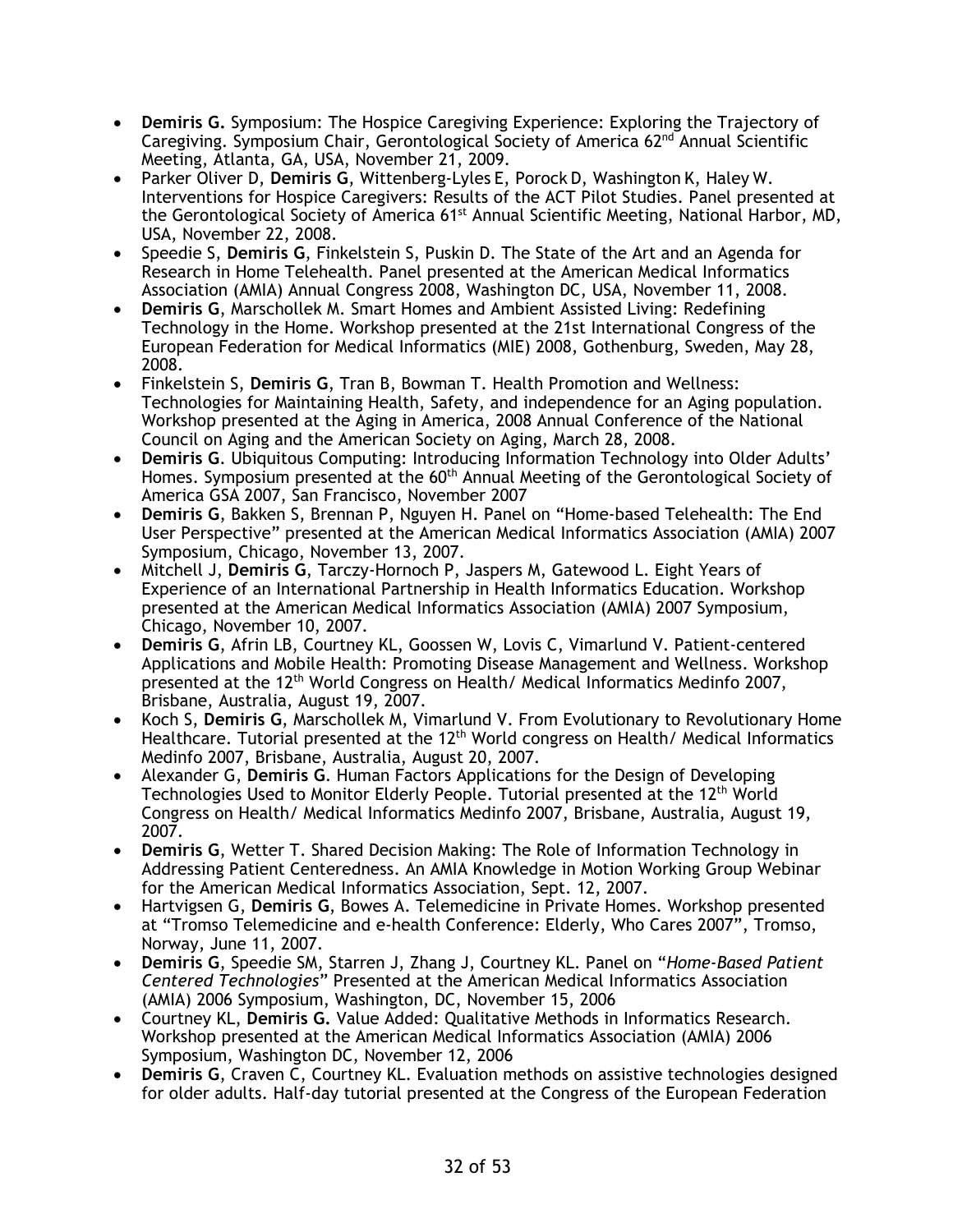of Medical Informatics (Medical Informatics Europe-MIE) Maastricht, Netherlands, August 2006

- **Demiris G,** Courtney KL. Domotics and Informatics: The Era of "Smart Homes." Workshop presented at the Congress of the European Federation of Medical Informatics (Medical Informatics Europe-MIE) Maastricht, Netherlands, August 2006
- **Demiris G**. Smart Homes: The Next Generation of Home Based Telehealth Applications. Roundtable panel presentation at the American Telemedicine Association ATA 2006 Conference, San Diego, CA, May 2006.
- Panel Participation at the "Careers in Medical Informatics Panel" at the American Medical Informatics Association Annual Symposium 2005. Washington DC; October 2005.
- **Demiris G.** Workshop on Telehomecare and "smart home" technologies. MEDINFO 2004. San Francisco, CA; September 2004.
- **Demiris G.** "Smart home" applications. Workshop session for the 2<sup>nd</sup> International Conference on Information Communication technologies in Health, Samos-Greece (July 10, 2004)
- Demiris G. Home based telemedicine-Workshop session. 1<sup>st</sup> International Conference on Information Communication technologies in Health, Samos-Greece (July 13, 2003)

## Books:

- Van Hoof J, **Demiris G**, Wouters EJM (Editors) Handbook of Smart Homes, Health Care and Well-Being. Springer International Publishing 2016 (ISBN: 9783319015828).
- Charness N, **Demiris G**, Krupinski E. Designing Telehealth for an Aging Population: A Human Factors Perspective. CRC Press Human Factors and Aging Series, Taylor & Francis Group, Boca Raton FL, 2011 (ISBN-10: 1439825297).
- **Demiris G.** (Ed.) e-health: Current Status and Future Trends in the EU and the US. IOS Press, The Netherlands, 2004 (ISBN: 1 58603 442 1).

## Book chapters:

- Chaudhuri S, **Demiris G**, Thompson H. Translating Smart Home Research into Practice. In: Van Hoof J, **Demiris G**, Wouters EJM (Editors) Handbook of Smart Homes, Health Care and Well-Being. Springer International Publishing 2016, p.555-565.
- **Demiris G.** Smart Homes: Empowering the Patient Till the End. In Wetter T. (Ed.) Consumer Health Informatics: New Services, Roles and Responsibilities. Springer Verlag 2015, p. 245-252.
- **Demiris G**. The "Smart Home." In: Krauss Whitbourne S. (Ed.) The Encyclopedia of Adulthood and Aging. Wiley-Blackwell 2016; p.1320-1323.
- **Demiris G.** Health Informatics at the University of Washington. In: Vaidya K, Soar J. (Eds.) Health Informatics (e-Health) for the Curious: Why Study Health Informatics (In Press)
- **Demiris G.** Information Technology to Support Aging: Implications for Caregiving. In: Gaugler J, Kane R (Eds) Family Caregiving in the New Normal. Elsevier Science Academic Press 2015; p. 211-223
- **Demiris G**, Reeder B. E-health and Consumer Health informatics. In: Brown G, Pasupathy K, Patrick T, editors. Health Informatics: A Systems Perspective. Chicago, IL: Health Administration Press, 2012. p. 213-40.
- **Demiris G**. Information Technology and Systems in Home Health Care. In: National Research Council of the National Academies: The Role of Human Factors in Home Health Care (Workshop Summary), The National Academies Press, Washington DC, 2010. p. 173- 199.
- Wittenberg-Lyles EM, Parker Oliver D, **Demiris G**. Telehospice: a case study in healthcare intervention research. In: Frodeman R, Thompson Klein J, Mitcham C, Eds., *The Oxford Handbook of interdisciplinarity*, Oxford University Press, New York, NY, p. 511-512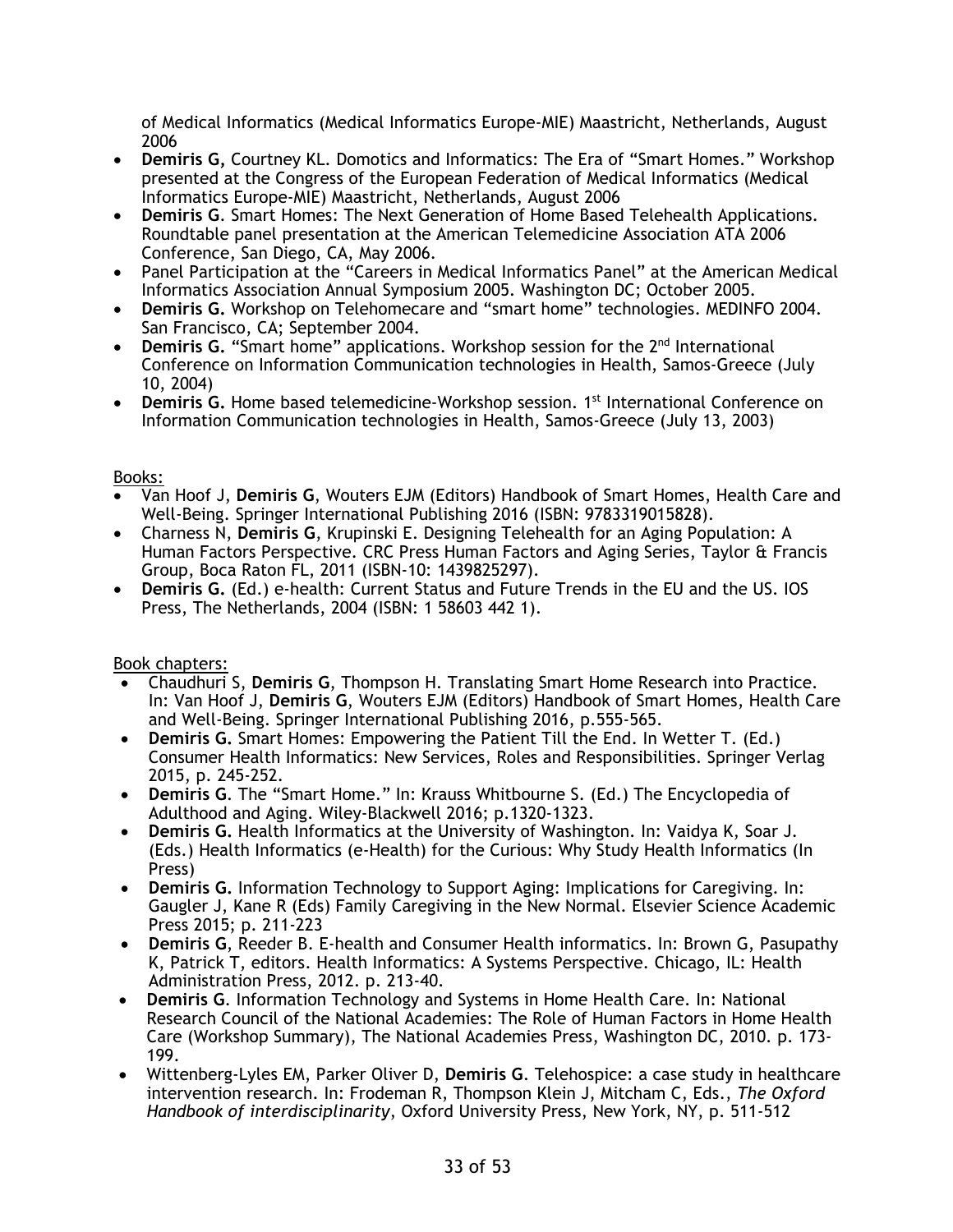- Rantz M, Skubic M, Burks K, Yu Jie, **Demiris G**, Hensel BK, Alexander GHL, He Z, Tyrer HW, Hamilton M, Lee J, Brown M. Functional assessment and technology. In Majd Alwan, & Robin A. Felder, Eds., *Eldercare Technology For Practitioners,* Humana Press, Totowa, NJ, p. 5-32.
- **Demiris G**. Home-based disease management. In: Wootton R, Dimmick SL, Kvedar JC. (Eds.) *Home Telehealth: Connecting Care Within the Community.* Royal Society of Medicine Press Ltd, London, UK, 2006; p. 98-107.
- **Demiris G.** Virtual Communities in Health Care. In: Silverman B, Jain A, Ichalkaranje A, Jain L. (Eds.) *Intelligent Paradigms for Healthcare Enterprises.* Springer Verlag, Germany-Studies in Fuzziness and Soft Computing, Volume 184, 2005; p.121-137
- **Demiris G.** E-health and Consumer informatics. In: Brown G, Stone T, and Patrick TB. (Eds.) *Managing Information Technology in Health Services Organizations*. Health Administration Press, Chicago, IL, 2005; p. 149-170.
- **Demiris G**, Tan J. E-Home Care: Rejuvenating Home Health Care and Tele–Home Care. In: Tan J. (Ed.) *E-Health Care Information Systems: An Introduction for Students and Professionals*. Jossey-Bass, San Francisco, 2005; p. 267- 290
- Tan J, **Demiris G,** Tan J. The OliverHome Case. In: Tan J. (Ed.) *E-Health Care Information Systems: An Introduction for Students and Professionals.* Jossey-Bass, San Francisco, 2005; p. 290-294
- **Demiris G.** The use of Telemedicine in Pediatrics. In: Perdikouri M, Giovas P, Papadoyainnis D. (Eds.) *Telemedicine in Practice*. En Plo, Athens, Greece, 2005; p. 77- 81 *(in Greek)*.
- **Demiris G.** Telemedical Support for Senior Adults. In: Perdikouri M, Giovas P, Papadoyainnis D. (Eds.) *Telemedicine in Practice*. En Plo, Athens, Greece, 2005; p. 125- 130 *(in Greek)*.
- **Demiris G.** Telehealth Applications for Home Care. In: Perdikouri M, Giovas P, Papadoyainnis D. (Eds.) *Telemedicine in Practice*. En Plo, Athens, Greece, 2005; p. 131- 137 *(in Greek)*.
- **Demiris G**. Home based e-health applications. In: Demiris G. (Ed.) *e-health: Current Status and Future Trends.* IOS Press, The Netherlands, 2004; p. 15-24
- Patrick TB, **Demiris G**, Folk LC. Evidence based retrieval in e-Health. In: Demiris G. (Ed.) *e-health: Current Status and Future Trends.* IOS Press, The Netherlands, 2004; p. 53-61
- Oliver DR, **Demiris G**. E-health tools and Social Wokers. In: Demiris G. (Ed.) *e-health: Current Status and Future Trends.* IOS Press, The Netherlands, 2004; p. 35-46

Organization of Conferences/ Conference Sessions:

- 13<sup>th</sup> International Conference on e-health Networking, Application and Services, June 13-15, 2011, Columbia MO, USA, Program Co-Chair
- SmartE (Smart Environments to Enhance Health Care) Workshop Chair, IEEE international Conference on Pervasive Computing and Communications, March 21-25, 2011, Seattle, WA, USA
- One Day Workshop entitled "A Transatlantic Observatory on Telehealth and Telework", sponsored by the European Union Center at the University of Missouri-Columbia, Brussels, Belgium, July 11<sup>th</sup>, 2005

http://www.hmi.missouri.edu/transatlantic\_workshop/

- Conference Session on "Integration of e-health in Health Administration Education" at the Association of University Programs in Health Administration (AUPHA) Annual Meeting, San Diego June3 -6, 2004
- *"e-health: Current Status and Future Trends in the EU and the US."* A conference sponsored by the European Union Center at the University of Missouri-Columbia, Columbia, MO, February 12-13, 2004 http://www.hmi.missouri.edu/ehealth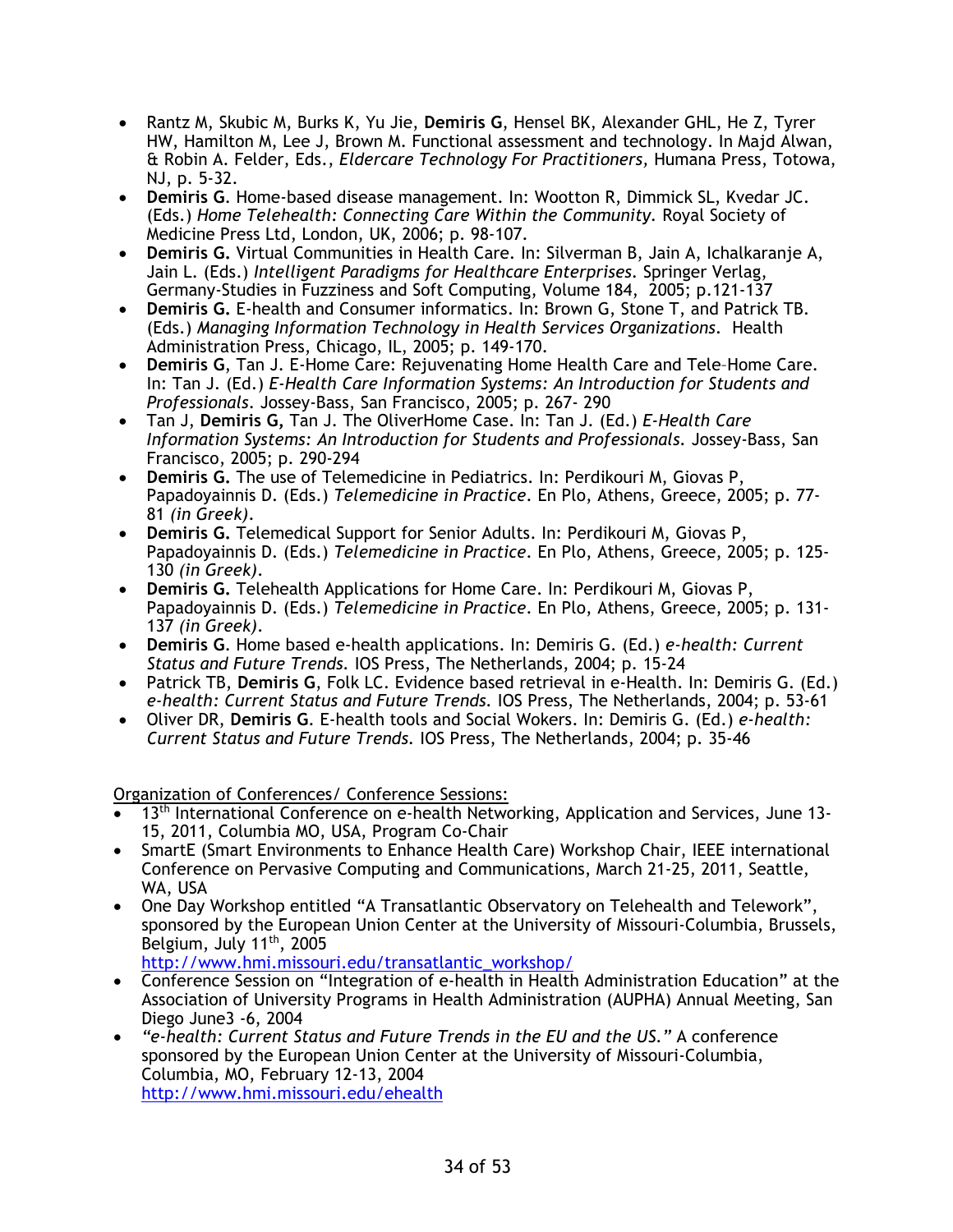**Grants and Contracts External Funding: Ongoing:** 

-NIH/ National Institute for Nursing Research 2R01NR012213 (**Demiris**) 05/18/17-02/28/21 A Problem-Solving Intervention for Hospice Caregivers

This is a competing renewal of the previous R01 study and is a follow-up 4-year randomized trial study to examine the effectiveness of a proven problem solving therapy intervention when delivered in a hybrid of platforms (face to face and video) and when enhanced with elements of positive reappraisal.

Role: Principal Investigator

-National Library of Medicine Biomedical and Health Informatics Training Grant 2T15LM007442 (**Demiris**) 7/1/2012-6/30/2017 The broad, long term goal of the training program is to continue the existing informatics

research and training activities of the Division of Biomedical and Health Informatics (DBHI) and its Graduate Program in Biomedical and Health Informatics (BHI) at the University of Washington (UW).

Role: Principal Investigator and Program Director

-Health Resources and Services Administration (HRSA)-Advanced Education in Nursing Advanced Education in Nursing (Zierler) 9/15/2015-12/31/21017 Education-Practice Partnership to Improve Advanced Heart Failure (AHF) Training and Outcomes for Rural and Underserved Populations in an Accountable Care Organization (ACO)

Role: Co-I

-NINR/ NIH T32 Aging and Informatics Training Program 1T32NR014833 (**Demiris**) 9/15/2014-12/31/2017 This training grant aims to establish a training program in aging and informatics for pre- and postdoctoral nursing science trainees at the School of Nursing, University of Washington. Role: PI

-NIH-National Institute for Nursing Research P30NR016585 (Ward, Heitkemper) Center for Innovation in Sleep Self-Management (CISSM) 08/03/16-05/31/2021

The Mission of the CISSM is to advance nursing science through the development, testing, and implementation of self-management interventions that use technology to assist adults and children with chronic illnesses to sleep better and simultaneously improve health, wellbeing, and quality of life.

Role: Co-I; Director and PI of the Informatics and Patient Centered Technologies Core

-Agency for Healthcare Research and Quality (AHRQ) 1R01HS022106 (Turner)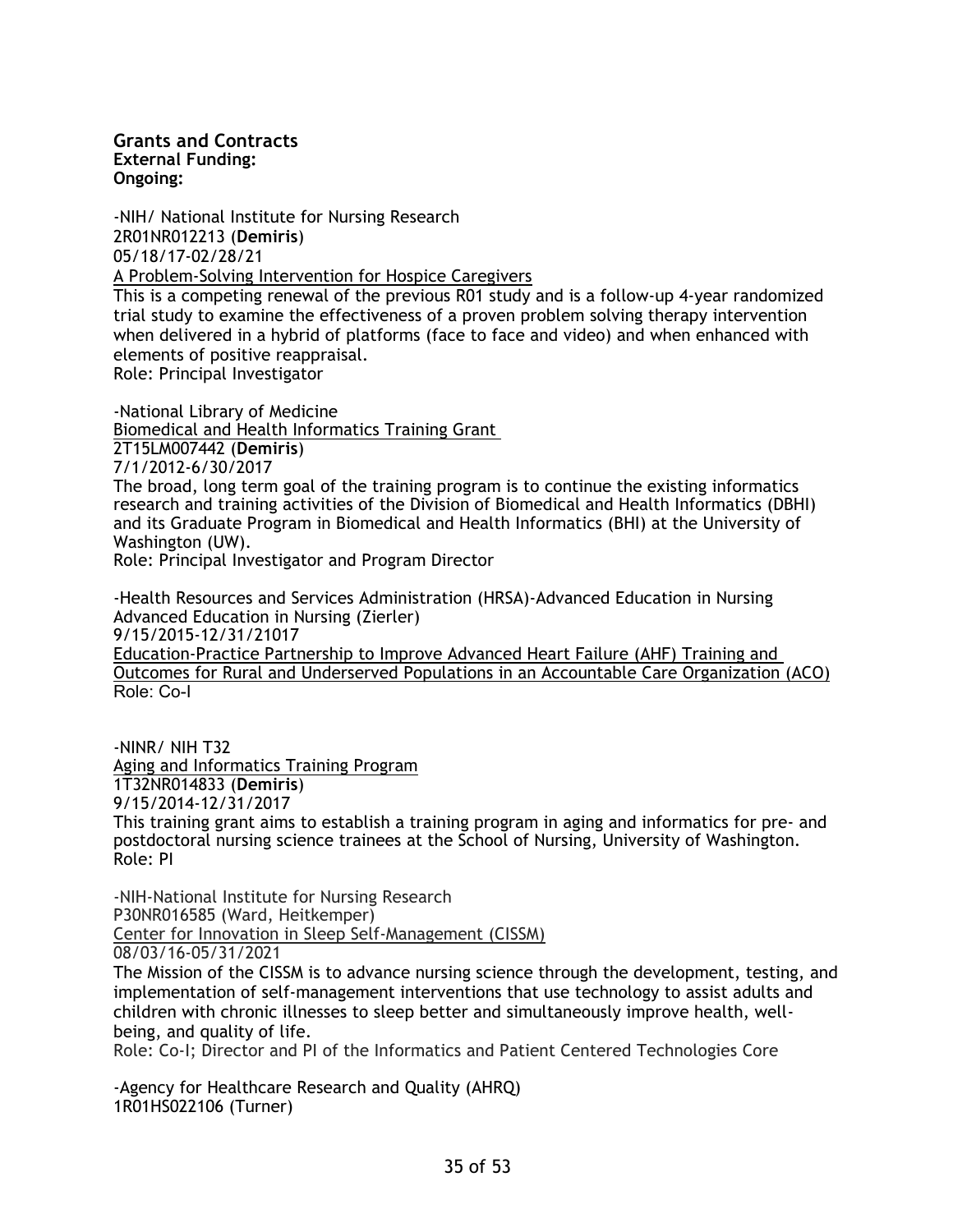9/30/2013 – 8/31/2018

Addressing the Personal Health Information Management Needs of Older Adults The goal of this research is to improve the design of personal health information management (PHIM) systems for older adults through advancing our understanding of the PHIM needs, practices and preferences of older adults and their stakeholders. Role: Co-Investigator

-Microsoft Research Unrestricted Gift \$20,000-(**Demiris**) 2013-2017 Testing an Infrastructure to Assess Older Adults' Mobility in Smart Home Settings This gift was made in recognition of the ongoing smart home research addressing the need for older adults to stay independent and promote aging in place. Role: PI

-National Science Foundation NSF CNS-1625451 (**Demiris**)

08/01/16-12/31/17

Collaborative Research: CI-NEW: HomeSHARE - Home-based Smart Health Applications across Research Environments

This project provides funding to develop HomeSHARE, a community infrastructure for conducting research around aging in place that provides the community with access to a network of smart homes with a standard sensor package and the ability to add custom technology as needed for specific studies. Role: PI

-NIH/ National Institute on Aging

2P30AG034592 Northwest Roybal Center: Improving Healthcare for Cognitively Impaired Elders and their Caregivers (Teri)

01/01/15-12/30/16

Project title: Pilot study on the effectiveness of a cognitive training intervention in older adults with mild cognitive impairment.

Role: Project Co-I

-NIH/National Institute of Nursing Research R21NR015541 (Thompson) Influence of cognitive training on fall prevention in at risk older adults 9/27/2016-7/31/2018

This project seeks to examine the impact of a computerized cognitive training application on fall prevention among community dwelling older adults at risk for falling. Role: Co-I

- NIH-National Institute on Aging R21AG049999 (Parker Oliver) Shared Decision Making to Improve Palliative Care in the Nursing Home 09/30/16-04/30/18

This proposal seeks to facilitate shared decision making (SDM) among family members, residents with life-limiting illnesses (who are not enrolled in hospice), and the nursing home care team. Our overall hypothesis (H) is that SDM among family members, residents (when possible), and skilled nursing home staff via web- conferencing will improve outcomes for family members and residents with life-limiting illnesses. Role: Co-I (PI of subcontract to University of Missouri)

-NIH National Cancer Institute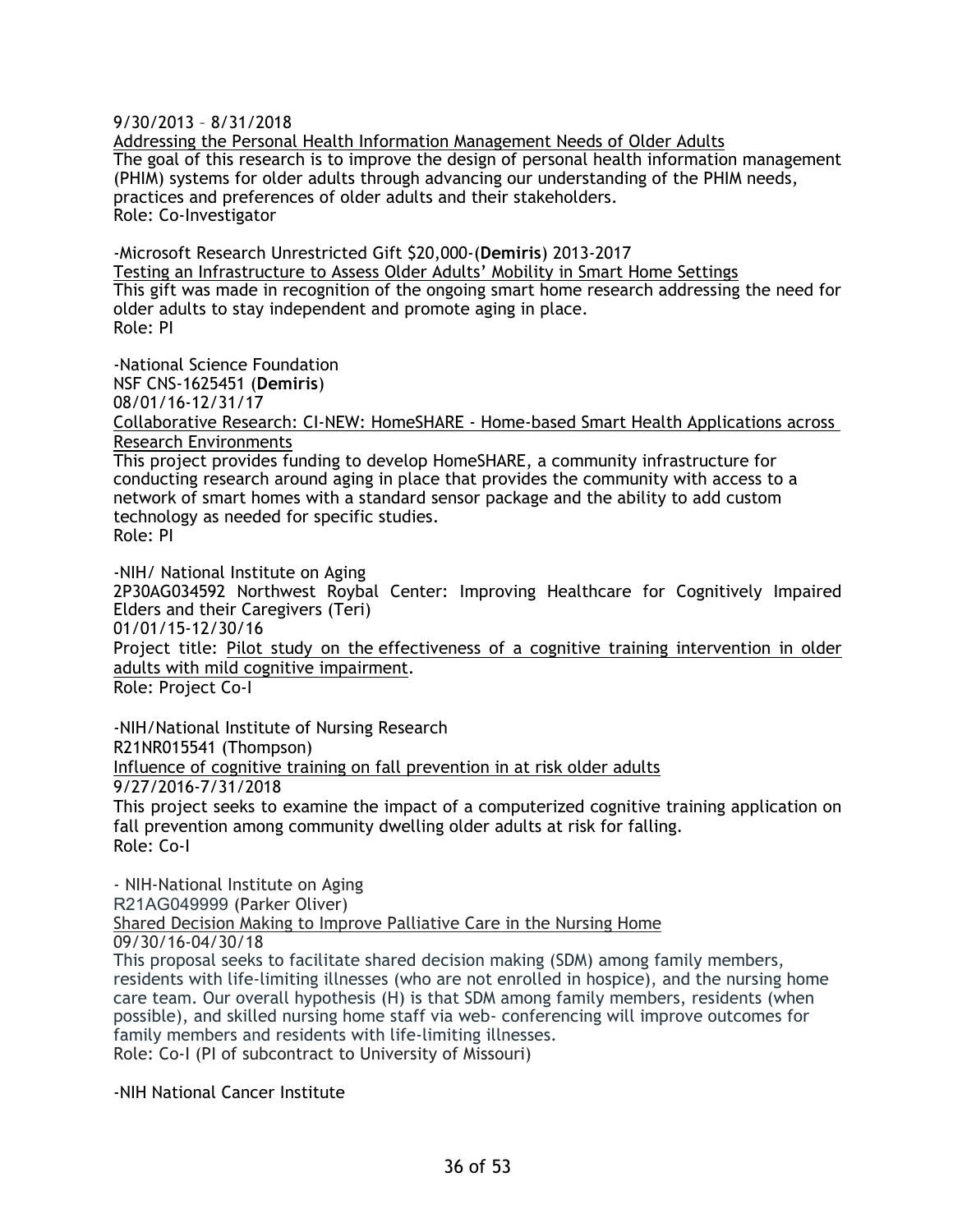R01CA203999 (Parker Oliver)

National Cancer Institute

ACCESS**:** Access for Cancer Caregivers to Education and Support for Shared Decision Making 01/12/17-12/31/21

This large randomized clinical trial will test the use of web conferencing and Facebook online support groups to improve the engagement of caregivers of cancer patients in shared decision making related to their hospice plan of care. We will assess the effectiveness of the intervention on caregiver anxiety, depression, quality of life, and perceived involvement of care.

Role: Co-I (PI of subcontract to University of Missouri)

- NIH-National Cancer Institute R21CA191165 (Washington) A Problem-Solving Intervention for Family Caregivers in Palliative Oncology 07/01/15-06/30/17

We seek to examine the feasibility of a technologically-mediated problem-solving intervention designed to improve the quality of life and decrease the psychological distress of family caregivers of cancer patients receiving outpatient palliative care. Role: Co-I (PI of subcontract to University of Missouri)

#### **Completed:**

-National Institutes of Health (NIH)/ National Institute for Nursing Research (NINR) A Problem Solving Intervention for Hospice Caregivers

R01NR012213 (**Demiris)**

4/1/2011-3/31/2016 3 calendar

NIH/NINR RO1 grant \$1,975,440 This is a 4-year randomized trial study in which hospice caregivers will be randomly assigned to a group receiving standard hospice care with the addition of social support visits (attention control group) or a group receiving standard hospice care with the addition of the problem solving intervention delivered face to face (intervention group 1) or a group receiving standard hospice care with the addition of the problem solving intervention delivered via video (intervention group 2). The specific aims include an assessment of the impact of problem solving therapy on caregiver quality of life. Role: Principal Investigator

-NINR/NIH R01 The ACTIVE Intervention to Improve Hospice Caregiver Pain Management R01NR011472 (Parker Oliver) Total amount: \$2,105,700 9/15/2010-6/30/2015 This four year multi randomized controlled trial of the ACTIVE intervention uses video technology to bring patients and family members into hospice team meetings, measuring the effect of the participation on caregivers' perception of pain management and patient pain. Role: Co-I (Principal Investigator of subcontract with University of Missouri)

-National Science Foundation NSF-CDI-1028195 (Balazinska**, Demiris**, Fogarty, Patel) 9/15/2010-8/31/2015 Transforming Community-Based Elder Care through Heterogeneous Activity Sensing Analytics This project assembles an interdisciplinary team with expertise across the full data to knowledge pipeline: heterogeneous home activity sensing, continuous processing of noisy sensor streams, rapid non-expert configuration and querying of sensing and machine learning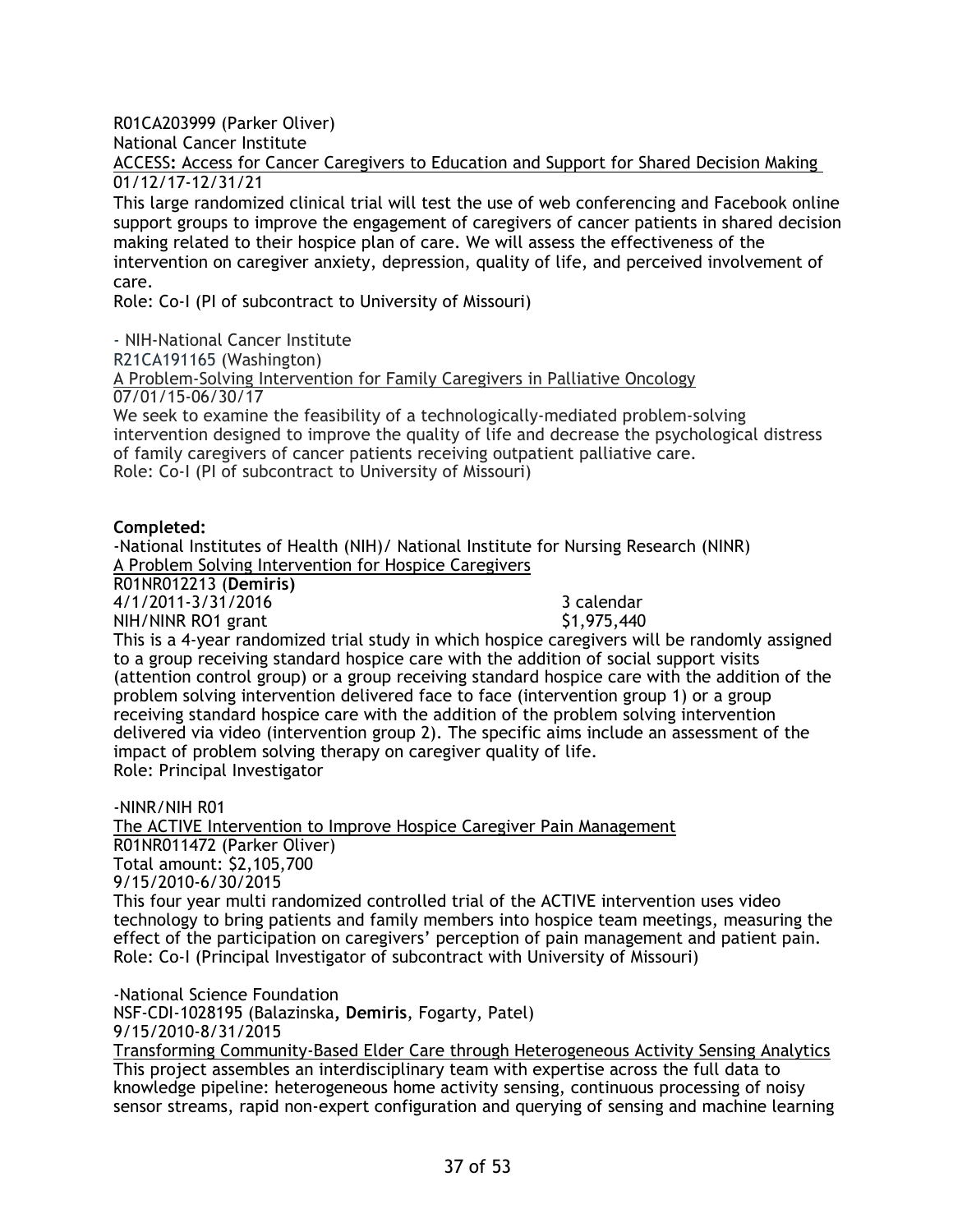systems, and technology-based interventions for elder care. It focuses on heterogeneous sensing platforms in heterogeneous environments (i.e., different combinations of sensors deployed in varying homes according to varying elder needs). Total Amount: \$1,496,000 Role: co- PI

-National Science Foundation NSF CNS-1405682 (Caine, Connelly, **Demiris**, Reeder) 09/01/14-08/30/15 Collaborative Research: HomeSHARE - Home-based Smart Health Applications across Research Environments This project proposes the HomeSHARE testbed as a way to provide the CISE community with a geographically distributed, in situ testbed to design, develop, and evaluate pervasive home

based technologies. Our efforts focus on older adults and aging in place to center them in a common application domain that will allow common shared parameters for recruitment of participants across multiple research studies. Role: Co-PI

-National Institutes of Health (NIH)/ National Institute for Nursing Research (NINR) A Technology Enhanced Intervention for Hospice Caregivers

R21NR010744 **Demiris** (PI) 6/1/2008 - 5/31/2011 2.4 calendar

NIH NINR R21 grant  $\sim$  8380,000 This project explores the use of commercially available videophones to deliver a nursing intervention aiming to improve coping skills of hospice caregivers. The study design is that of an equivalence trial examining the delivery of the coping skills intervention delivered faceto-face and via videophone.

Role: Principal Investigator

-SEIU Healthcare NW Training Partnership

Delivery of a Problem Solving Therapy Educational Module for Home Health Aides UW OSP # A93355

9/1/2014-3/31/2015

This contract focused on the development and delivery of an educational module for home health aides who will be trained in improving their overall coping and problem solving skills specifically in the context of home care and in collaboration with recipients of home care services.

Role: Principal Investigator

-Health Resources and Services Administration (HRSA)-Advanced Education in Nursing D09HP18978 Belza (PI)

7/1/2010 - 6/30/2013

Promoting competencies of advanced practice nurses in caring for older adults The purpose of this application is to develop and evaluate educational resources for a geriatric curriculum including the integration of patient centered technologies and informatics tools for aging. Total Amount: \$370,897 Role: Co-Investigator

-Health Resources and Services Administration (HRSA)-Advanced Education in Nursing Graduate Nursing Informatics Education D09HP09358 **Demiris** (PI) 7/1/2008 – 6/30/2011 4.2 calendar Total Amount: \$821,075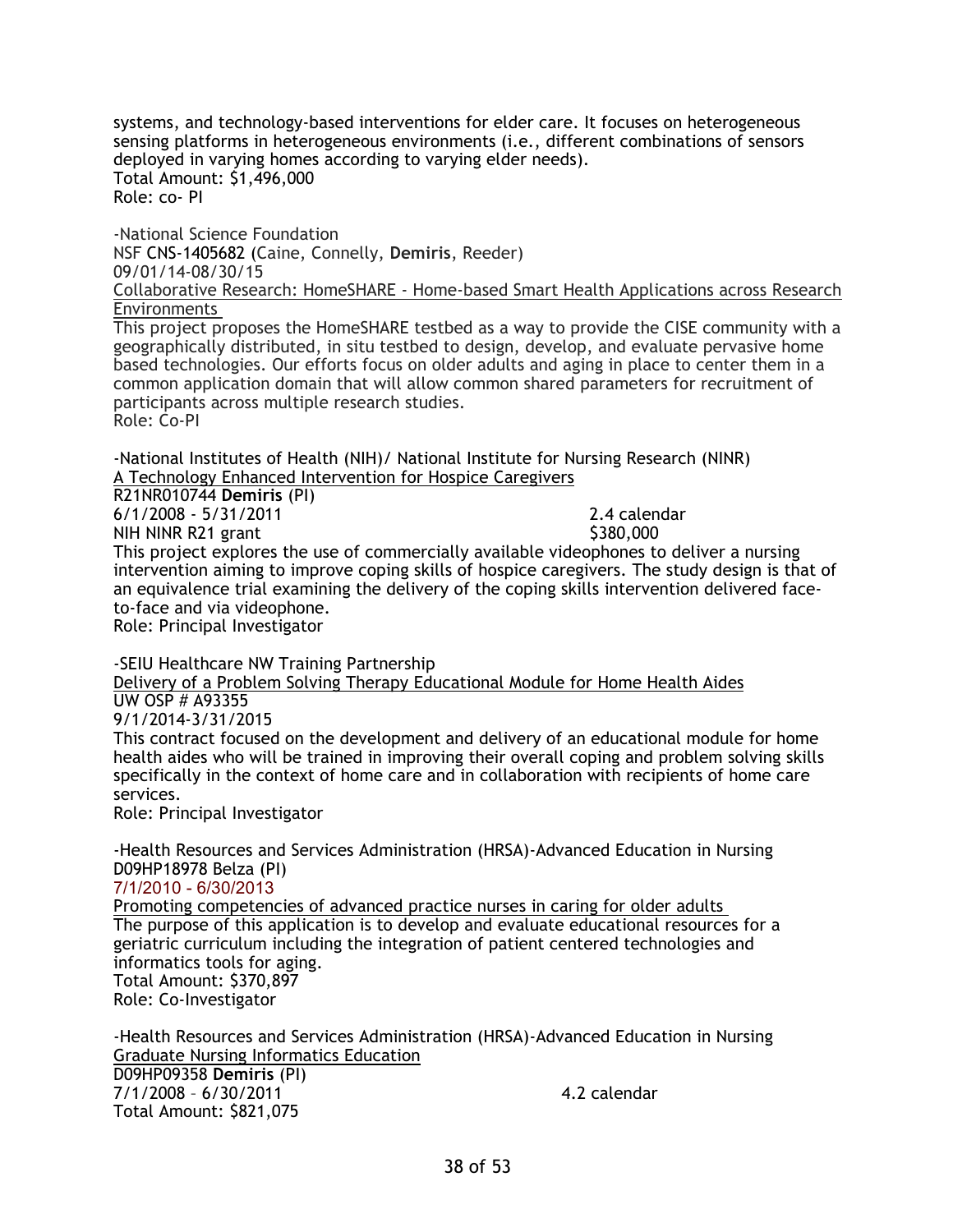This training grant uses problem based learning and distance learning technologies to deliver graduate education in clinical informatics and patient centered technologies to students with a clinical background.

Role: Principal Investigator

-Health Resources and Services Administration DHHS-HRSA U1KHP09543 Zierler (PI) 07/01/08 – 06/30/11 Nursing Technology Collaborative The purpose of this new application is to create a five-state nursing collaborative to develop faculty expertise in using web-based technologies and simulation to enhance educational opportunities for students. We will develop a web-based Technology Toolkit that would include recommendations and proven strategies for integrating various types of technology (simulation, informatics, web-based methods, and distance learning technologies) into curriculum.

Role: Co-Investigator

-National Institutes of Health (NIH)/ National Institute for Nursing Research (NINR) Enhancing Cultural Congruence in Hospice Care

R21NR010725 Doorenbos (PI) 06/01/08-05/31/11 1.8 calendar

Total Amount: \$380,000

Enhancing Cultural Congruence in Hospice Care This cluster-randomized trial has three specific aims: To evaluate the effect of a web-based cultural competence communication intervention for hospice nurses (1) on quality of communication as assessed by family caregivers; (2) on family caregiver outcomes of anxiety, caregiver burden, and trust of the nurse; and (3) on the processes reflective of hospice nurse's cultural competence. Role: Co-Investigator

• National Science Foundation NSF IIS-0703692 Skubic (PI) 1/1/2008 - 12/31/2010 0.72 calendar Total amount:\$900,000 Subcontract from University of Missouri for NSF grant Elder-Centered Recognition Technology for the Assessment of Physical Function Subcontract to University of Missouri for NSF grant \$31,885 The aim of this project is to investigate technology for eldercare, specifically vision-based recognition methods for multi-person environments, which are designed to capture assessments of older adults' physical function and evaluate its usability for the target population.

Role: Co-I (PI of subcontract)

• National Institutes of Health (NIH)/ National Institute on Aging (NIA) 1R21 AG026412-02 He (PI) 7/1/07-6/30/2009 Automated video sensor network for eldercare \$288,197

This project explored new information technologies to assist the independent living of elderly people and enhance their quality of life at home, while efficiently utilizing the time and attention of caregivers and eldercare specialists. Α privacy-protecting wireless video sensor network was developed to collect continuous video data about the activities of elderly residents at home.

Role: PI of subcontract with the University of Missouri, Effort: 8%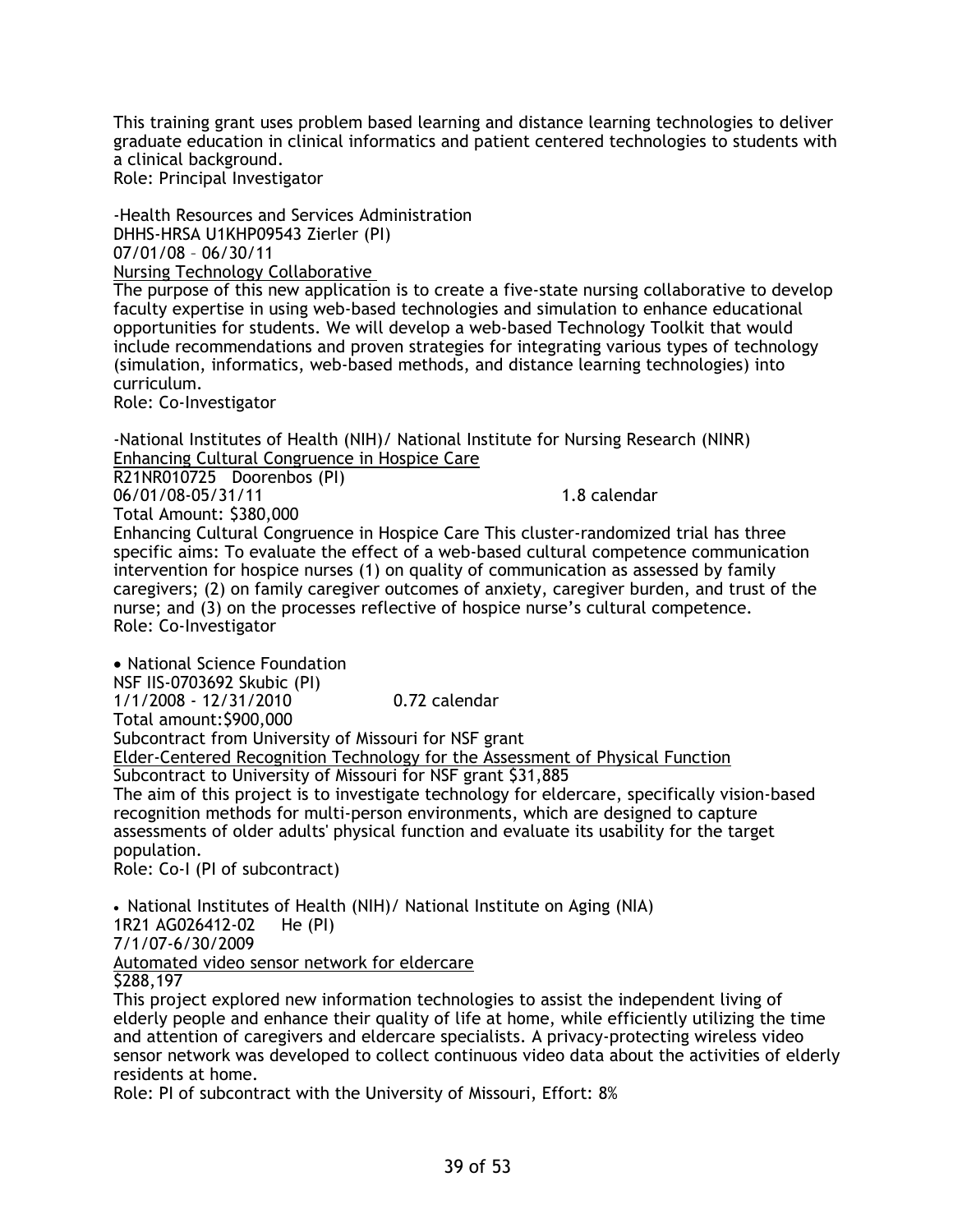• National Institutes of Health (NIH)/ National Cancer Institute (NCI) 1 R21 CA120179-01 Parker Oliver (PI) 9/1/06-8/30/08 Patient and Family Participation in Hospice Meetings \$367,500 Role: PI of subcontract with University of Missouri, Effort 13%

• NINR/ NIH

NR010896-01 Doorenbos (PI)

Reducing health disparities at end-of-life

08/13/09-08/30/11 1.8 calendar

This project will expand interactive, web-based training materials designed to improve the effectiveness of communication between clinicians and patients from diverse populations, in order to improve the quality of health care at end of life. This project will evaluate the effect of the web-based training for primary health clinicians on quality of end of life communication as assessed by patients and with content-based coding of clinician communication with patients.

Role: Co-Investigator

• National Science Foundation NSF-ITR 0428420 Skubic (PI) 10/1/04-10/1/08 Technology Interventions for Elders with Mobility and Cognitive Impairments \$1,200,000

This project aims to develop and evaluate "smart home" technologies in an independent living facility. The technology based interventions aim to improve senior residents' quality of life, independence and clinical outcomes.

Role: PI of subcontract with University of Missouri, Effort: 13%

• John A Hartford Foundation Parker Oliver (PI)

9/1/04-9/1/06

Geriatric Telemedicine Intervention for Social Work Practitioners \$200,000 This project seeks to explore the use videophones as an intervention tool for social workers in a rural hospice program. The project seeks to help social workers lower caregiver anxiety through the use of virtual visits in place of standard telephone contact. Role: Co-I, Effort 10%

• NLM-NIH 5T15 LM007089-13 Caldwell (PI) 8/1/05-8/30/06 Biomedical and Health Informatics Research Training Grant  $\sim$ 627,874 This project is the training program sponsored by the National Library of Medicine for preand postdoctoral fellows who receive training in biomedical and health informatics. Role: Co-PI, Effort: 5% • US Administration on Aging The Rantz (PI) 09/29/05-2/28/07 Technology to Enhance Aging in Place at TigerPlace

\$979,104 The focus of this project is the development and evaluation of information technology applications that support older adults' independence and quality of life. Role: Co-PI, Effort: 5%

• Missouri Department of Mental Health Farmer (PI)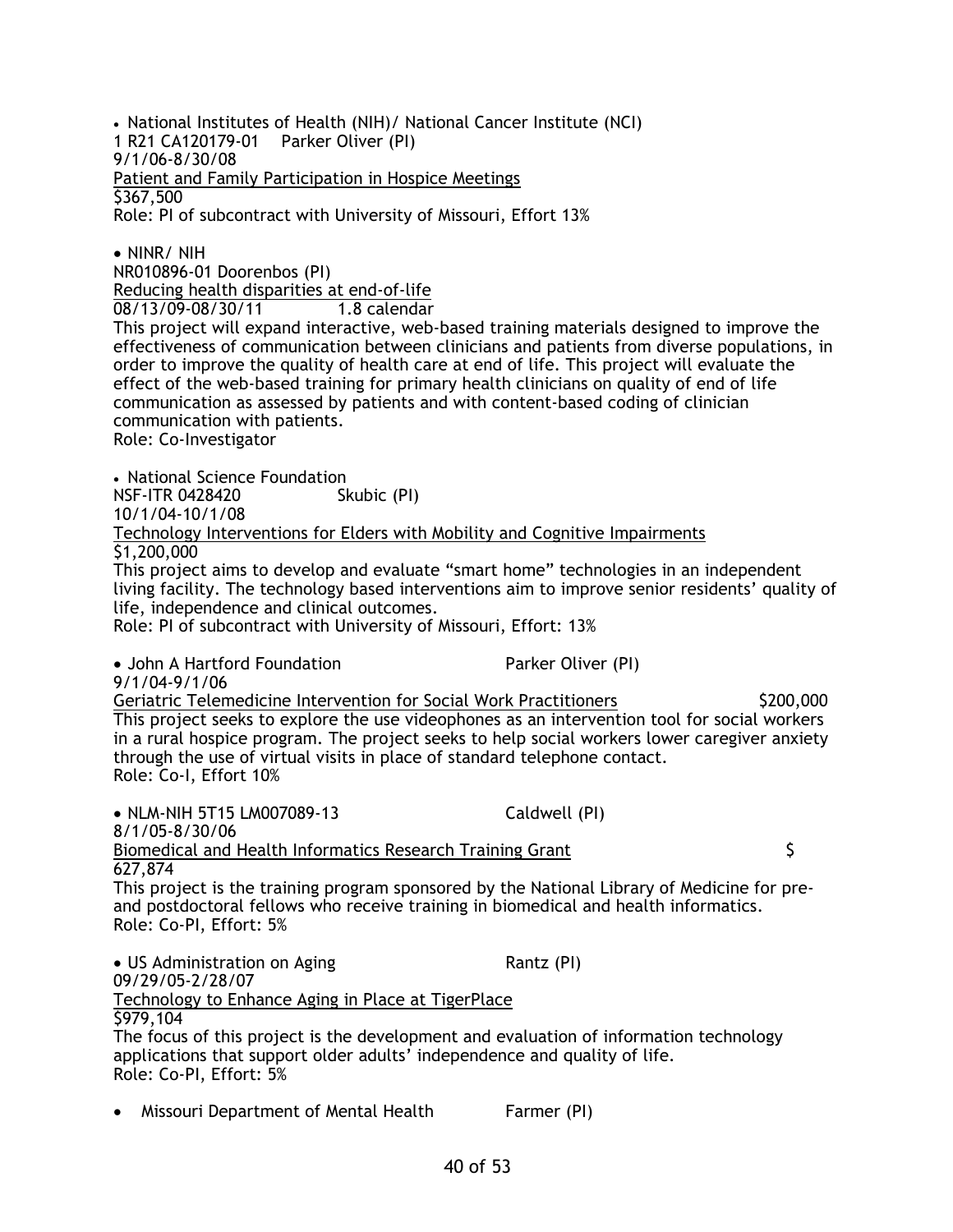#### 6/1/04-5/30/05

Missouri Autism Project Registry

The goal of the Missouri Autism Project Registry is to provide a comprehensive information resource that will direct Missouri state policies and service decisions; provide families and health care providers with supportive, relevant autism information; and facilitate research that will improve the outcomes of Missouri children and adults with autism. Role: Co-PI, Effort 10%

• International Catherine Pouget Research Award, MAPI Research Institute Demiris (PI) 1/1/04-1/1/06 Exploring the potential of telehospice  $$10,000$ This project is a pilot study that focuses on the usability of commercially available videophones and their potential use in a hospice setting where the videophone could potentially enhance hospice services delivered to patients and their caregivers at their home. Role: PI

#### **Internal Funding:**

School of Nursing-Research and Intramural Funding Program Review (RIFP) and de Tornyay Center on Aging Feasibility of Internet of Things Technologies to Support Aging (PI: Demiris) 4/1/2017-7/31/2018 Role: Principal Investigator

School of Nursing-Research and Intramural Funding Program Review (RIFP) and de Tornyay Center on Aging Establishing efficacy of a novel intervention to reduce risk of falls in persons with mild cognitive impairment (PI: Thompson) 11/1/2014-10/30/2015 Role: Co-Investigator

School of Nursing –Research and Intramural Funding Program Review (RIFP) Spouse Caregivers Biomarker Study (PI: Lewis) 8/1/2013-7/31/2014 Role: Co-investigator

School of Nursing –Research and Intramural Funding Program Review (RIFP) Feasibility of Studying Biologic Mechanisms related to Exercise and Cancer Survival in the Livestrong YMCA Program (PI: Reding) 8/1/2013-7/31/2014 Role: Co-investigator

School of Nursing - RIFP 7/1/2007 - 6/30/2008

Video Support at Home for Adherence to Regular Exercise for Older Adults (PI: Nguyen) Role: Co-Investigator

The aim of this innovative pilot study is to determine the feasibility and preliminary efficacy of using simple video communication technologies to connect isolated, older adults to a selfdesignated exercise partner and as a dyad, participate in a 3-month, home-based, low intensity strengthening and stretching exercise program.

School of Nursing - Center for Woman's Health and Gender Research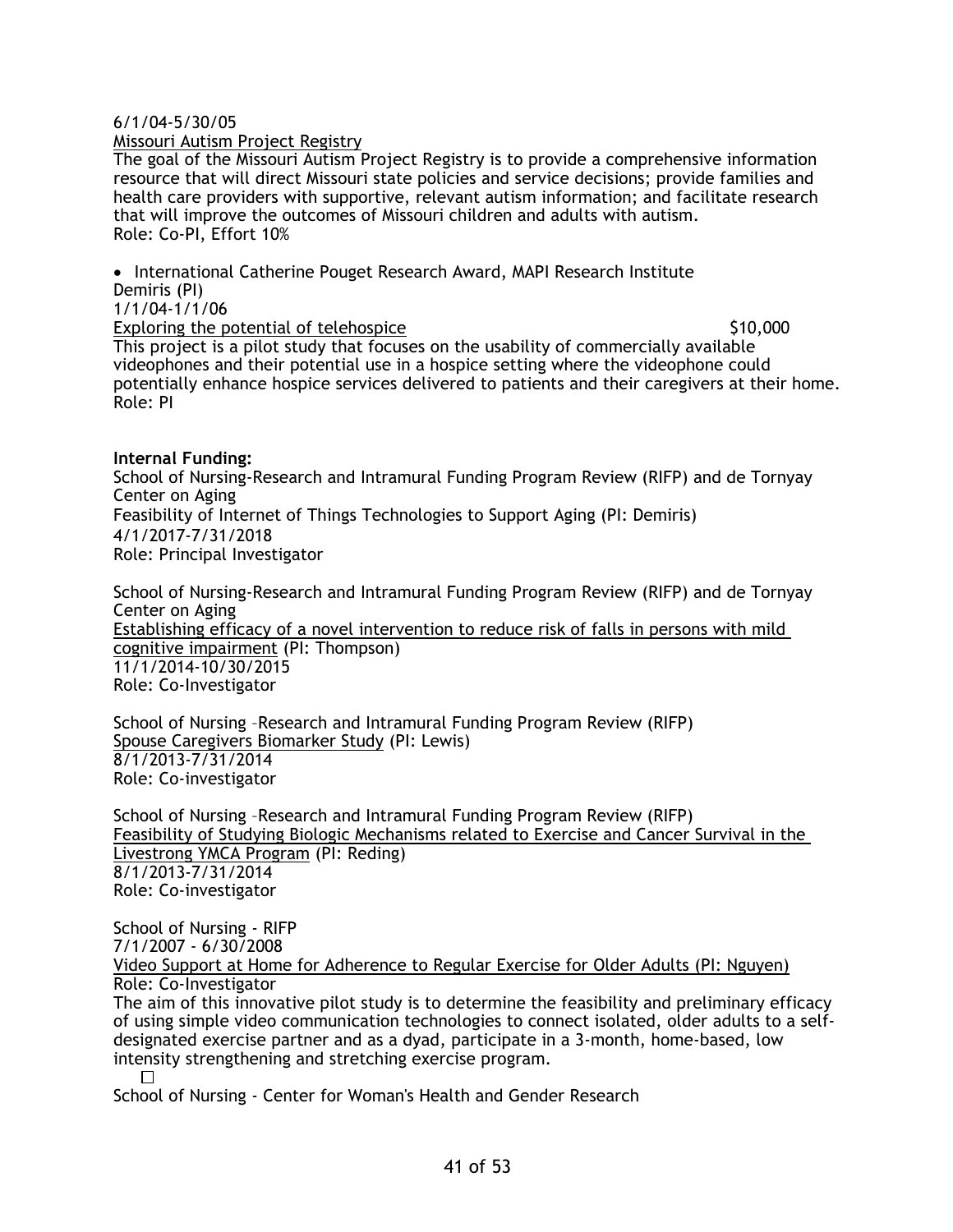Enhancing end of life communication between clinicians and family caregivers Doorenbos (PI) 4/1/2007 - 3/31/2008 Role: Co-Investigator The objectives of this exploratory study are: to evaluate the feasibility of our recruitment and retention protocols for hospice family caregivers; to design a Family Caregiver Communication Toolkit and to pilot test, among hospice family caregivers, a family caregiver cultural communication intervention.

University of Missouri Research Board **Demiris** (PI) 9/1/05-8/31/06 Video-Mediated Communication in Hospice Care \$19,000 This project investigates the use of video-mediated communication tools in home hospice and explores their impact on caregivers and hospice providers. Role: PI European Union Center, Faculty Research Grant; **Demiris** (PI) 5/1/03-10/1/03 e-Health: Examination of Policies in the US and EU

This project included a comparison of legislative efforts in the United States and the European Union in the area of e-health. Specifically, within this project, an analysis and comparison of HIPAA and the European Data Directive were completed. Role: PI

MU Research Council; The Council of the Council of the Council of the Council of the Council of the Council of the Council of the Council of the Council of the Council of the Council of the Council of the Council of the Co 2003 Managing People and Information for Competitive Advantage in Health Care Amount: \$7,270 Role: Co-Principal Investigator

MU Research Council; All the council of the council of the Parker Oliver (PI) 2003 Usability Study of a Telehospice System Amount: \$3,750 Role: Co-Principal Investigator

MU Alumni Incentive Grant; **Demiris** (PI) 2003 A Preliminary Needs-Assessment Study for a Telehospice System. Amount: \$1,400 Role: Principal Investigator

European Union Center Faculty Research Grant **Demiris** (PI) 2003 e-Health: A comparison of trends and policies in the EU and US Amount: \$2,500 Role: Principal Investigator

# **Service Activities**

Editorial boards

- Editorial Board Member, Novel Applications of Virtual Communities in Healthcare (2017)
- Area Editor for Consumer Health Informatics, Health Systems (2011-)
- Member of the Editorial Board of *Research on Aging* (2011-)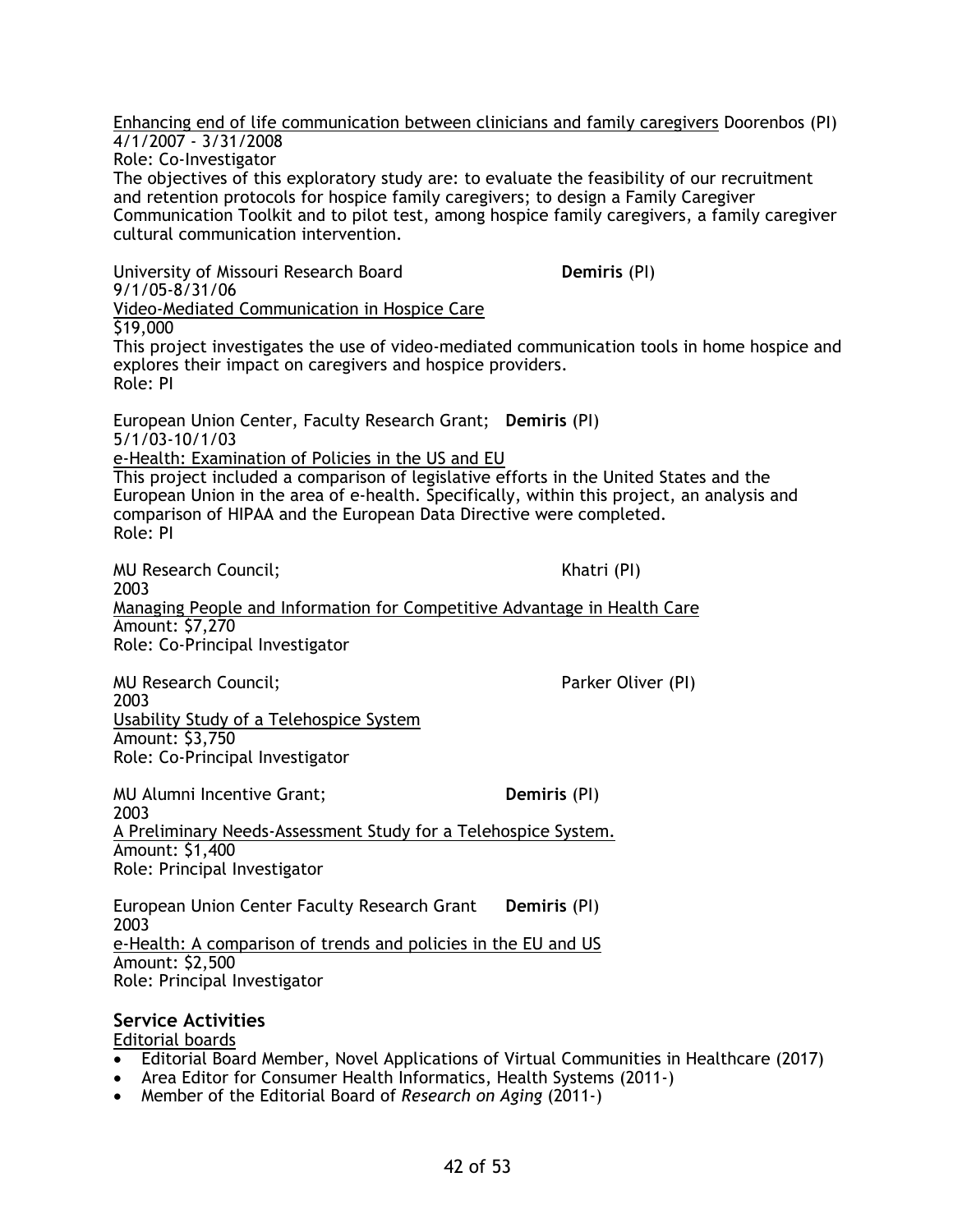- Member of the Editorial Board of the *International Journal of Electronic Healthcare* (2003-)
- Member of the Editorial Review Board of the *International Journal of Health Information*  Systems and Informatics (2005-)
- Associate Editor, IEEE Transactions on Information Technology in Biomedicine (2005-2009)
- Associate Editor, International Journal of Telemedicine and Applications (since 2007)
- Member of the Editorial Board, *Journal of Ambient Intelligence and Smart Environments*  (2008-2012)

Internal Professional Services:

- Member, Biobehavioral Nursing and Health Informatics Faculty Search Committee (2016- 2017)
- Chair, Clinical Informatics Fellowship Faculty Search Committee (2014-2015)
- Member, Biomedical Informatics and Medical Education Diversity Committee (2015-)
- Member, Leadership Team of the ITHS Certificate in Translational Team Science (2015)
- Member, University of Washington Faculty Council on Research (2013-2014)
- Member, School of Nursing Research and Intramural Funding Committee RIFC (2015-2016)
- Chair, School of Nursing Master's Curriculum Committee MCC (2016-2017)
- Member, UW iSchool 2017 Search Committee (2016-2017)
- Member, School of Nursing Faculty Council (2013-2015)
- Member, Patient Quality & Safety Committee for UW School of Medicine Curriculum Renewal (2012-2013)
- Member, University of Washington Adjudication Panel (2012-2014)
- Member, BIME Chair Search Committee, UW School of Medicine (2012)
- Chair, UW BHI Curriculum Revision Working Group (2013-)
- Elected Member, UW School of Medicine Council on Research and Graduate Education; 2010-2013
- Reviewer, Royalty Research Fund, Office of Research, University of Washington 2013, 2016, 2017
- Member, UW School of Nursing Master's Curriculum Committee; 2012-2013
- Member, UW Telehealth Services Advisory Board; 2009-2012
- Member, iSchool Dean Five Year Review Committee (2011-2012)
- Member, Appointments, Promotion and Tenure (APT) Committee, School of Nursing; 2010- 2011; 2011-2012; 2012-2013
- Alternate Departmental Representative, Appointments, Promotion and Tenure (APT) Committee, School of Nursing; 2009-2010
- Member, UW Institute for Translational Health Sciences (ITHS) Small Pilot Grants review committee, 2008-2009; 2009-2010
- Convener, Strategic Planning Committee, School of Nursing, 2010-2011
- Chair, Informatics Work Group, School of Nursing, 2009-2010
- Member, MS Task Force, UW School of Nursing 2008-2009
- Member, Admissions Committee, Biomedical and Health Informatics (BHI), School of Medicine, University of Washington (2006-2007; 2007-2008; 2008-2009; 2009-2010; 2010- 2011; 2011-2012 (Chair); 2012-2013 (Chair); 2013-2013 (Chair); 2014-2015 (Chair); 2015- 2016 (Chair); 2016-2017 (Chair))
- Member, PhD Qualifying Exam Committee, Biomedical and Health Informatics, School of Medicine, University of Washington (2007-2008, 2008-2009 (Chair))
- Member, Search Committee for Faculty Position in Public Health Informatics, Schools of Medicine and Public Health, University of Washington (2007-2008)
- Core Faculty Member of the National Library of Medicine (NLM) Biomedical and Health Informatics Research Training program at the University of Missouri (2002-2006)
- Fellow, Center for Health Care Quality, University of Missouri-Columbia (2002-2006)
- Fellow, Center of Excellence on Aging, University of Missouri-Columbia (2003-2006)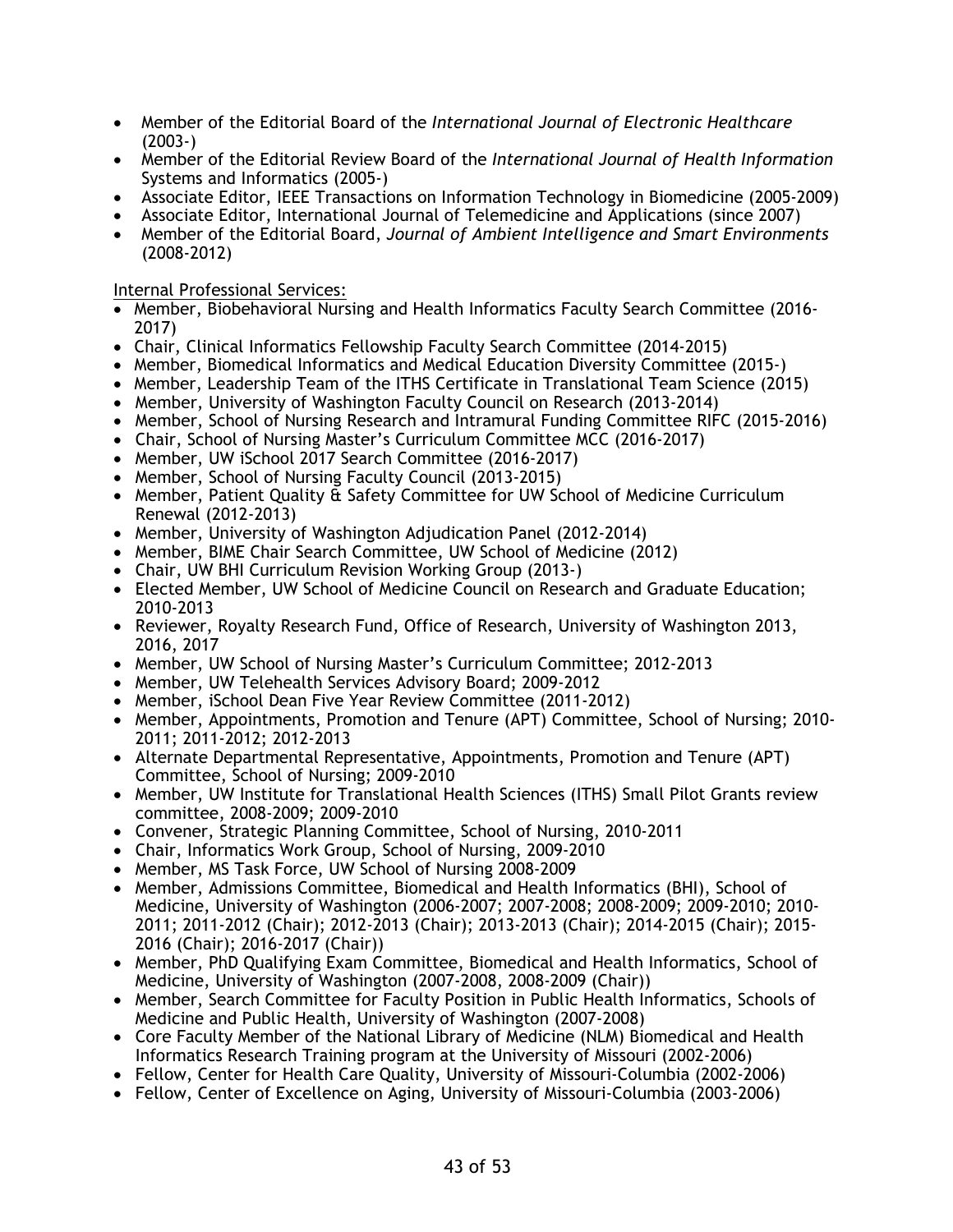- Member of the Academic Cabinet of the European Union Center at the University of Missouri-Columbia (2002-2006)
- Adjunct Assistant Professor, Sinclair School of Nursing, University of Missouri-Columbia (2004-2006)
- Member of the Admissions Committee of the Health Management and Informatics Department (2002-2006)
- Member of the Selection Committee of the National Library of Medicine (NLM) Biomedical and Health Informatics Research Training Program at the University of Missouri-Columbia (2004-2006)
- Member of the Search Committee for Assistant/Associate Professor(s) in Health Management, Department of Health Management and Informatics (2003-2005)
- Chair of the Search Committee for Assistant/Associate Professor(s) in Biomedical and Health Informatics, Department of Health Management and Informatics (2004, 2005)

## External Professional Services:

Leadership Roles

- Member, National Advisory Council for Nursing Research, 2016-
- Member, ACMI (American College of Medical Informatics) Elections and Nominations Committee (2017)
- Invited Reviewer for: Jette AM, Spicer CM, Flaubert JL (Eds) The Promise of Assistive Technology to Enhance Activity and Work Participation. Committee on the Use of Selected Assistive Products and Technologies in Eliminating or Reducing the Effects of Impairments; Board on Health Care Services; Health and Medicine Division; National Academies of Sciences, Engineering, and Medicine, The National Academies Press, Washington DC, 2017
- Member, External Advisory Board, Roybal Center for Translational Research on Aging "Strengthening Informal Support Resources with Strategic Methodological Advances" (PI. D. Roth), Johns Hopkins University (2015-2017)
- Chair, External Review Committee for the 2014-2015 Graduate Council Review of the University of Utah Department of Biomedical Informatics
- Chair of the International Medical Informatics Working Group on Smart Homes and Ambient Assisted Living (2006-2012)
- Guest Editor on a Special Topic Issue for Methods of Information in Medicine entitled "Smart Homes and Ambient Assisted Living in an Aging Society" (Call for Papers May 2007)
- Member of the International Medical Informatics Association (IMIA) Educational Taskforce (2007-2012)
- Member of the American Medical Informatics Association (AMIA) Publications Committee (2008-2010)
- Member of the American Medical informatics Association (AMIA) International Affairs Committee (2010-2015)
- Member of the American Medical Informatics Association (AMIA) Working groups Steering Committee (2010-2013)
- Chair of the Knowledge in Motion Working Group, American Medical Informatics Association (AMIA) (2006-2008); Past Chair (2008-2010)
- Lead Convener, Special Interest Group, Technology and Aging, Gerontological Society of America (GSA) (2009-2012)
- Chair- Human Factors Special Interest Group, American Telemedicine Association (ATA) (2008-2010); Immediate Past-Chair (2010-2012)
- Member, Behavioral and Social Science Section Representative to the Gerontological Society of America (GSA) Information Technology Committee (2009)
- QUIPU: Andean Global Health Informatics Research and Training Center, Scientific Advisory board Member (2009-present)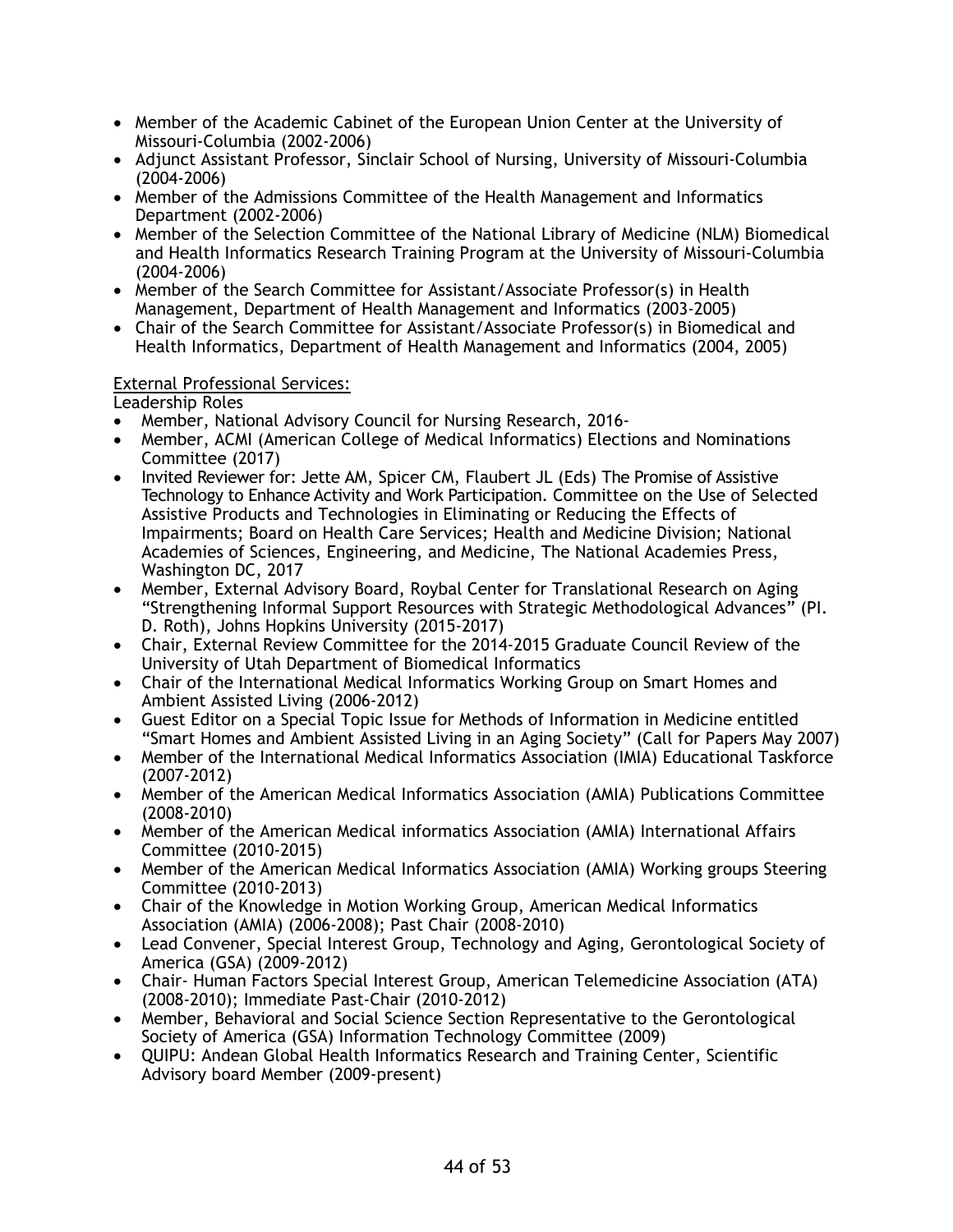Conference Committees

- American Medical Informatics Association (AMIA) 2017 Scientific Program Committee (SPC), Member
- American Medical Informatics Association (AMIA) InSpire 2017 Program Committee, Member
- American Medical Informatics Association (AMIA) 2014 Scientific Program Committee (SPC), Member
- ACM Ubicomp Workshop on Smart Health Systems and Applications, Sept. 14, 2014, Seattle, WA, Organizing Committee Member
- 15<sup>th</sup> World Congress on Medical Informatics Medinfo 2015, Sao Paulo, Brazil, Scientific Program Committee Member
- Home Healthcare and Hospice Information Technology Conference (H3IT), Program Committee Chair ( $1<sup>st</sup>$  H3IT Conference in Washington DC 2014,  $2<sup>nd</sup>$  H3IT Conference in Nashville, TN 2015, 3rd H3IT Conference in Chicago, IL 2016)
- IASTED International Conference on Portable Lifestyle Devices (PLD 2012), Honolulu, Hawaii; June 18-20, 2012. Member of the International Program Committee
- IASTED International Conference on Telehealth (Telehealth 2012), Innsbruck, Austria; February 15 – 17, 2012, Member of the International Program Committee
- 13<sup>th</sup> International Conference on e-health Networking, Application and Services, June 13-15, 2011, Columbia MO, USA, Program Co-Chair
- SmartE (Smart Environments to Enhance Health Care) Workshop Chair, IEEE international Conference on Pervasive Computing and Communications, March 21-25, 2011, Seattle, WA, USA
- HIMoA 2011 (International Workshop on Managing Health Information in Mobile Applications), 6-9 June, 2011, Luleå, Sweden; Member of the Program Committee
- 2nd International Symposium in Ambient Intelligence (ISAmI 2011, Salamanca, Spain April 6-8, 2011; Member of the Program Committee
- Intelligent Environments 2010, Kuala Lumpur, Malaysia, July 19 21, 2010; Member of the Program Committee
- International Society for Gerontechnology, 7<sup>th</sup> World Conference, Vancouver, Canada, May 27-30, 2010; Member of the International Scientific Board
- IADIS International Conference on e-Health 2009, Algarve Portugal, June 21-23, 2009; Member of the Program Committee
- Third International Conference on Pervasive Computing Technologies for Healthcare 2009, London, UK, April 1-3, 2009; Member of the Technical Program Committee
- eTELEMED 2009, The International Conference on eHealth, Telemedicine, and Social Medicine, Cancun, Mexico, February 1-6, 2009; Member of the Program Committee
- 4<sup>th</sup> IET International Conference on Intelligent Environments (IE08); Seattle, WA, USA; July 21-22, 2008, Member of the International Program Committee
- PETRA (Pervasive Technologies Related to Assistive Environments) 2008 Workshop on Behaviour Tracking for Adaptive Assistive Environments, July 15-19, 2008; Athens, Greece; Member of Scientific Committee
- Supportive Technology and Design for Healthy Aging 2008. University of Washington Institute on Aging Conference, June 2008; Seattle, WA; Member of the Organizing Committee
- IASTED International Conference on Assistive Technologies (AT 2008) Baltimore, USA; April 16-18, 2008, Member of the International Program Committee
- Tromso Telemedicine and e-Health conference 2008 (Tromso, Norway; June 9-11, 2008), Member of the Scientific Committee
- Track Chair, Associate Editor, IEEE Conference on Automation Science and Engineering 2008 (IEEE CASE 2008), August 23-26, 2008; Washington D.C.
- Track Chair, Associate Editor, IEEE Conference on Automation Science and Engineering 2007 (IEEE CASE 2007), September 22 - 25, 2007; Scottsdale, Arizona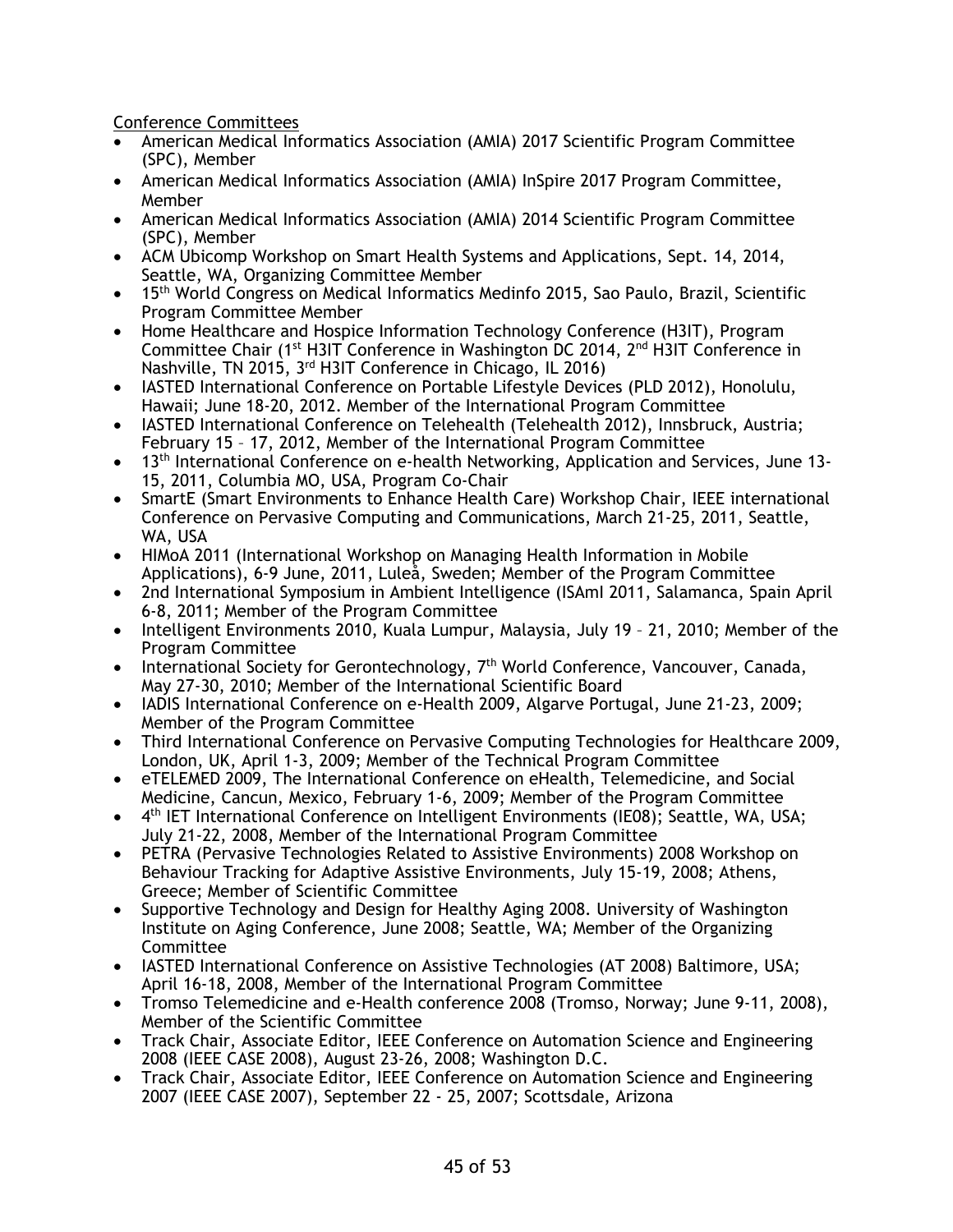- International Association of Science and Technology for Development (IASTED) International Conference on Telehealth 2007 (Montreal, Canada; May 31-June 1, 2007), Member of the International Program Committee
- Supportive Technology and Design for Healthy Aging 2007. University of Washington Institute on Aging Conference, May 11-12, 2007; Seattle, WA; Member of the Organizing Committee
- Member of the Scientific Committee of the 4th International Conference on Information Communication Technologies in Health (2006)
- International Association of Science and Technology for Development (IASTED) International Conference on Telehealth 2006 (Banff, Canada; July 3-5, 2006), Member of the International Program Committee
- International Association of Science and Technology for Development (IASTED) International Conference on Telehealth 2005 (Banff, Canada; July 19-21, 2005), Member of the International Program Committee
- International Association for Computer Information Systems (IACIS) Pacific 2005 Conference in Taipei-Taiwan, Reviewer (2005)
- Member of the Scientific and Organizing Committees of the 3<sup>rd</sup> International Conference on Information Communication Technologies in Health (2005)
- Hawaii International Conference on System Sciences 2005, Data and Knowledge Management in Health Care Track, Reviewer
- MEDINFO 2004, Reviewer
- Member of the Scientific Committee of the  $2<sup>nd</sup>$  International Conference on Information Communication Technologies in Health (2004)

Journal/ Conference Reviews

- Medinfo Conference 2017
- Death Studies (2017)
- Journal of Pain and Symptom Management (2017)
- American Psychological Association's conference on Technology, Mind, and Society (2018)
- BMJ Quality and Safety (2017)
- Ethics and Information Technology (2015)
- Contemporary Clinical Trials (2014)
- Sensors (2014)
- Journal of the American Geriatrics Society (2014)
- 2014 IMIA Yearbook of Medical Informatics (2014)
- Journal of the American Medical Informatics Association (2013, 2014, 2015, 2016, 2017)
- Applied Clinical Informatics (2013, 2017)
- The Gerontologist (2014, 2015)
- Transactions on Computer-Human Interactions (2013, 2014)
- 2013 IMIA Yearbook of Medical Informatics (2013)
- Health Affairs (2012)
- 2012 IMIA Yearbook of Medical Informatics (2012)
- Nursing Outlook (2012)
- BMC Medical Informatics and Decision Making (2011)
- 11<sup>th</sup> International Congress on Nursing Informatics 2012
- Geriatric Nursing (2011, 2012)
- Research on Aging (2011, 2012, 2016)
- Informatics for Health and Social Care (2011, 2013)
- 2011 IMIA Yearbook of Medical Informatics (2011)
- 6th International Conference on Intelligent Environments (2010)
- International Journal of Medical Informatics (2010, 2015)
- Journal of Palliative Medicine (2009, 2011, 2012, 2014, 2017)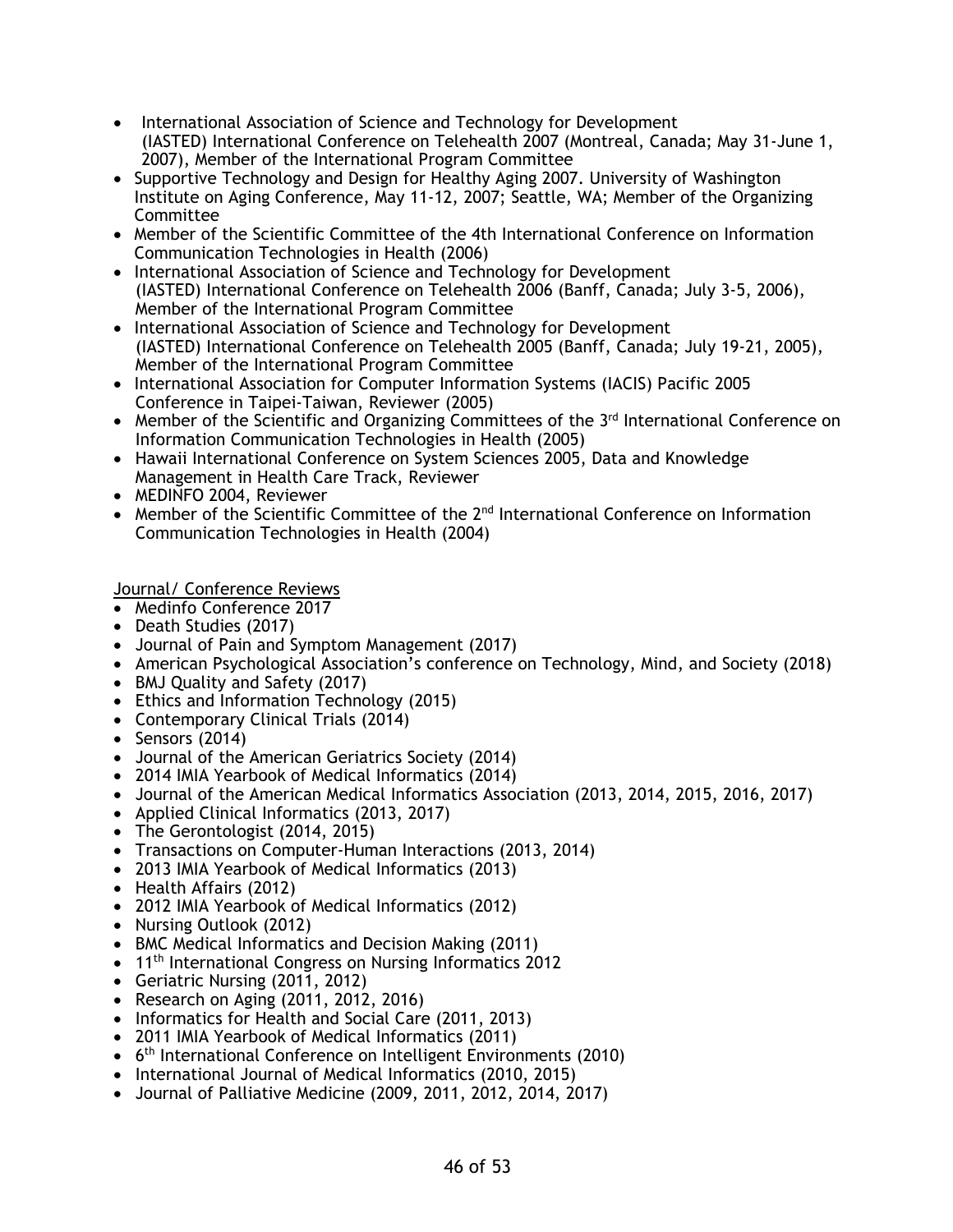- American Medical Informatics Association (AMIA) Annual Conference (2009, 2010, 2011, 2012, 2013, 2015, 2016)
- American Telemedicine Association Annual Conference (2009, 2010)
- Gerontological Society of America (GSA) Annual Scientific Meeting (2009, 2010)
- Intelligent Environments Conference (2008, 2010)
- 2nd International Conference on Pervasive Technologies Related to Assistive Environments (PETRA), Workshop on "Affect and Behaviour Related Assistance in Support for the Elderly" (2009)
- 2009 IMIA Yearbook of Medical Informatics (2009)
- BMC Medical Informatics and Decision Making (2009)
- Pervasive and Mobile Computing (2008)
- Technology and Health Care (2008, 2009)
- American Medical Informatics Association (AMIA) 2008 Annual Symposium
- Medical Informatics Europe (MIE) 2008 Conference
- Telemedicine and e-Health (2007)
- Cambridge Quarterly for Healthcare Ethics (2007)
- Pervasive and Mobile Computing (2008)
- Journal of Rural Health (2007)
- Journal of Medical Systems (2007)
- Journal of Telemedicine and Telecare, Reviewer (2005, 2007, 2008, 2010, 2012)
- Journal of the American Medical Association (JAMA), Reviewer (2005)
- Patient Education and Counseling, Reviewer (2004, 2005, 2006, 2007, 2008)
- Journal of Postgraduate Medicine, Reviewer (2005)
- General Hospital Psychiatry, Reviewer (2004)
- International Journal of Electronic Healthcare, Reviewer (2003, 2004, 2005)
- Expert Review of Anti-Infective Therapy (2006)
- IEEE Transactions on Information Technology in Biomedicine, Reviewer (2004, 2005, 2006, 2007, 2008)
- Journal of Medical Internet Research, Reviewer (2003, 2004)

## Grant Reviews

- *COMMIT2DATA Programme* "Data2Person-Big Data and Health", The Netherlands Organisation for Scientific Research, Dutch Research Council (January 2018)
- Ontario Research Fund, Ministry of Research, Innovation and Science, Ontario, Canada (January 2018)
- NIH National Institute of Nursing Research (NINR), Special Emphasis Panel, ZNR1 REV-W (13), Institutional Research Training Grants, Member (October 20, 2015)
- NIH National Institute of Nursing Research (NINR), Initial Review Group NRRC (64), Ad Hoc Member, October 19-20, 2015
- Patient-Centered Outcomes Research Institute (PCORI) Fall 2014 Cycle-Large Pragmatic Studies, Review Panel (February 9-10, 2015)
- NIH Technologies for Healthy Independent Living Review Panel (ZRG1 SBIB-Q 58) (January 16, 2015)
- Ontario Research Fund-Research Excellence Round 7, Ministry of Research Innovation, Grant Reviewer (October 2014)
- NIH National Institute of Nursing Research (NINR), Initial Review Group NRRC, Standing Member 2010-2014
- NIH National Institute of Nursing Research (NINR), Special Emphasis Panel, ZNR1 REV W10, Institutional Research Training Grant (October 2012)
- NIH National Institute of Mental Health (NIMH), Special Emphasis Panel/ Scientific Review Group ZMH1 ERB-D (03) (December 2012)
- Center for Scientific Review, RFA No: PI-12-001/ PCORI 15, Special Emphasis Panel 2012/08 Council ZRG1 IMM-H (70) (February 2012)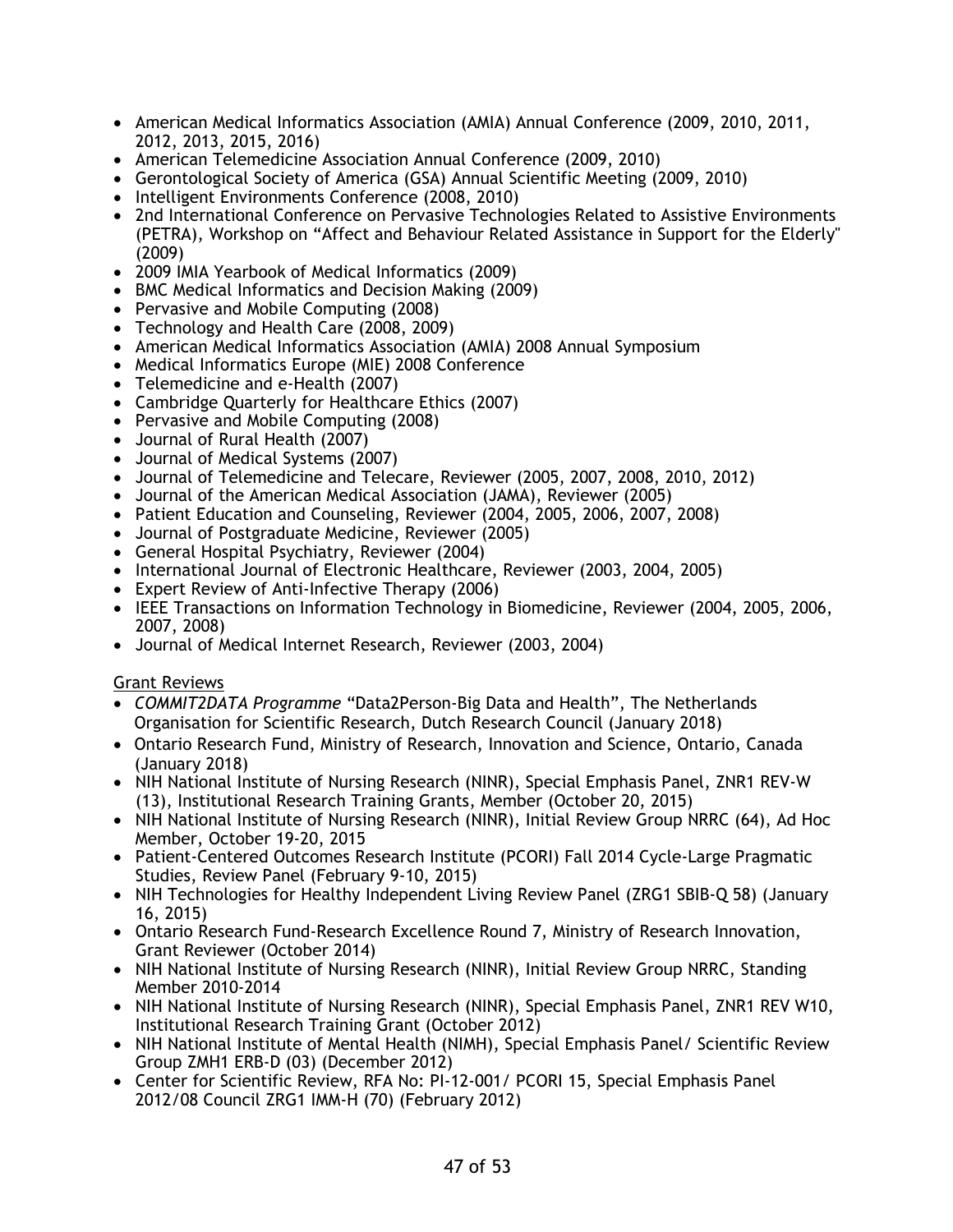- NIH National Institute of Nursing Research (NINR), Special Emphasis Panel, ZNR1 REV-W 08, Institutional Research Training Grants (October 2011)
- NIH ZEB1 OSR-B(J1) R Technologies to Reduce Health Disparities SBIR 2011/01, Reviewer (November 2010)
- NIH Stage 1 reviewer for grant applications submitted in response to RFA-10-005 (Recovery Act Limited Competition: Director's Opportunity for Research in Five Thematic Areas) (May 2010)
- NIH National Institute of Nursing Research (NINR), Initial Review Group NRRC (47), Ad Hoc Member (Feb. 18-19, 2010)
- NIH National Institute of Nursing Research, Initial Review Group NRRC (46), Ad Hoc Member (Oct. 15-16, 2009)
- NIH National Institute for Mental Health (NIMH)-Services in Mental Health Specialty Settings (SRSP) Review Committee, Member (February 2008)
- NIH Special Emphasis Panel, Study Section, NIDCR Exploratory and Developmental Grants in Clinical Research (R21), Member (May 2007)
- Academy of Finland, Finnish-Japanese Core Programme on Life Sciences and Medical Science, Reviewer (January 2007)
- Netherlands Organisation for Health Research and Development-ZonMW, New Media and Healthy Living, Reviewer (December 2005)
- Centers for Disease Control and Prevention-Centers of Excellence in Public Health Informatics, Member of the Review Panel (August 2005)
- Centers for Disease Control and Prevention- Health Protection Research Initiative Institutional Research Training Grant Panel, Expert Scientific Reviewer (August 2004)
- U.S. Army Medical Research and Materiel Command (USAMRMC), Scientific Reviewer (2004)

# **Teaching:**

- GEN ST 197 Freshman Seminar-Technology and Aging: New Opportunities and Challenges (University of Washington)
	- -Winter 2015 (15 students)
- NURS599 Aging and Informatics Seminar (University of Washington)
	- -Winter 2015 (16 students)
	- -Spring 2015 (9 students)
	- -Fall 2015 (6 students)
	- -Winter 2016 (5 students)
	- -Spring 2016 (5 students)
	- -Fall 2016 (7 students)
	- -Winter 2017 (6 students)
	- -Spring 2017 (6 students)
- BioMedical Informatics MBL/NLM Course Instructor (Consumer Informatics and Social Media; Telehealth and Mobile Devices) - Marine Biological Laboratory, Woods Hole, MA. Sponsored by the National Library of Medicine. Fall Course, 2013.
- MEBI591A (1 credit) Robotic Companion Pets for Older Adult Wellness (faculty sponsor, led by student A. Lazar)
	- -Winter 2014 (15 students)
- MEBI591A (1 credit) Technologies to Support Aging: Implications for Design, Implementation and Evaluation -Winter 2013 (33 students)
- MEBI537 (4 credits) Biomedical Informatics Research Methods (University of Washington) -Winter 2011 (9 students)
- NSG540/MEBI 581 (3/4 credits) Telehealth Systems and Applications (University of Washington)
	- -Summer 2016 (23 students)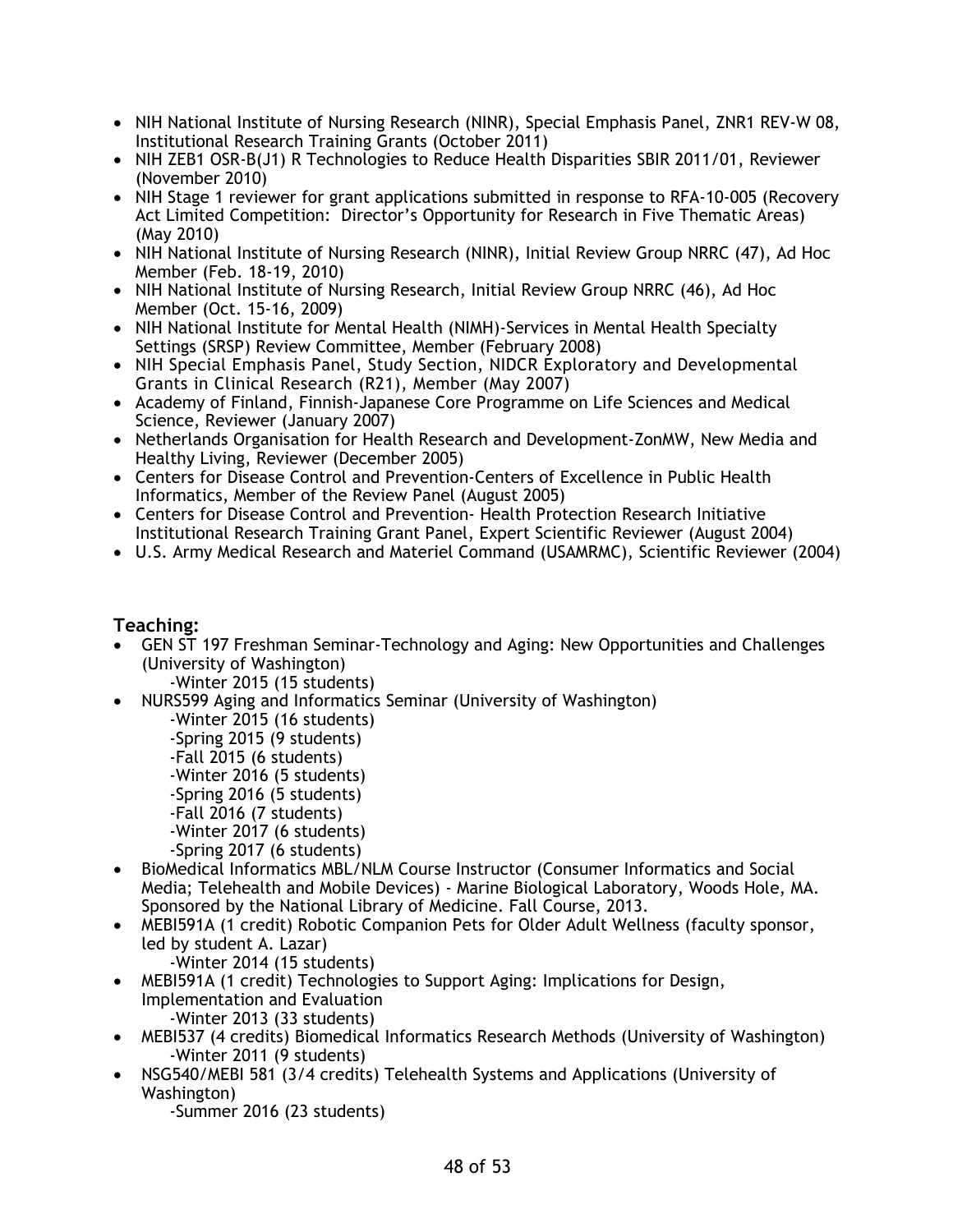- -Summer 2015 (20 students)
- -Summer 2014 (21 students)
- -Summer 2013 (14 students)
- -Summer 2012 (12 students)
- -Summer 2010 (19 students)
- MEBI554/598 (3 credits) Biomedical Information Interactions and Design (University of Washington):
	- Spring 2008 (9 students)
- NURS526 (3 credits) Managing Organizational Effectiveness in Health Care Organizations (University of Washington):
	- Spring 2008 (21 students)
	- Spring 2007 (8 students)
- University of Missouri-Course Title: "*Design and Management of Health Information Systems*"

Course Nr: HMI7430 Health Management and Informatics, University of Missouri-Columbia Graduate course taught for both the residential and executive (distance learning) management and informatics graduate programs

- -Fall Semester 2002 (residential) (28 students)
- -Fall Semester 2002 (executive) (9 students)
- -Winter Semester 2003 (executive) (9 students)
- -Fall Semester 2003 (residential) (27 students)
- -Fall semester 2003 (executive) (9 students)
- -Winter Semester 2004 (executive) (17 students)
- -Fall Semester 2004 (residential) (24 students)
- -Fall Semester 2004 (executive) (9 students)
- -Winter Semester 2005 (executive) (22 students)
- -Fall Semester 2005 (residential) 921 students)
- -Fall Semester 2005 (executive) (14 students)
- -Winter Semester 2006 (executive) (25 students)
- University of Missouri Organization of the weekly Informatics Noon Seminar (incl. Identifying and inviting guest speakers on and off campus-Winter Semester 2003, Fall Semester 2003, Winter Semester 2004, Fall Semester 2004, Winter Semester 2005, Fall Semester 2005)
- Course Title: "*Introduction to Informatics in Health Care*" Graduate Masters Program in Health Economics, National School of Public Health (Fall Semester 2001)

# **Mentoring/ Advising:**

Faculty Advisor for:

- 67 graduate MSc students in Clinical Informatics and Patient Centered Technologies (CIPCT) at the University of Washington (2006-)
- 30 graduate MSc students in Health Informatics at the University of Missouri (2002- 2006)
- pre-doctoral fellows Karen Courtney (2003-2006); Sara Stewart (2005-2006);
- librarian NLM fellow Catherine Craven (2005-2006)
- Post-doctoral Trainees:
	- -Steven Waldren (2002-2004, Training Grant T15 LM007089)
	- -Brian Hensel (2005-2006, Training Grant T15 LM007089)
	- -Blaine Reeder (2011-2013, Training Grant T32NR007106)
	- -Mandi Hall (2013-2015, Training Grant T15LM007442)
	- -Uba Backonja (2014-2016, Training Grant T15LM007442)
	- -Youjeong Kang (2014-2016, Training Grant T32NR014833)

PhD Chair (in the last five years) for: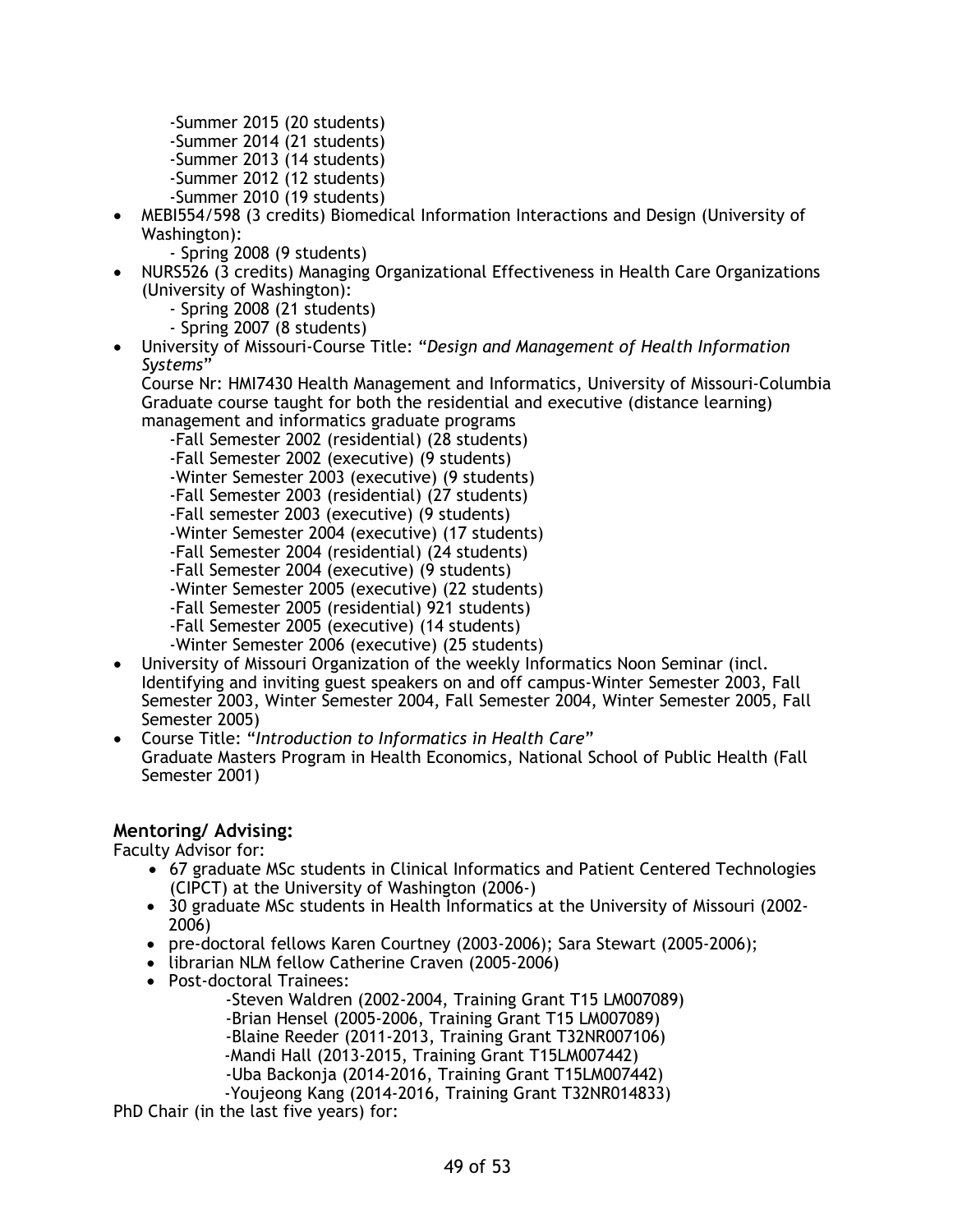-PhD in Biomedical and Health Informatics, UW School of Medicine

- Shomir Chaudhuri (2010-2015); Examining the Feasibility and Accessibility of a Fall Detection Device. (Defense: February 2015) -Predoctoral Fellow 2012-2014 (T15LM007442)
- Thai Le (2010-2014); Design and Evaluation of Health Visualizations for Older Adults. (Defense: December 2014)
	- -Predoctoral Fellow 2010-2013 (T15LM007442)
- Jonathan Joe (2010-2015); Designing Wellness Tools for and with Older Adults. (Defense: June 2015)
	- -Predoctoral Fellow 2010-2013 (T15LM007442)
- Amanda Lazar (2011-2015); Using Technology to Support Engagement for People with Dementia in Recreational Activities. (Defense: June 2015) -Predoctoral Fellow 2011-2013 (T15LM007442)
- Laura Kneale (2013-2017); Using Personal Health Records to Promote Patient Activation in the Homebound Older Adult Population. -Predoctoral Fellow 2013- (T15LM007442) -University of Washington Retirement Association Graduate Student Fellowship in Aging (2015-2016) -2015 HIMSS Foundation Doctorate Scholarship
- Blaine Reeder (2007-2010); Characterizing information needs for public health continuity of operations: A scenario-based design approach (Defense: August 2010) -Predoctoral Fellow 2008-2011 (T15LM007442)

-PhD in Nursing, UW School of Nursing

- Anne Poppe (2009-2015); Feasibility of Telehealth Technology for Pain Assessment in Adult Family Homes. (Defense: June 2015)
	- -NLN Jonas Scholar 2011-2012 (Sponsor: G. Demiris)
- Nai Ching Chi (2013-2017); Pain Management Challenges for Family Caregivers in Hospice Care: An Exploratory Study and Utility Test of an Educational Tool to Support Pain Management. (Defense: July 2017)

-University of Washington Retirement Association Scholarship in Aging (2016)

- Jeff Tebbs (2016-) -NLN Jonas Scholar 2016-2017 (Sponsor: G. Demiris)
- Ellen S. Meyer (2011-)
	- -Predoctoral Fellow 2011-2012 (T32NR007106)

-2013-2014 King County Nurses Association (KCNA) Scholarship (Mentor: Demiris)

• Jane Chung (2010-2014); Feasibility testing of home-based sensor technologies to monitor mobility among community-dwelling Korean American older adults. (Defense: June 2014)

-2012-2013 deTornyay Myrene C. McAninch Doctoral Scholarship (Mentor: Demiris) -2013-2014 King County Nurses Association (KCNA) Scholarship (Mentor: Demiris) -2013-2014 Dan David Prize (Study: In-home Use of Motion Sensor-based Technology for Monitoring Mobility in Community-Dwelling Korean American Older Adults; Mentor: Demiris)

-University of Washington Dissertation Award in Nursing Science (2015)

MS Thesis/ Project Chair for: *Current students:*

- Samantha Schmidt
- Chiquyla Holloway
- Kaitlin Henningsen
- Vivienne Dang

*Completed:*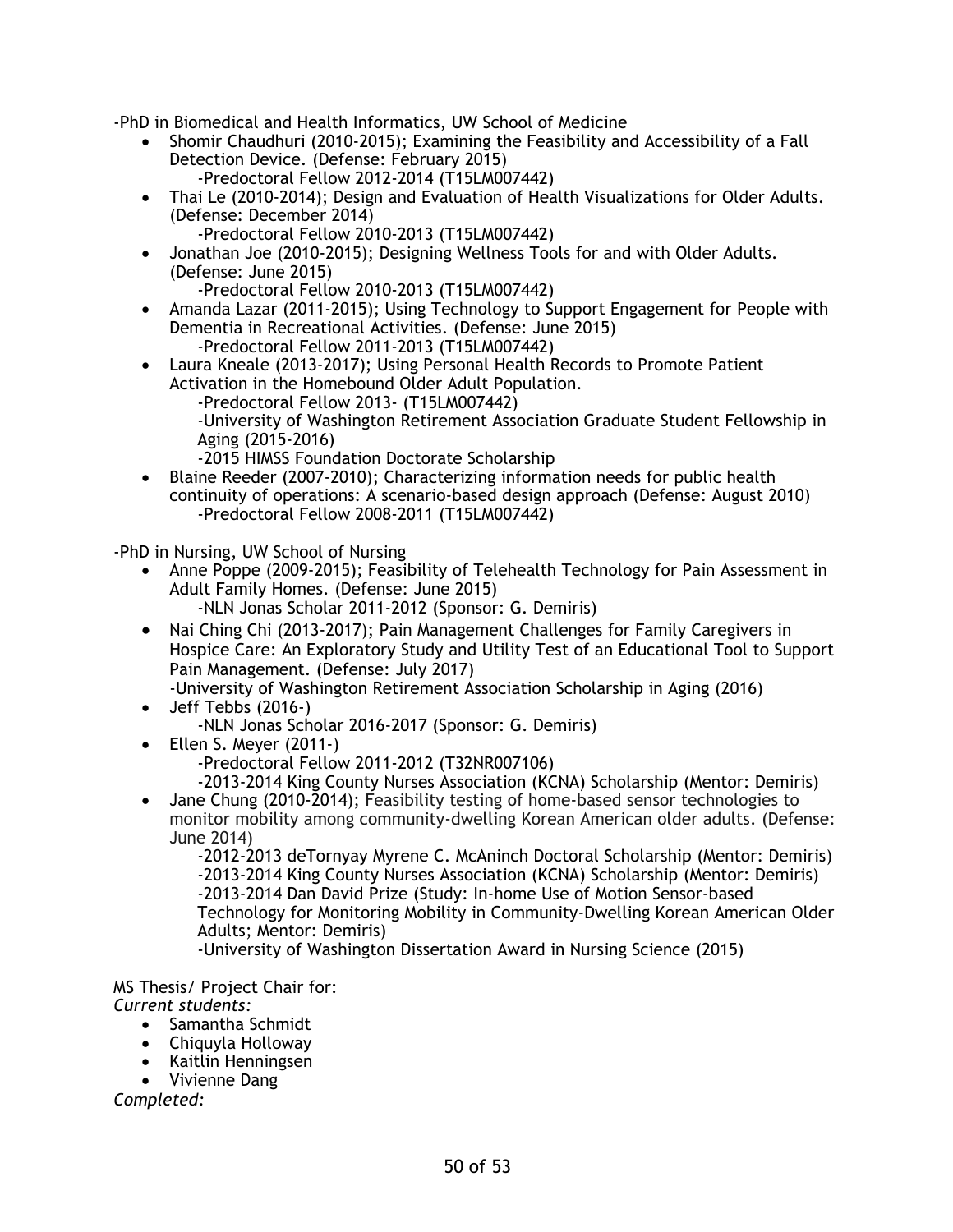- Jason Stevens: Bloodworks NW Ergonomics Assessment Database. (Defense: August 2017)
- Janice Milliman: Planned Parenthood Care App Patients Seeking Subsequent In-Person Care at Planned Parenthood Clinics (Defense: May 2017)
- Jeff Wong: Development of a Web Based Educational Module for Clinicians to Improve Communication Around Pain Management In Hospice. (Defense: May 2017)
- Maggie Wong: Telehealth Programs for Type 2 Diabetes Patients: A Systematic Review of the Literature. (Defense: March 2016)
- Nai-Ching Chi: Evaluating a Digital Pet for Older Adults. (Defense: May 2016)
- Olivia Sparks: Observing the Social Interactions and Acceptance of Digital Avatar Pet Companions Among Older Adults with Mild Cognitive Impairment. (Defense: March 2016)
- Erik Oteki: Assessment of the Current Information Technology in Skilled Nursing Facilities and Assisted Living Facilities in Dallas/Fort Worth (Defense: March 2016)
- Chun Ho Moon: Understanding optimization processes of electronic health records (EHR) in select hospitals. (Defense: December 2015)
- Michael Mossing: Best Practice Recommendations for Telepsychiatry Interventions: A Systematic Review of the Literature. (Defense: June 2015) -University of Washington Master Of Science Outstanding Student Award 2015
- Betty Harrill: What Information is Available Regarding Using Technology to Support Well Care. (Defense: March 2015)
- Tara Law: Synthesis in Support of Interface Design for Medical Devices Worn by Older Adults. (Defense: December 2014)
- Helen Jose: Acceptance of and Adherence to Wearable Medical Devices. (Defense: December 2014)
- Stephen McGlothlin: The Alaska Federal Healthcare Access Network: An Evaluation of Caregiver Perceptions. (Defense: December 2014)
- Mita Pandya, Tuan Truong: Health Information Exchange: Literature Review and Case Study of Provider Perception of Care Everywhere at UWNC (Defense: March 2014)
- Jane Chung: The Use of Think-Aloud to Evaluate a Navigation Structure for a Multimedia Health and Wellness Application (Defense: December 2013) -Outstanding Master's Student Award UW School of Nursing 2012
- Staci Garrison, Kailley Tollefson: Epic Clinical Reporting and the ICD-10 Conversion (Defense: August 2013)
- Misty Anguiano: Adoption of Electronic Health Records and the Ambulatory Physician: A Literature Review (Defense: June 2013)
- Joshua Brocklesby: Comparison Of Medical Order Sets In Washington State (Defense: June 2013)
- Sebina Pettengill: Development of a Process to Choose a Home Health Care Electronic Medical Record Vendor. (Defense: June 2013)
- Carolin Spice: Providers' Perspective on the Inclusion of Behavioral Risk Measures in the Electronic Health Record for Patient Engagement of Individuals with Multiple Chronic Conditions. (Defense: March 2013)
- Alison Murray: Evaluating Current Trends in Telemonitoring Throughout the Course of Full-Term Pregnancies: A Review of Literature. (Defense: March 2013)
- Pamela Charney: Knowledge and Attitudes of Registered Dietitians and Clinical Nutrition Managers Regarding Use of Computers and Technology in the Workplace; A Survey Face Validation (Defense: December 2012)
- Angie Mendoza: How the Transition from a Best of Breed EHR to an Integrated EHR with CPOE Affects Nurses and Nurses' Work (Defense: November 2012) Outstanding Master's Student Award UW School of Nursing 2013
- Marjorie Kelley: Secondary Analysis of Caregiver Pain Management Issues during Telehospice versus In-person Interventions (Defense: March 2012) Outstanding Master's Student Award UW School of Nursing 2012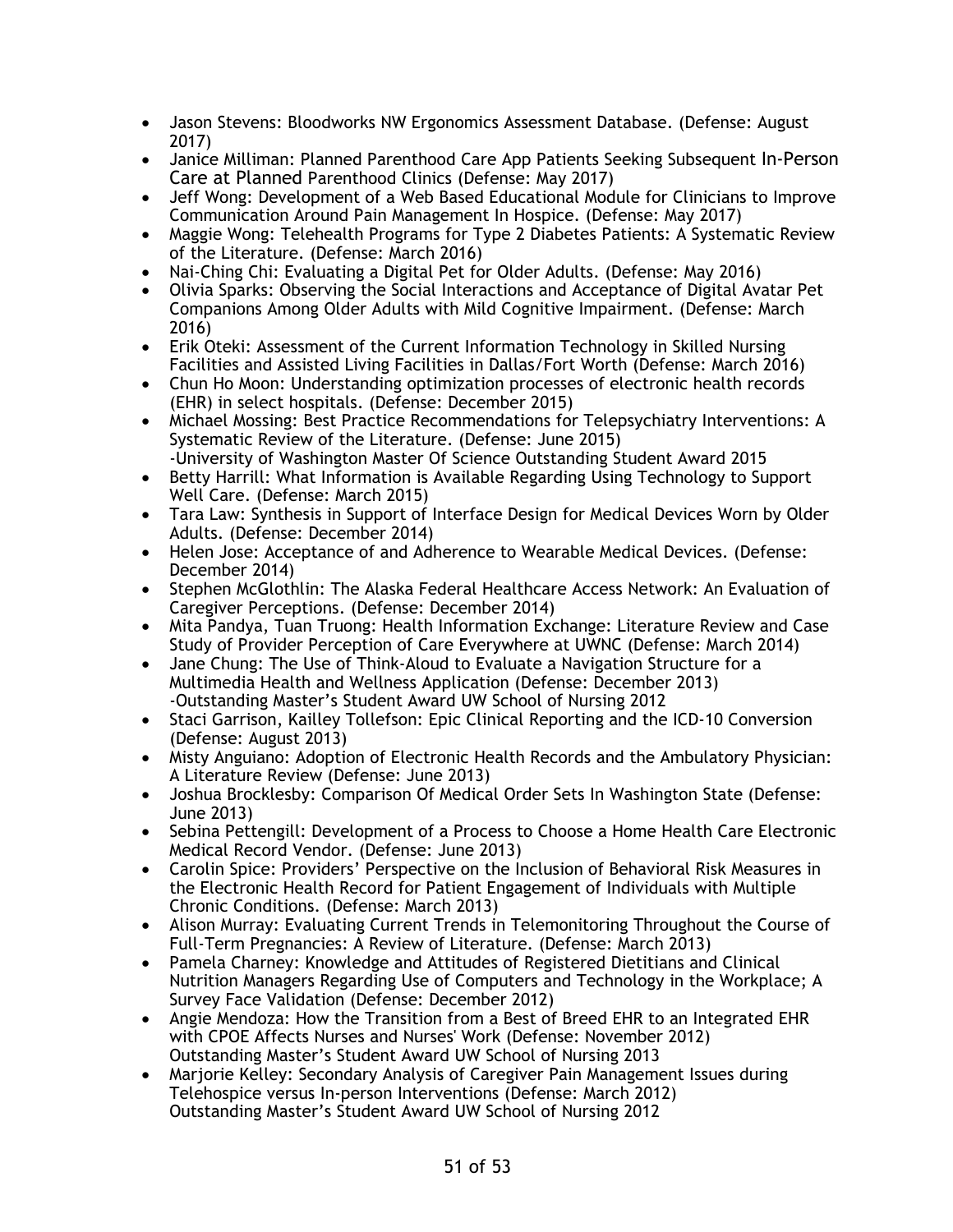- Darla N. Saville: A retrospective study of informal caregivers living with hospice patients, commonly reported problems, and reactions to videophone technology. (Defense: February 2012)
- Matthew Johnson: Assessing the Training and Support Needs of Inpatient Nurses in a Healthcare IT Implementation (Defense: December 2011)
- Jaime Boquet: The Role of End-User Involvement in the Implementation of an Electronic Medical Record (Defense: June 2011)
- Hyacinth Sales: End-User Assessment of a Computerized Modified Early Warning System: Physician and Nurse Perceptions (Defense: December 2010)
- Mardi C. Labuguen: Comparing the Impact of Dictated and Directly-Entered Procedure Notes on Patient Safety-Related Variables and Cost Outcomes (Defense: December 2009)
- Jessica Loetel: Nurses' acceptance of an electronic medical record (Defense: March 2009)
- Martha Hsueh: Family Members' Perceptions of Physical Restraint Use in the Hospital: A Descriptive Study (Defense: March 2009)

*MS in Biomedical and Health Informatics-UW School of Medicine*

- CJ Inman: Clinical Effectiveness and Patient Satisfaction of Telemedicine in Pediatric Rheumatology (Defense: June 2009)
- Arvind Vasan: Evaluation of the Performance of an Electronic Incidence Reporting System: Determining Ease of Use, User Feedback and Root Cause Analysis (Defense: September 2008)

Member of the MS/ PhD/ DNP Capstone Supervisory committee (in the last five years) for

- DNP students:
	- Jason Priestley Madrano (UW Nursing) (2011-2012; SMS 4 LTBI: Text message reminders to increase appointment attendance and improve medication adherence among patients with latent tuberculosis infection. Chair: June Strickland)
	- Emily Hilderman (UW Nursing) (2011-2013; A web based resource to improve dementia care: The STAR Online Trainers' Tooolkit: STAR-OTT; Chair: Linda Teri)
	- Yoojin Julie Ko (UW Nursing)
	- Meghan Green (UW Nursing)
	- Martha Hsueh (UW Nursing)
	- Jane Baltimore (UW Nursing) (2007-2009; Implementation of Alaris "smart" infusion pumps at HMC: QI Project; Chair: Brenda Zierler)
- PhD students:
	- Tsung-Chien Lu (UW Biomedical and Health Informatics)
	- Hyunggu Jung (UW Biomedical and Health Informatics)
	- Chia-Ju Chiu (UW Nursing)
	- Meredith Skeels (UW Biomedical and Health Informatics)
	- Walter Curioso (UW Biomedical and Health Informatics)
	- Donghua Tao (Information Science and Learning Technologies, University of Missouri)
	- Karen Courtney (Nursing, University of Missouri)
	- Michele Day (School of Social Work, University of Missouri) MS/MN students:
		- Bre Loughlin (MS, UW School of Nursing) (2016-2017)
		- Anke Hebing (MS, UW School of Nursing) (2016-2017)
		- Anna Taylor (MS, UW School of Nursing) (2016)
		- Earl Scott (MS, UW School of Nursing) (2014-2015)
		- Jamie Callahan (MS, UW School of Nursing) (2014)
		- Si Feng (MS, UW School of Nursing) (2014)